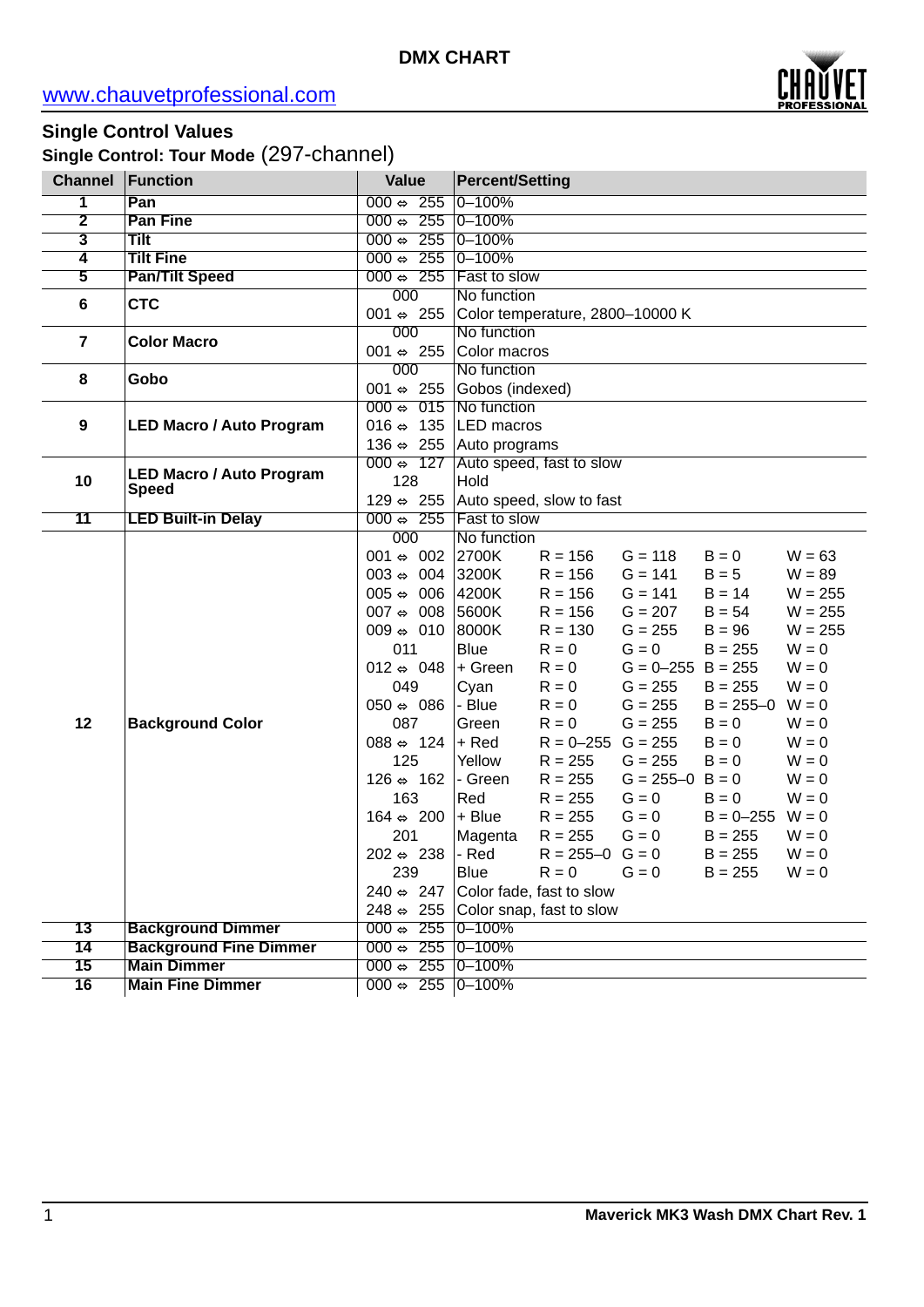

| <b>Channel</b> | Function               | <b>Value</b>                          | <b>Percent/Setting</b>                                          |
|----------------|------------------------|---------------------------------------|-----------------------------------------------------------------|
|                |                        | $000 \Leftrightarrow 019$             | $\overline{Off}$                                                |
|                |                        | $020 \Leftrightarrow 024$             | On                                                              |
|                |                        | $025 \Leftrightarrow 064$             | Strobe, fast to slow                                            |
|                |                        | $065 \Leftrightarrow 069$             | On                                                              |
|                |                        | 070 $\Leftrightarrow$ 084             | Strobe 100-0%, fast to slow                                     |
|                |                        | $085 \Leftrightarrow 089$             | On                                                              |
|                |                        | $090 \Leftrightarrow 104$             | Strobe 0-100%, fast to slow                                     |
|                |                        | $105 \Leftrightarrow 109$             | On                                                              |
|                |                        | 110 $\Leftrightarrow$ 124             | Random strobe, fast to slow                                     |
|                |                        | $125 \Leftrightarrow 129$             | On                                                              |
| 17             | <b>Shutter</b>         | $130 \Leftrightarrow 144$             | Random strobe 100-0%, fast to slow                              |
|                |                        | $145 \Leftrightarrow 149$             | On                                                              |
|                |                        | $150 \Leftrightarrow 164$             | Random strobe 0-100%, fast to slow                              |
|                |                        | $165 \Leftrightarrow 169$             | On                                                              |
|                |                        | 170 $\Leftrightarrow$ 184             | Pulse strobe, fast to slow                                      |
|                |                        | $185 \Leftrightarrow 189$             | On                                                              |
|                |                        | 190 $\Leftrightarrow$ 204             | Random pulse strobe, fast to slow                               |
|                |                        | $205 \Leftrightarrow 209$             | On                                                              |
|                |                        | $210 \Leftrightarrow 224$             | Strobe 0-100-0%, fast to slow                                   |
|                |                        | $225 \Leftrightarrow 229$             | On                                                              |
|                |                        | 230 $\Leftrightarrow$ 244             | Random pulse strobe, fast to slow                               |
|                |                        | $245 \Leftrightarrow 255$             | On                                                              |
| 18             | Zoom                   |                                       | 000 $\Leftrightarrow$ 255 Wide to narrow                        |
|                |                        | 000 $\Leftrightarrow$ 009 No function |                                                                 |
|                |                        |                                       | 010 ↔ 014 Blackout on Pan/Tilt                                  |
|                |                        |                                       | 015 $\Leftrightarrow$ 019 Reserved for future use               |
|                |                        |                                       | 020 $\Leftrightarrow$ 024 RGBW color mixing mode                |
|                |                        |                                       | 025 $\Leftrightarrow$ 029 CMY color mixing mode (R=C, G=M, B=Y) |
|                |                        |                                       | 030 $\Leftrightarrow$ 049 Reserved for future use               |
|                |                        | 050 $\Leftrightarrow$ 054   Pan reset |                                                                 |
|                |                        | $055 \Leftrightarrow 059$             | Tilt reset                                                      |
|                |                        | 060 $\Leftrightarrow$ 064 Zoom reset  |                                                                 |
| 19             | <b>Control</b>         | 070 $\Leftrightarrow$ 074 Reset all   | 065 $\Leftrightarrow$ 069 Reserved for future use               |
|                |                        |                                       | 075 $\Leftrightarrow$ 109 Reserved for future use               |
|                |                        |                                       | 110 $\Leftrightarrow$ 114   Fast Pan/Tilt speed                 |
|                |                        |                                       | 115 $\Leftrightarrow$ 119 Slow Pan/tilt speed                   |
|                |                        |                                       | 120 $\Leftrightarrow$ 124 Slow fan mode                         |
|                |                        |                                       | 125 $\Leftrightarrow$ 129   Full fan mode                       |
|                |                        |                                       | 130 $\Leftrightarrow$ 134 Auto fan mode                         |
|                |                        |                                       | 135 $\Leftrightarrow$ 139   Fast dimmer mode                    |
|                |                        |                                       | 140 $\Leftrightarrow$ 144 Slow dimmer mode                      |
|                |                        |                                       | 145 $\Leftrightarrow$ 255 Reserved for future use               |
| 20             | <b>Main Red</b>        | 000 $\Leftrightarrow$ 255 0-100%      |                                                                 |
| 21             | <b>Main Fine Red</b>   | 000 $\Leftrightarrow$ 255 0-100%      |                                                                 |
| 22             | <b>Main Green</b>      | 000 $\Leftrightarrow$ 255 0-100%      |                                                                 |
| 23             | <b>Main Fine Green</b> | 000 $\Leftrightarrow$ 255 0-100%      |                                                                 |
| 24             | <b>Main Blue</b>       | 000 $\Leftrightarrow$ 255 0-100%      |                                                                 |
| 25             | <b>Main Fine Blue</b>  | 000 $\Leftrightarrow$ 255 0-100%      |                                                                 |
| 26             | <b>Main White</b>      | $000 \Leftrightarrow 255$ 0-100%      |                                                                 |
| 27             | <b>Main Fine White</b> | 000 $\Leftrightarrow$ 255 0-100%      |                                                                 |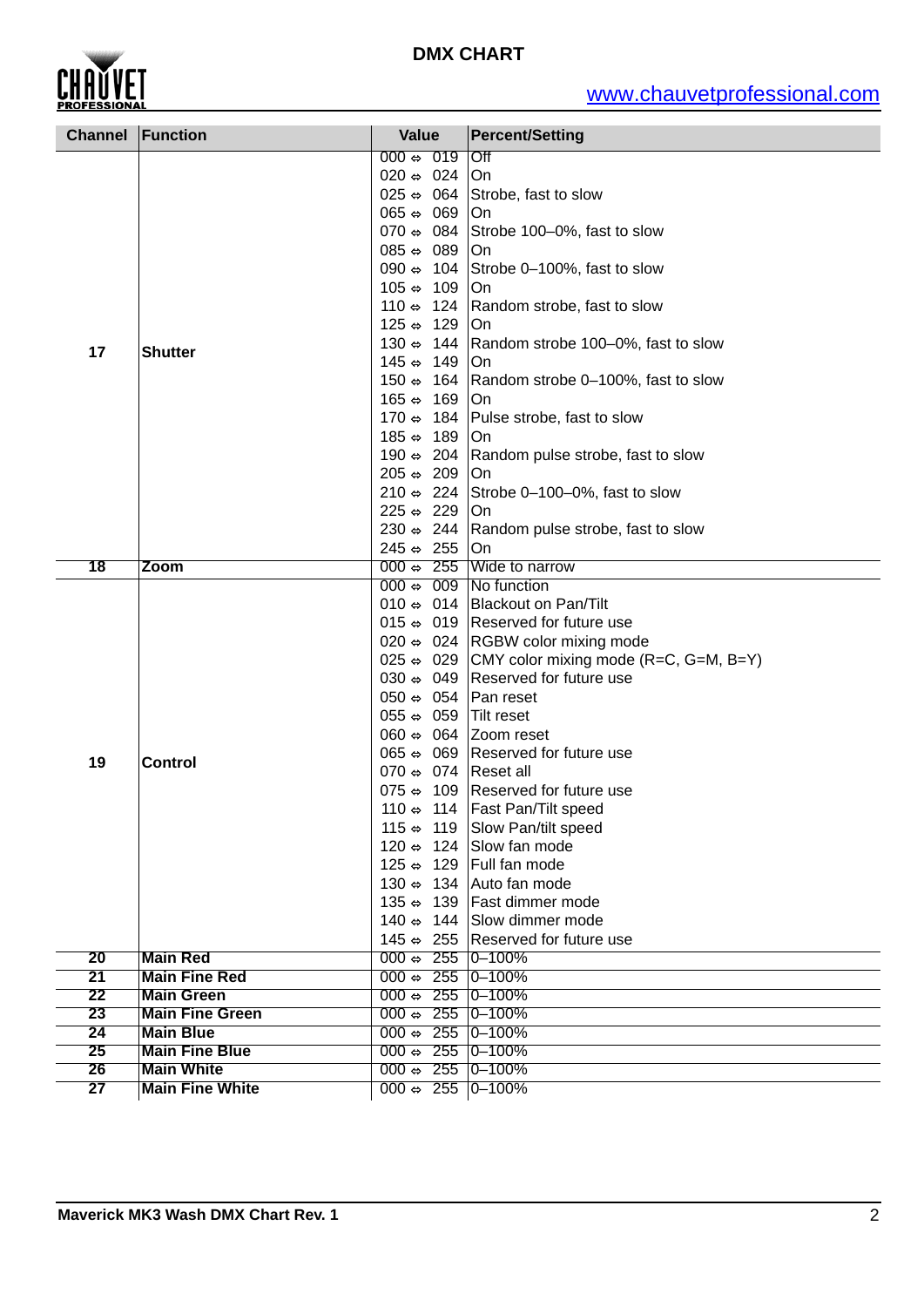

| <b>Channel</b>  | Function                      | <b>Value</b>                                                         | <b>Percent/Setting</b>   |
|-----------------|-------------------------------|----------------------------------------------------------------------|--------------------------|
| $\overline{28}$ | Dimmer 1                      | $000 \Leftrightarrow 255$                                            | $0 - 100%$               |
| 29              | <b>Fine Dimmer 1</b>          | $000 \Leftrightarrow 255$                                            | $0 - 100%$               |
| 30              | Red 1                         | $000 \Leftrightarrow 255$                                            | $0 - 100%$               |
| 31              | Fine Red 1                    | $000 \Leftrightarrow 255$                                            | $0 - 100%$               |
| 32              | Green 1                       | $000 \Leftrightarrow 255$                                            | $0 - 100%$               |
| 33              | <b>Fine Green 1</b>           | 255<br>000 $\Leftrightarrow$                                         | $0 - 100%$               |
| 34              | <b>Blue 1</b>                 | 255<br>000 $\Leftrightarrow$                                         | $0 - 100%$               |
| 35              | <b>Fine Blue 1</b>            | 255<br>000 $\Leftrightarrow$                                         | $0 - 100%$               |
| 36              | <b>White 1</b>                | 255<br>000 $\Leftrightarrow$                                         | $0 - 100%$               |
| 37              | <b>Fine White 1</b>           | $000 \Leftrightarrow 255$                                            | $0 - 100%$               |
| 38              | Dimmer 2                      | $000 \Leftrightarrow 255$                                            | $0 - 100%$               |
| 39              | <b>Fine Dimmer 2</b>          | 255<br>000 $\Leftrightarrow$                                         | $0 - 100%$               |
| 40              | Red 2                         | 255<br>$000 \Leftrightarrow$                                         | $0 - 100%$               |
| 41              | Fine Red 2                    | 255<br>$000 \Leftrightarrow$                                         | $0 - 100%$               |
| 42              | Green <sub>2</sub>            | 255<br>000 $\Leftrightarrow$                                         | $0 - 100%$               |
| 43              | <b>Fine Green 2</b>           | $000 \Leftrightarrow 255$                                            | $0 - 100%$               |
| 44              | Blue 2                        | $000 \Leftrightarrow 255$                                            | $0 - 100%$               |
| 45              | <b>Fine Blue 2</b>            | 255<br>000 $\Leftrightarrow$                                         | $0 - 100%$               |
| 46              | <b>White 2</b>                | 255<br>000 $\Leftrightarrow$                                         | $0 - 100%$               |
| 47              | <b>Fine White 2</b>           | 255<br>$000 \Leftrightarrow$                                         | $0 - 100%$               |
| 48              | Dimmer 3                      | 255<br>000 $\Leftrightarrow$                                         | $0 - 100%$               |
| 49              | <b>Fine Dimmer 3</b>          | $000 \Leftrightarrow 255$                                            | $0 - 100%$               |
| 50<br>51        | Red 3<br><b>Fine Red 3</b>    | $000 \Leftrightarrow 255$<br>255<br>000 $\Leftrightarrow$            | $0 - 100%$<br>$0 - 100%$ |
| 52              | Green 3                       | 255<br>$000 \Leftrightarrow$                                         | $0 - 100%$               |
| 53              | <b>Fine Green 3</b>           | 255<br>$000 \Leftrightarrow$                                         | $0 - 100%$               |
| 54              | Blue 3                        | $000 \Leftrightarrow 255$                                            | $0 - 100%$               |
| 55              | <b>Fine Blue 3</b>            | $000 \Leftrightarrow 255$                                            | $0 - 100%$               |
| 56              | White 3                       | $000 \Leftrightarrow 255$                                            | $0 - 100%$               |
| 57              | <b>Fine White 3</b>           | 255<br>$000 \Leftrightarrow$                                         | $0 - 100%$               |
| 58              | <b>Dimmer 4</b>               | 255<br>$000 \Leftrightarrow$                                         | $0 - 100%$               |
| 59              | <b>Fine Dimmer 4</b>          | 255<br>000 $\Leftrightarrow$                                         | $0 - 100%$               |
| 60              | Red 4                         | $000 \Leftrightarrow 255$                                            | $0 - 100%$               |
| 61              | Fine Red 4                    | $000 \Leftrightarrow 255$                                            | $0 - 100%$               |
| 62              | Green 4                       | 255<br>000 $\Leftrightarrow$                                         | $0 - 100%$               |
| 63              | <b>Fine Green 4</b>           | $000 \Leftrightarrow 255$                                            | $ 0 - 100\%$             |
| 64              | <b>Blue 4</b>                 | 000 $\Leftrightarrow$ 255 $ 0-100\%$                                 |                          |
| 65              | <b>Fine Blue 4</b>            | 000 $\Leftrightarrow$ 255 0-100%                                     |                          |
| 66              | White 4                       | 000 $\Leftrightarrow$ 255 0-100%                                     |                          |
| 67              | <b>Fine White 4</b>           | 000 $\Leftrightarrow$ 255 0-100%                                     |                          |
| 68              | Dimmer 5                      | 000 $\Leftrightarrow$ 255 0-100%                                     |                          |
| 69              | <b>Fine Dimmer 5</b>          | 000 $\Leftrightarrow$ 255 0-100%                                     |                          |
| 70              | Red 5                         | 000 $\Leftrightarrow$ 255 0-100%                                     |                          |
| 71              | Fine Red 5                    | 000 $\Leftrightarrow$ 255 0-100%                                     |                          |
| 72              | Green 5                       | 000 $\Leftrightarrow$ 255 0-100%                                     |                          |
| 73              | <b>Fine Green 5</b>           | 000 $\Leftrightarrow$ 255 0-100%                                     |                          |
| 74              | Blue 5                        | 000 $\Leftrightarrow$ 255 0-100%                                     |                          |
| 75              | Fine Blue 5                   | $000 \Leftrightarrow 255$                                            | $0 - 100%$               |
| 76              | White 5                       | $000 \Leftrightarrow 255$                                            | $0 - 100%$               |
| 77              | <b>Fine White 5</b>           | 000 $\Leftrightarrow$ 255 0-100%                                     |                          |
| 78              | Dimmer 6                      | 000 $\Leftrightarrow$ 255 0-100%                                     |                          |
| 79              | <b>Fine Dimmer 6</b><br>Red 6 | 000 $\Leftrightarrow$ 255 0-100%                                     |                          |
| 80<br>81        | Fine Red 6                    | 000 $\Leftrightarrow$ 255 0-100%<br>000 $\Leftrightarrow$ 255 0-100% |                          |
|                 |                               |                                                                      |                          |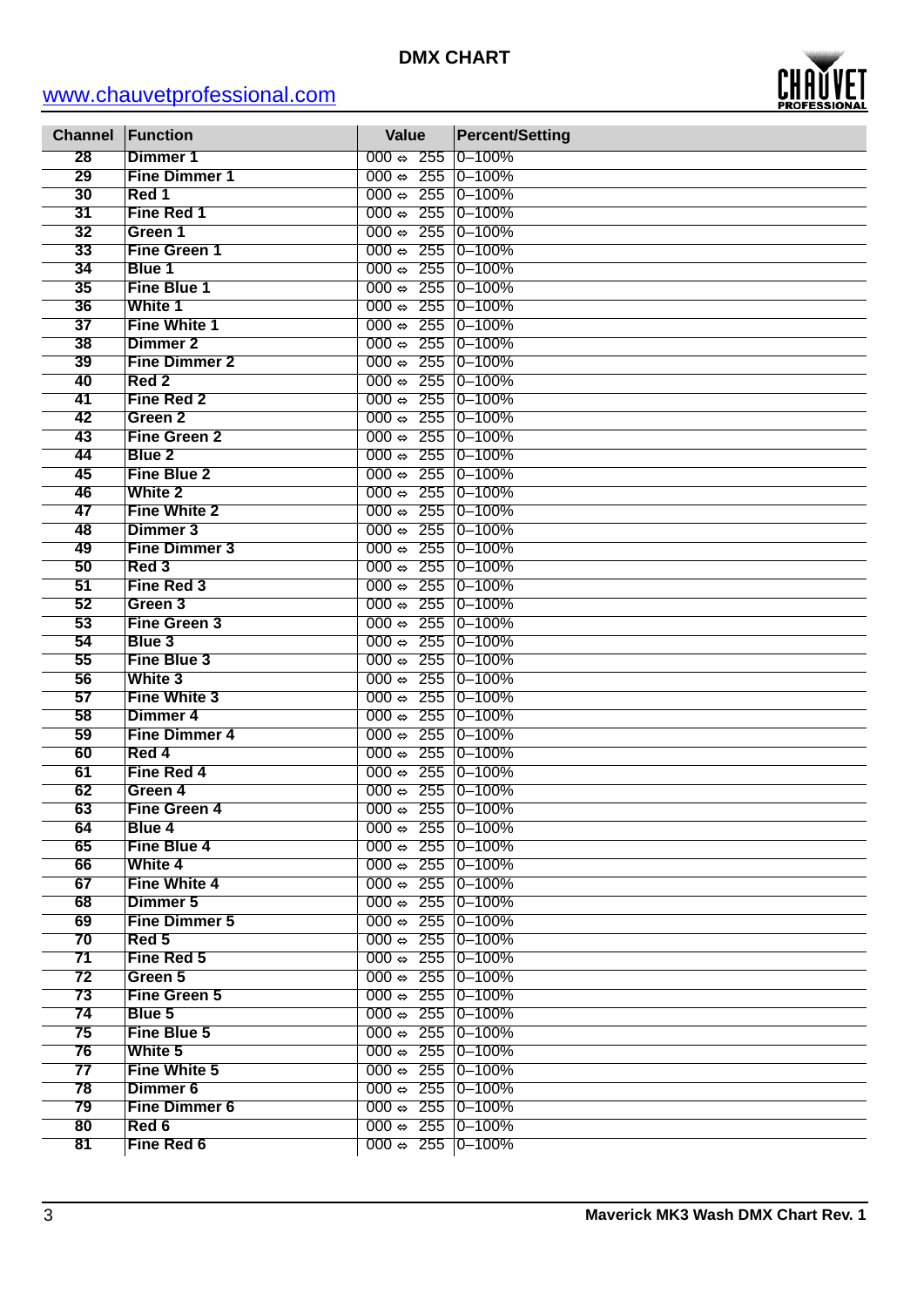

| <b>Channel</b>  | Function                                | Value                                                                                | <b>Percent/Setting</b> |
|-----------------|-----------------------------------------|--------------------------------------------------------------------------------------|------------------------|
| $\overline{82}$ | Green 6                                 | $000 \Leftrightarrow 255$                                                            | $0 - 100%$             |
| 83              | <b>Fine Green 6</b>                     | $000 \Leftrightarrow 255 \mid 0-100\%$                                               |                        |
| 84              | Blue 6                                  | $000 \Leftrightarrow 255$ 0-100%                                                     |                        |
| 85              | <b>Fine Blue 6</b>                      | $000 \Leftrightarrow 255 \mid 0 - 100\%$                                             |                        |
| 86              | <b>White 6</b>                          | $000 \Leftrightarrow 255$ 0-100%                                                     |                        |
| 87              | <b>Fine White 6</b>                     | $000 \Leftrightarrow 255$ 0-100%                                                     |                        |
| 88              | <b>Dimmer 7</b>                         | $000 \Leftrightarrow 255$ 0-100%                                                     |                        |
| 89              | <b>Fine Dimmer 7</b>                    | $000 \Leftrightarrow 255 \mid 0 - 100\%$                                             |                        |
| 90              | Red 7                                   | $000 \Leftrightarrow 255 \mid 0 - 100\%$                                             |                        |
| 91              | Fine Red 7                              | $000 \Leftrightarrow 255 \mid 0 - 100\%$                                             |                        |
| 92              | Green 7                                 | $000 \Leftrightarrow 255 \mid 0 - 100\%$                                             |                        |
| 93              | <b>Fine Green 7</b>                     | $000 \Leftrightarrow 255 \mid 0 - 100\%$                                             |                        |
| 94              | Blue 7                                  | $000 \Leftrightarrow 255$ 0-100%                                                     |                        |
| 95              | Fine Blue 7                             | $000 \Leftrightarrow 255$ 0-100%                                                     |                        |
| 96              | White 7                                 | $000 \Leftrightarrow 255$ 0-100%                                                     |                        |
| 97              | <b>Fine White 7</b>                     | $000 \Leftrightarrow 255$ 0-100%                                                     |                        |
| 98              | Dimmer 8                                | $000 \Leftrightarrow 255$ 0-100%                                                     |                        |
| 99              | <b>Fine Dimmer 8</b>                    | $000 \Leftrightarrow 255$ 0-100%                                                     |                        |
| 100             | Red 8                                   | $000 \Leftrightarrow 255$ 0-100%                                                     |                        |
| 101             | Fine Red 8                              | $000 \Leftrightarrow 255 \mid 0-100\%$                                               |                        |
| 102             | Green 8                                 | 000 $\Leftrightarrow$ 255 0-100%                                                     |                        |
| 103             | <b>Fine Green 8</b>                     | $000 \Leftrightarrow 255 \mid 0 - 100\%$                                             |                        |
| 104             | Blue 8                                  | $000 \Leftrightarrow 255 \mid 0 - 100\%$                                             |                        |
| 105             | Fine Blue 8                             | $000 \Leftrightarrow 255 \mid 0 - 100\%$                                             |                        |
| 106             | <b>White 8</b>                          | $000 \Leftrightarrow 255 \mid 0 - 100\%$                                             |                        |
| 107             | <b>Fine White 8</b>                     | $000 \Leftrightarrow 255 \mid 0 - 100\%$                                             |                        |
| 108             | <b>Dimmer 9</b><br><b>Fine Dimmer 9</b> | $000 \Leftrightarrow 255 \mid 0 - 100\%$<br>$000 \Leftrightarrow 255 \mid 0 - 100\%$ |                        |
| 109<br>110      | Red 9                                   | $000 \Leftrightarrow 255$ 0-100%                                                     |                        |
| 111             | Fine Red 9                              | $000 \Leftrightarrow 255$ 0-100%                                                     |                        |
| 112             | Green 9                                 | $000 \Leftrightarrow 255$ 0-100%                                                     |                        |
| 113             | <b>Fine Green 9</b>                     | $000 \Leftrightarrow 255 \mid 0-100\%$                                               |                        |
| 114             | <b>Blue 9</b>                           | $000 \Leftrightarrow 255$ 0-100%                                                     |                        |
| 115             | Fine Blue 9                             | $000 \Leftrightarrow 255 \mid 0-100\%$                                               |                        |
| 116             | White 9                                 | $000 \Leftrightarrow 255 \mid 0-100\%$                                               |                        |
| 117             | <b>Fine White 9</b>                     | 000 $\Leftrightarrow$ 255 0-100%                                                     |                        |
| 118             | Dimmer 10                               | 000 $\Leftrightarrow$ 255 0-100%                                                     |                        |
| 119             | <b>Fine Dimmer 10</b>                   | 000 $\Leftrightarrow$ 255 0-100%                                                     |                        |
| 120             | <b>Red 10</b>                           | $000 \Leftrightarrow 255 \mid 0-100\%$                                               |                        |
| 121             | Fine Red 10                             | $000 \Leftrightarrow 255 \mid 0-100\%$                                               |                        |
| 122             | Green 10                                | $000 \Leftrightarrow 255 \mid 0-100\%$                                               |                        |
| 123             | <b>Fine Green 10</b>                    | $000 \Leftrightarrow 255$ 0-100%                                                     |                        |
| 124             | Blue 10                                 | $000 \Leftrightarrow 255$ 0-100%                                                     |                        |
| 125             | Fine Blue 10                            | $000 \Leftrightarrow 255$ 0-100%                                                     |                        |
| 126             | White 10                                | $000 \Leftrightarrow 255$ 0-100%                                                     |                        |
| 127             | <b>Fine White 10</b>                    | $000 \Leftrightarrow 255$ 0-100%                                                     |                        |
| 128             | Dimmer 11                               | $000 \Leftrightarrow 255$ 0-100%                                                     |                        |
| 129             | <b>Fine Dimmer 11</b>                   | 000 $\Leftrightarrow$ 255 0-100%                                                     |                        |
| 130             | <b>Red 11</b>                           | $000 \Leftrightarrow 255$ 0-100%                                                     |                        |
| 131             | Fine Red 11                             | $000 \Leftrightarrow 255$ 0-100%                                                     |                        |
| 132             | Green 11                                | $000 \Leftrightarrow 255$ 0-100%                                                     |                        |
| 133             | <b>Fine Green 11</b>                    | 000 $\Leftrightarrow$ 255 0-100%                                                     |                        |
| 134             | Blue 11                                 | $000 \Leftrightarrow 255$ 0-100%                                                     |                        |
| 135             | Fine Blue 11                            | $000 \Leftrightarrow 255$ 0-100%                                                     |                        |
|                 |                                         |                                                                                      |                        |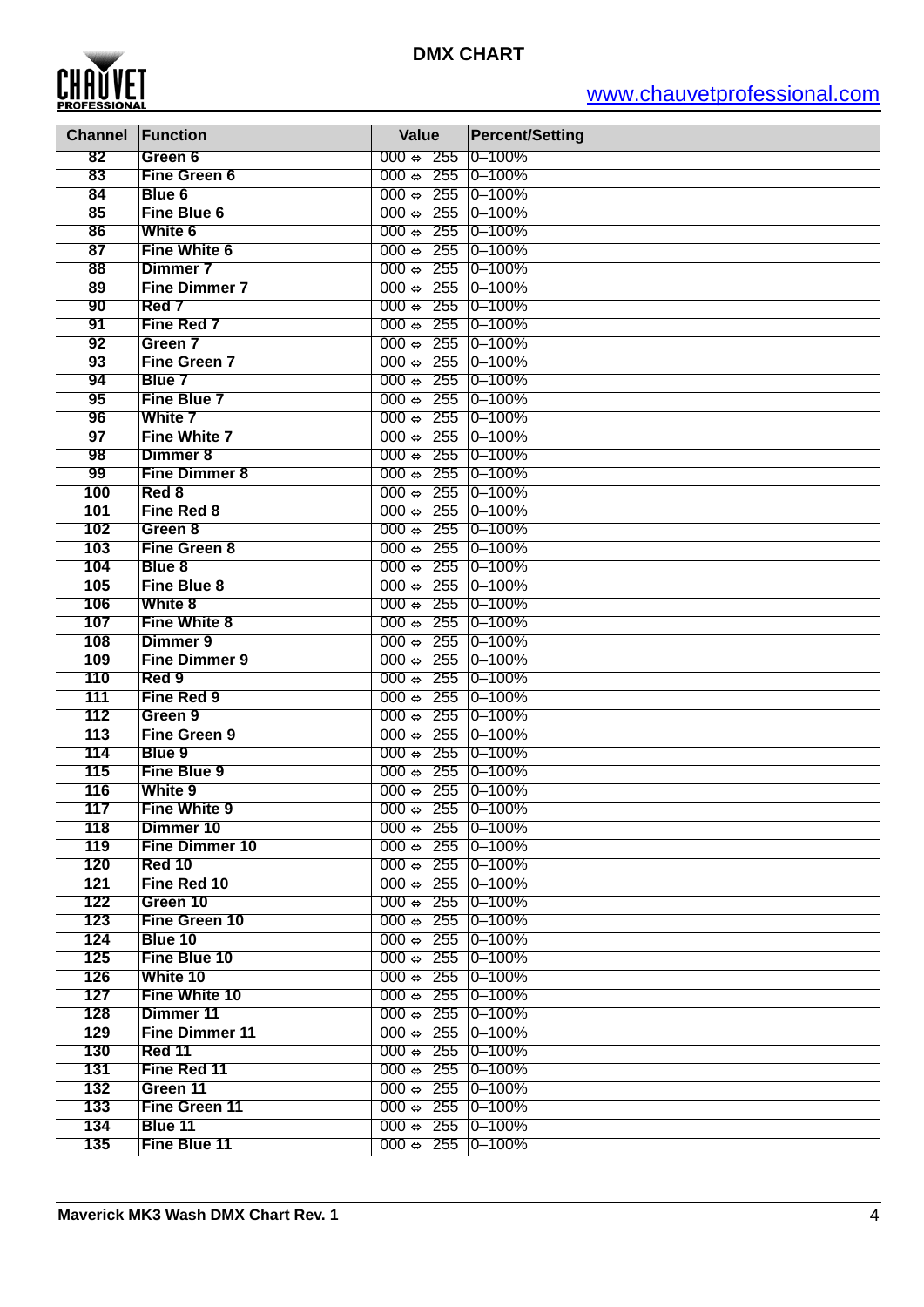

| <b>Channel</b> | Function                 | <b>Value</b>                                              | <b>Percent/Setting</b>   |
|----------------|--------------------------|-----------------------------------------------------------|--------------------------|
| 136            | White 11                 | $000 \Leftrightarrow 255$                                 | $0 - 100%$               |
| 137            | <b>Fine White 11</b>     | 255<br>000 $\Leftrightarrow$                              | $0 - 100%$               |
| 138            | Dimmer 12                | $000 \Leftrightarrow 255$                                 | $0 - 100%$               |
| 139            | <b>Fine Dimmer 12</b>    | $000 \Leftrightarrow 255$                                 | $0 - 100%$               |
| 140            | <b>Red 12</b>            | $000 \Leftrightarrow 255$                                 | $0 - 100%$               |
| 141            | Fine Red 12              | 255<br>$000 \Leftrightarrow$                              | $0 - 100%$               |
| 142            | Green 12                 | 255<br>000 $\Leftrightarrow$                              | $0 - 100%$               |
| 143            | Fine Green 12            | 255<br>000 $\Leftrightarrow$                              | $0 - 100%$               |
| 144            | Blue 12                  | 255<br>000 $\Leftrightarrow$                              | $0 - 100%$               |
| 145            | Fine Blue 12             | $000 \Leftrightarrow 255$                                 | $0 - 100%$               |
| 146            | White 12                 | 255<br>000 $\Leftrightarrow$                              | $0 - 100%$               |
| 147            | <b>Fine White 12</b>     | 255<br>000 $\Leftrightarrow$                              | $0 - 100%$               |
| 148            | <b>Dimmer 13</b>         | 255<br>000 $\Leftrightarrow$                              | $0 - 100%$               |
| 149            | <b>Fine Dimmer 13</b>    | 255<br>000 $\Leftrightarrow$                              | $0 - 100%$               |
| 150            | <b>Red 13</b>            | $000 \Leftrightarrow 255$                                 | $0 - 100%$               |
| 151            | Fine Red 13              | 255<br>$000 \Leftrightarrow$                              | $0 - 100%$               |
| 152            | Green 13                 | 255<br>000 $\Leftrightarrow$                              | $0 - 100%$               |
| 153            | Fine Green 13            | 255<br>000 $\Leftrightarrow$                              | $0 - 100%$               |
| 154            | Blue 13                  | 255<br>000 $\Leftrightarrow$                              | $0 - 100%$               |
| 155            | Fine Blue 13             | 255<br>000 $\Leftrightarrow$                              | $0 - 100%$               |
| 156            | White 13                 | $000 \Leftrightarrow 255$                                 | $0 - 100%$               |
| 157            | <b>Fine White 13</b>     | 255<br>$000 \Leftrightarrow$                              | $0 - 100%$               |
| 158            | Dimmer 14                | 255<br>000 $\Leftrightarrow$                              | $0 - 100%$               |
| 159            | <b>Fine Dimmer 14</b>    | 255<br>000 $\Leftrightarrow$                              | $0 - 100%$               |
| 160            | Red 14                   | 255<br>000 $\Leftrightarrow$                              | $0 - 100%$               |
| 161            | Fine Red 14              | 255<br>000 $\Leftrightarrow$                              | $0 - 100%$               |
| 162            | Green 14                 | $000 \Leftrightarrow 255$                                 | $0 - 100%$               |
| 163            | Fine Green 14            | 255<br>$000 \Leftrightarrow$                              | $0 - 100%$               |
| 164            | Blue 14                  | 255<br>000 $\Leftrightarrow$                              | $0 - 100%$               |
| 165            | Fine Blue 14<br>White 14 | 255<br>000 $\Leftrightarrow$                              | $0 - 100%$               |
| 166<br>167     | <b>Fine White 14</b>     | 255<br>000 $\Leftrightarrow$<br>$000 \Leftrightarrow 255$ | $0 - 100%$<br>$0 - 100%$ |
| 168            | Dimmer 15                | $000 \Leftrightarrow 255$                                 | $0 - 100%$               |
| 169            | <b>Fine Dimmer 15</b>    | 255<br>$000 \Leftrightarrow$                              | $0 - 100%$               |
| 170            | <b>Red 15</b>            | 255<br>000 $\Leftrightarrow$                              | $0 - 100%$               |
| 171            | Fine Red 15              | $000 \Leftrightarrow 255$                                 | $0 - 100%$               |
| 172            | Green 15                 | 000 $\Leftrightarrow$ 255 0-100%                          |                          |
| 173            | Fine Green 15            | 000 $\Leftrightarrow$ 255 0-100%                          |                          |
| 174            | Blue 15                  | 000 $\Leftrightarrow$ 255 0-100%                          |                          |
| 175            | Fine Blue 15             | 000 $\Leftrightarrow$ 255 0-100%                          |                          |
| 176            | White 15                 | 000 $\Leftrightarrow$ 255 0-100%                          |                          |
| 177            | <b>Fine White 15</b>     | 000 $\Leftrightarrow$ 255 0-100%                          |                          |
| 178            | Dimmer 16                | 000 $\Leftrightarrow$ 255 0-100%                          |                          |
| 179            | <b>Fine Dimmer 16</b>    | 000 $\Leftrightarrow$ 255 0-100%                          |                          |
| 180            | <b>Red 16</b>            | 000 $\Leftrightarrow$ 255 0-100%                          |                          |
| 181            | Fine Red 16              | $000 \Leftrightarrow 255$ 0-100%                          |                          |
| 182            | Green 16                 | 000 $\Leftrightarrow$ 255 0-100%                          |                          |
| 183            | Fine Green 16            | 000 $\Leftrightarrow$ 255 0-100%                          |                          |
| 184            | Blue 16                  | 000 $\Leftrightarrow$ 255 0-100%                          |                          |
| 185            | Fine Blue 16             | 000 $\Leftrightarrow$ 255 0-100%                          |                          |
| 186            | White 16                 | 000 $\Leftrightarrow$ 255 0-100%                          |                          |
| 187            | <b>Fine White 16</b>     | 000 $\Leftrightarrow$ 255 0-100%                          |                          |
| 188            | Dimmer 17                | 000 $\Leftrightarrow$ 255 0-100%                          |                          |
| 189            | <b>Fine Dimmer 17</b>    | 000 $\Leftrightarrow$ 255 0-100%                          |                          |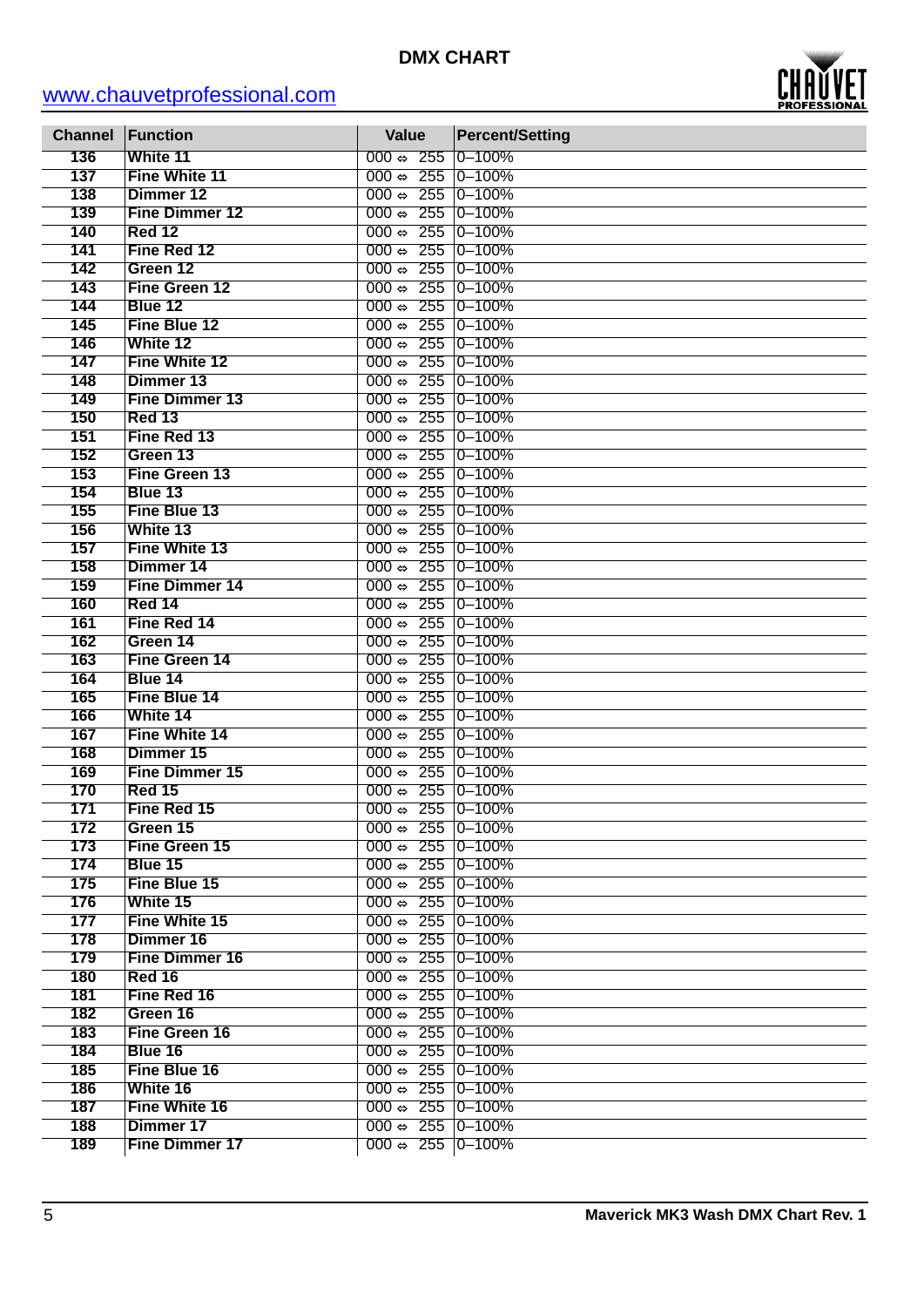

| <b>Channel</b> | Function                        | Value                                                                | <b>Percent/Setting</b> |
|----------------|---------------------------------|----------------------------------------------------------------------|------------------------|
| 190            | Red 17                          | $000 \Leftrightarrow 255$                                            | $0 - 100%$             |
| 191            | Fine Red 17                     | $000 \Leftrightarrow 255 \mid 0-100\%$                               |                        |
| 192            | Green 17                        | $000 \Leftrightarrow 255$ 0-100%                                     |                        |
| 193            | Fine Green 17                   | $000 \Leftrightarrow 255 \mid 0-100\%$                               |                        |
| 194            | Blue 17                         | $000 \Leftrightarrow 255$ 0-100%                                     |                        |
| 195            | Fine Blue 17                    | $000 \Leftrightarrow 255$ 0-100%                                     |                        |
| 196            | White 17                        | $000 \Leftrightarrow 255$ 0-100%                                     |                        |
| 197            | Fine White 17                   | $000 \Leftrightarrow 255 \mid 0-100\%$                               |                        |
| 198            | Dimmer 18                       | $000 \Leftrightarrow 255 \mid 0 - 100\%$                             |                        |
| 199            | <b>Fine Dimmer 18</b>           | $000 \Leftrightarrow 255 \mid 0 - 100\%$                             |                        |
| 200            | <b>Red 18</b>                   | 000 $\Leftrightarrow$ 255 0-100%                                     |                        |
| 201            | Fine Red 18                     | $000 \Leftrightarrow 255$ 0-100%                                     |                        |
| 202            | Green 18                        | $000 \Leftrightarrow 255$ 0-100%                                     |                        |
| 203            | <b>Fine Green 18</b>            | $000 \Leftrightarrow 255$ 0-100%                                     |                        |
| 204            | <b>Blue 18</b>                  | $000 \Leftrightarrow 255$ 0-100%                                     |                        |
| 205            | Fine Blue 18                    | $000 \Leftrightarrow 255$ 0-100%                                     |                        |
| 206            | White 18                        | $000 \Leftrightarrow 255 \mid 0-100\%$                               |                        |
| 207            | <b>Fine White 18</b>            | $000 \Leftrightarrow 255 \mid 0-100\%$                               |                        |
| 208            | Dimmer 19                       | $000 \Leftrightarrow 255 \mid 0-100\%$                               |                        |
| 209            | <b>Fine Dimmer 19</b>           | $000 \Leftrightarrow 255 \mid 0-100\%$                               |                        |
| 210            | <b>Red 19</b>                   | $000 \Leftrightarrow 255 \mid 0-100\%$                               |                        |
| 211            | Fine Red 19                     | $000 \Leftrightarrow 255 \mid 0-100\%$                               |                        |
| 212            | Green 19                        | $000 \Leftrightarrow 255 \mid 0-100\%$                               |                        |
| 213            | Fine Green 19                   | $000 \Leftrightarrow 255 \mid 0 - 100\%$                             |                        |
| 214            | <b>Blue 19</b>                  | $000 \Leftrightarrow 255 \mid 0 - 100\%$                             |                        |
| 215            | Fine Blue 19                    | $000 \Leftrightarrow 255 \mid 0-100\%$                               |                        |
| 216            | White 19                        | $000 \Leftrightarrow 255 \mid 0 - 100\%$                             |                        |
| 217            | <b>Fine White 19</b>            | $000 \Leftrightarrow 255$ 0-100%                                     |                        |
| 218            | <b>Dimmer 20</b>                | $000 \Leftrightarrow 255$ 0-100%                                     |                        |
| 219            | <b>Fine Dimmer 20</b>           | $000 \Leftrightarrow 255$ 0-100%                                     |                        |
| 220            | <b>Red 20</b>                   | $000 \Leftrightarrow 255$ 0-100%                                     |                        |
| 221            | Fine Red 20                     | $000 \Leftrightarrow 255$ 0-100%                                     |                        |
| 222            | Green 20                        | $000 \Leftrightarrow 255$ 0-100%                                     |                        |
| 223<br>224     | <b>Fine Green 20</b><br>Blue 20 | $000 \Leftrightarrow 255$ 0-100%<br>$000 \Leftrightarrow 255$ 0-100% |                        |
| 225            | <b>Fine Blue 20</b>             | 000 $\Leftrightarrow$ 255 0-100%                                     |                        |
| 226            | <b>White 20</b>                 | 000 $\Leftrightarrow$ 255 0-100%                                     |                        |
| 227            | <b>Fine White 20</b>            | 000 $\Leftrightarrow$ 255 0-100%                                     |                        |
| 228            | Dimmer 21                       | 000 $\Leftrightarrow$ 255 0-100%                                     |                        |
| 229            | <b>Fine Dimmer 21</b>           | $000 \Leftrightarrow 255 \mid 0-100\%$                               |                        |
| 230            | <b>Red 21</b>                   | $000 \Leftrightarrow 255 \mid 0-100\%$                               |                        |
| 231            | Fine Red 21                     | $000 \Leftrightarrow 255 \mid 0-100\%$                               |                        |
| 232            | Green 21                        | $000 \Leftrightarrow 255$ 0-100%                                     |                        |
| 233            | <b>Fine Green 21</b>            | 000 $\Leftrightarrow$ 255 0-100%                                     |                        |
| 234            | Blue 21                         | $000 \Leftrightarrow 255$ 0-100%                                     |                        |
| 235            | Fine Blue 21                    | $000 \Leftrightarrow 255 \mid 0-100\%$                               |                        |
| 236            | White 21                        | $000 \Leftrightarrow 255$ 0-100%                                     |                        |
| 237            | <b>Fine White 21</b>            | 000 $\Leftrightarrow$ 255 0-100%                                     |                        |
| 238            | Dimmer 22                       | $000 \Leftrightarrow 255$ 0-100%                                     |                        |
| 239            | <b>Fine Dimmer 22</b>           | $000 \Leftrightarrow 255$ 0-100%                                     |                        |
| 240            | <b>Red 22</b>                   | $000 \Leftrightarrow 255$ 0-100%                                     |                        |
| 241            | Fine Red 22                     | $000 \Leftrightarrow 255$ 0-100%                                     |                        |
| 242            | Green 22                        | $000 \Leftrightarrow 255$ 0-100%                                     |                        |
| 243            | <b>Fine Green 22</b>            | 000 $\Leftrightarrow$ 255 0-100%                                     |                        |
|                |                                 |                                                                      |                        |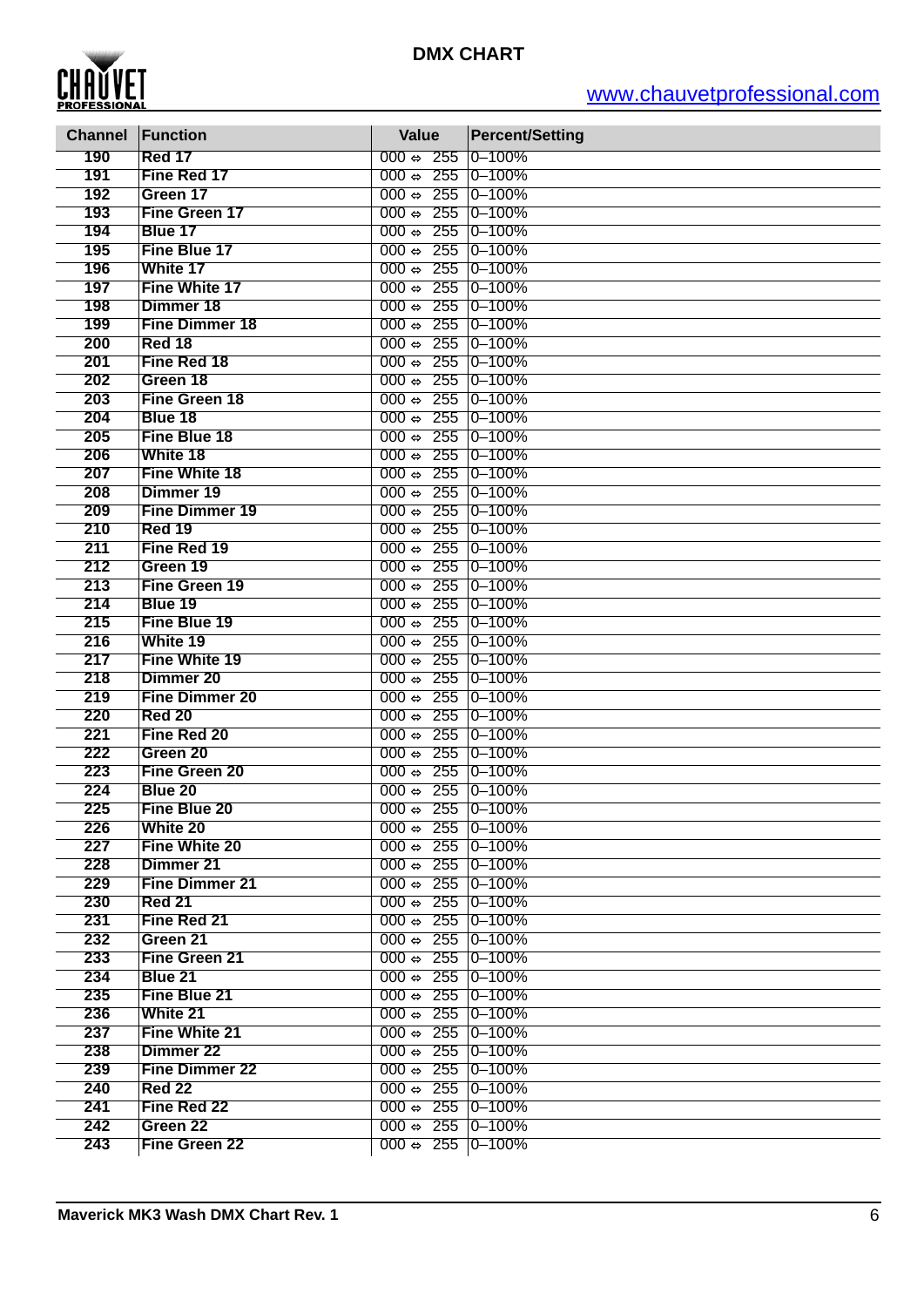

| <b>Channel</b> | Function                         | <b>Value</b>                                                         | <b>Percent/Setting</b> |
|----------------|----------------------------------|----------------------------------------------------------------------|------------------------|
| 244            | Blue 22                          | $000 \Leftrightarrow 255$                                            | $0 - 100%$             |
| 245            | Fine Blue 22                     | $000 \Leftrightarrow 255$                                            | $0 - 100%$             |
| 246            | <b>White 22</b>                  | $000 \div 255$                                                       | $0 - 100%$             |
| 247            | <b>Fine White 22</b>             | $000 \Leftrightarrow 255$                                            | $0 - 100%$             |
| 248            | <b>Dimmer 23</b>                 | $000 \Leftrightarrow 255$                                            | $0 - 100%$             |
| 249            | <b>Fine Dimmer 23</b>            | $000 \Leftrightarrow 255$                                            | $0 - 100%$             |
| 250            | <b>Red 23</b>                    | $000 \Leftrightarrow 255$                                            | $0 - 100%$             |
| 251            | Fine Red 23                      | $000 \div 255$                                                       | $0 - 100%$             |
| 252            | Green 23                         | $000 \div 255$                                                       | $0 - 100%$             |
| 253            | Fine Green 23                    | 255<br>000 $\Leftrightarrow$                                         | $0 - 100%$             |
| 254            | Blue 23                          | $000 \Leftrightarrow 255$                                            | $0 - 100%$             |
| 255            | <b>Fine Blue 23</b>              | $000 \Leftrightarrow 255$                                            | $0 - 100%$             |
| 256            | <b>White 23</b>                  | $000 \div 255$                                                       | $0 - 100%$             |
| 257            | <b>Fine White 23</b>             | $000 \div 255$                                                       | $ 0 - 100\%$           |
| 258            | Dimmer 24                        | $000 \Leftrightarrow 255$                                            | $0 - 100%$             |
| 259            | <b>Fine Dimmer 24</b>            | 255<br>000 $\Leftrightarrow$                                         | $0 - 100%$             |
| 260            | <b>Red 24</b>                    | $000 \Leftrightarrow 255$                                            | $0 - 100%$             |
| 261            | Fine Red 24                      | $000 \Leftrightarrow 255$                                            | $0 - 100%$             |
| 262            | Green 24                         | $000 \div 255$                                                       | $ 0 - 100\%$           |
| 263            | <b>Fine Green 24</b>             | $000 \Leftrightarrow 255$                                            | $ 0 - 100\%$           |
| 264            | Blue 24                          | 255<br>000 $\Leftrightarrow$                                         | $0 - 100%$             |
| 265            | <b>Fine Blue 24</b>              | $000 \Leftrightarrow 255$                                            | $0 - 100%$             |
| 266            | White 24                         | $000 \Leftrightarrow 255$                                            | $0 - 100%$             |
| 267            | <b>Fine White 24</b>             | $000 \Leftrightarrow 255$                                            | $0 - 100%$             |
| 268            | Dimmer 25                        | $000 \div 255$                                                       | $0 - 100%$             |
| 269            | <b>Fine Dimmer 25</b>            | $000 \div 255$                                                       | $0 - 100%$             |
| 270            | <b>Red 25</b>                    | 255<br>000 $\Leftrightarrow$                                         | $0 - 100%$             |
| 271            | Fine Red 25                      | $000 \Leftrightarrow 255$                                            | $0 - 100%$             |
| 272            | Green 25                         | $000 \Leftrightarrow 255$                                            | $0 - 100%$             |
| 273            | <b>Fine Green 25</b>             | $000 \Leftrightarrow 255$                                            | $0 - 100%$             |
| 274            | Blue 25                          | $000 \Leftrightarrow 255$                                            | $0 - 100%$             |
| 275            | Fine Blue 25                     | $000 \Leftrightarrow 255$                                            | $0 - 100%$             |
| 276            | White 25                         | 255<br>000 $\Leftrightarrow$                                         | $0 - 100%$             |
| 277            | <b>Fine White 25</b>             | 255<br>000 $\Leftrightarrow$                                         | $0 - 100%$             |
| 278            | Dimmer 26                        | $000 \Leftrightarrow 255$                                            | $ 0 - 100\%$           |
| 279            | <b>Fine Dimmer 26</b>            | 000 $\Leftrightarrow$ 255 0-100%                                     |                        |
| 280            | <b>Red 26</b>                    | 000 $\Leftrightarrow$ 255 0-100%                                     |                        |
| 281            | Fine Red 26                      | 000 $\Leftrightarrow$ 255 0-100%                                     |                        |
| 282            | Green 26<br><b>Fine Green 26</b> | 000 $\Leftrightarrow$ 255 0-100%<br>000 $\Leftrightarrow$ 255 0-100% |                        |
| 283<br>284     | Blue 26                          | 000 $\Leftrightarrow$ 255 0-100%                                     |                        |
| 285            | Fine Blue 26                     | 000 $\Leftrightarrow$ 255 0-100%                                     |                        |
| 286            | White 26                         | 000 $\Leftrightarrow$ 255 0-100%                                     |                        |
| 287            | <b>Fine White 26</b>             | 000 $\Leftrightarrow$ 255 0-100%                                     |                        |
| 288            | Dimmer 27                        | 000 $\Leftrightarrow$ 255 0-100%                                     |                        |
| 289            | <b>Fine Dimmer 27</b>            | 000 $\Leftrightarrow$ 255 0-100%                                     |                        |
| 290            | <b>Red 27</b>                    | 000 $\Leftrightarrow$ 255 0-100%                                     |                        |
| 291            | Fine Red 27                      | 000 $\Leftrightarrow$ 255 0-100%                                     |                        |
| 292            | Green 27                         | 000 $\Leftrightarrow$ 255 0-100%                                     |                        |
| 293            | Fine Green 27                    | 000 $\Leftrightarrow$ 255 0-100%                                     |                        |
| 294            | Blue 27                          | 000 $\Leftrightarrow$ 255 0-100%                                     |                        |
| 295            | Fine Blue 27                     | 000 $\Leftrightarrow$ 255 0-100%                                     |                        |
| 296            | White 27                         | 000 $\Leftrightarrow$ 255 0-100%                                     |                        |
| 297            | Fine White 27                    | 000 $\Leftrightarrow$ 255 0-100%                                     |                        |
|                |                                  |                                                                      |                        |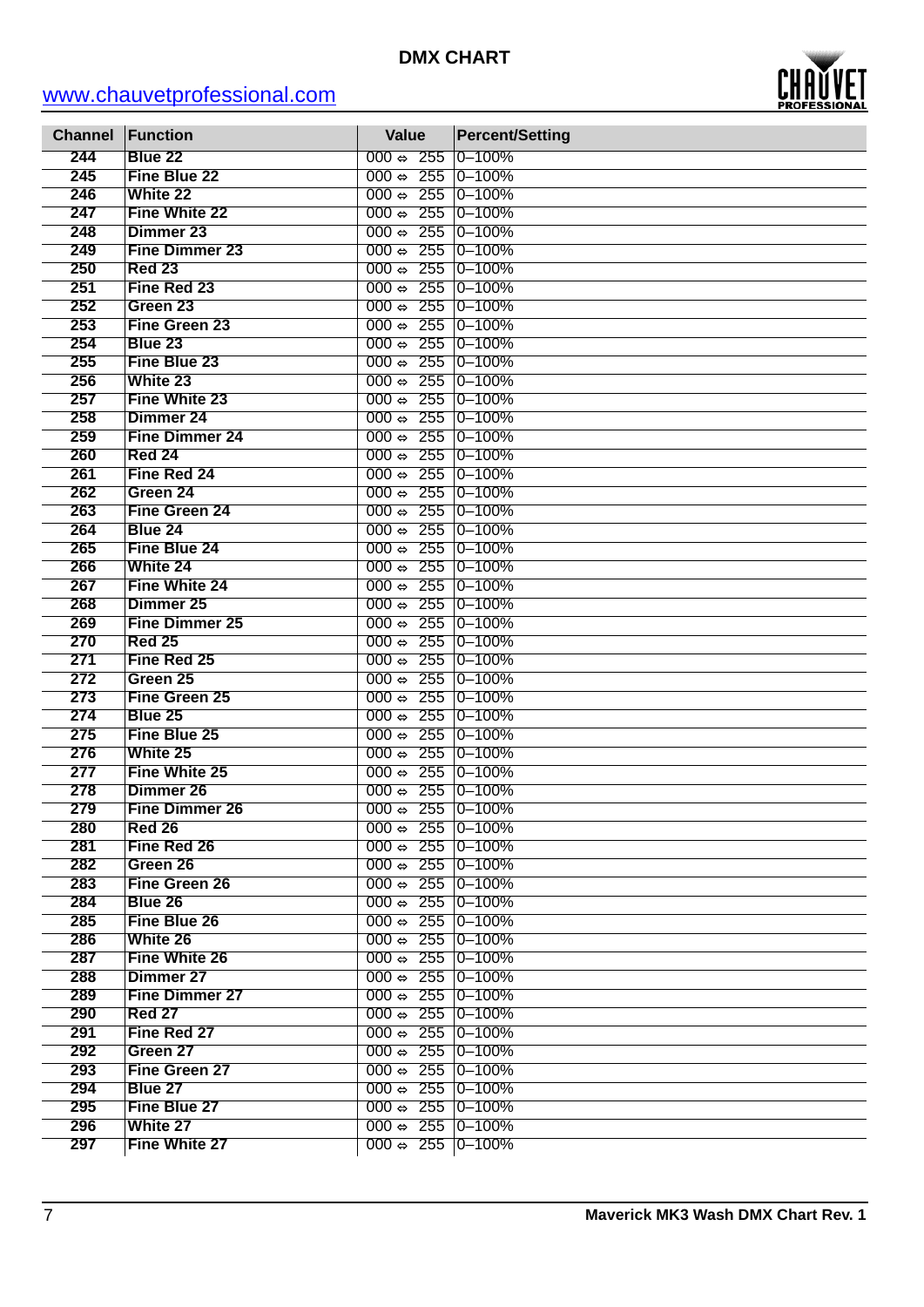

|                         | Single Control: Advanced Mode (243-channel) |                                  |                                                              |  |  |
|-------------------------|---------------------------------------------|----------------------------------|--------------------------------------------------------------|--|--|
| <b>Channel</b>          | Function                                    | <b>Value</b>                     | <b>Percent/Setting</b>                                       |  |  |
| 1                       | Pan                                         | $000 \Leftrightarrow 255$        | $0 - 100%$                                                   |  |  |
| 2                       | <b>Pan Fine</b>                             | $000 \div 255$                   | $0 - 100%$                                                   |  |  |
| 3                       | <b>Tilt</b>                                 | $000 \div 255$                   | $0 - 100%$                                                   |  |  |
| $\overline{\mathbf{4}}$ | <b>Tilt Fine</b>                            | $000 \div 255$                   | $0 - 100%$                                                   |  |  |
| $\overline{5}$          | <b>Pan/Tilt Speed</b>                       | $000 \div 255$                   | <b>Fast to slow</b>                                          |  |  |
| 6                       | <b>CTC</b>                                  | 000                              | No function                                                  |  |  |
|                         |                                             | 001 $\Leftrightarrow$ 255        | Color temperature, 2800-10000 K                              |  |  |
| $\overline{7}$          | <b>Color Macro</b>                          | 000                              | No function                                                  |  |  |
|                         |                                             | 001 $\Leftrightarrow$ 255        | Color macros                                                 |  |  |
| 8                       | Gobo                                        | 000                              | No function                                                  |  |  |
|                         |                                             | 001 $\Leftrightarrow$ 255        | Gobos (indexed)                                              |  |  |
|                         |                                             | $000 \Leftrightarrow 015$        | No function                                                  |  |  |
| 9                       | <b>LED Macro / Auto Program</b>             | 016 $\Leftrightarrow$ 135        | <b>LED</b> macros<br>136 $\Leftrightarrow$ 255 Auto programs |  |  |
|                         |                                             | $000 \Leftrightarrow 127$        | Auto speed, fast to slow                                     |  |  |
| 10                      | <b>LED Macro / Auto Program</b>             | 128                              | Hold                                                         |  |  |
|                         | <b>Speed</b>                                | $129 \Leftrightarrow 255$        | Auto speed, slow to fast                                     |  |  |
| 11                      | <b>LED Built-in Delay</b>                   | $000 \Leftrightarrow 255$        | <b>Fast to slow</b>                                          |  |  |
|                         |                                             | 000                              | No function                                                  |  |  |
|                         |                                             | 001 $\Leftrightarrow$ 002        | 2700K<br>$R = 156$<br>$G = 118$<br>$B = 0$<br>$W = 63$       |  |  |
|                         |                                             | $003 \Leftrightarrow 004$        | 3200K<br>$G = 141$<br>$R = 156$<br>$B = 5$<br>$W = 89$       |  |  |
|                         |                                             | $005 \Leftrightarrow 006$        | 4200K<br>$B = 14$<br>$R = 156$<br>$G = 141$<br>$W = 255$     |  |  |
|                         |                                             | 007 $\Leftrightarrow$ 008        | 5600K<br>$G = 207$<br>$W = 255$<br>$R = 156$<br>$B = 54$     |  |  |
|                         |                                             | $009 \Leftrightarrow 010$        | 8000K<br>$G = 255$<br>$W = 255$<br>$R = 130$<br>$B = 96$     |  |  |
|                         |                                             | 011                              | <b>Blue</b><br>$G = 0$<br>$B = 255$<br>$W = 0$<br>$R = 0$    |  |  |
|                         |                                             | 012 $\Leftrightarrow$ 048        | + Green<br>$R = 0$<br>$G = 0 - 255$ B = 255<br>$W = 0$       |  |  |
|                         |                                             | 049                              | $R = 0$<br>$G = 255$<br>$B = 255$<br>$W = 0$<br>Cyan         |  |  |
|                         |                                             | $050 \Leftrightarrow 086$        | - Blue<br>$G = 255$<br>$B = 255 - 0$<br>$W = 0$<br>$R = 0$   |  |  |
| 12                      | <b>Background Color</b>                     | 087                              | Green<br>$R = 0$<br>$G = 255$<br>$B = 0$<br>$W = 0$          |  |  |
|                         |                                             | 088 $\Leftrightarrow$ 124        | + Red<br>$R = 0 - 255$ G = 255<br>$B = 0$<br>$W = 0$         |  |  |
|                         |                                             | 125                              | $G = 255$<br>Yellow<br>$R = 255$<br>$B = 0$<br>$W = 0$       |  |  |
|                         |                                             | $126 \Leftrightarrow 162$        | $G = 255 - 0$ B = 0<br>- Green<br>$R = 255$<br>$W = 0$       |  |  |
|                         |                                             | 163                              | Red<br>$R = 255$<br>$G = 0$<br>$B = 0$<br>$W = 0$            |  |  |
|                         |                                             | 164 $\Leftrightarrow$ 200        | + Blue<br>$R = 255$<br>$G = 0$<br>$B = 0 - 255$ W = 0        |  |  |
|                         |                                             | 201                              | $G = 0$<br>$B = 255$<br>$W = 0$<br>Magenta<br>$R = 255$      |  |  |
|                         |                                             | 202 $\Leftrightarrow$ 238 - Red  | $W = 0$<br>$R = 255 - 0$ $G = 0$<br>$B = 255$                |  |  |
|                         |                                             | 239                              | Blue<br>$R = 0$<br>$G = 0$<br>$W = 0$<br>$B = 255$           |  |  |
|                         |                                             | $240 \Leftrightarrow 247$        | Color fade, fast to slow                                     |  |  |
|                         |                                             | $248 \Leftrightarrow 255$        | Color snap, fast to slow                                     |  |  |
| $\overline{13}$         | <b>Background Dimmer</b>                    | 000 $\Leftrightarrow$ 255 0-100% |                                                              |  |  |
| 14                      | <b>Background Fine Dimmer</b>               | 000 $\Leftrightarrow$ 255 0-100% |                                                              |  |  |
| 15                      | <b>Main Dimmer</b>                          | 000 $\Leftrightarrow$ 255 0-100% |                                                              |  |  |
| 16                      | <b>Main Fine Dimmer</b>                     | 000 $\Leftrightarrow$ 255 0-100% |                                                              |  |  |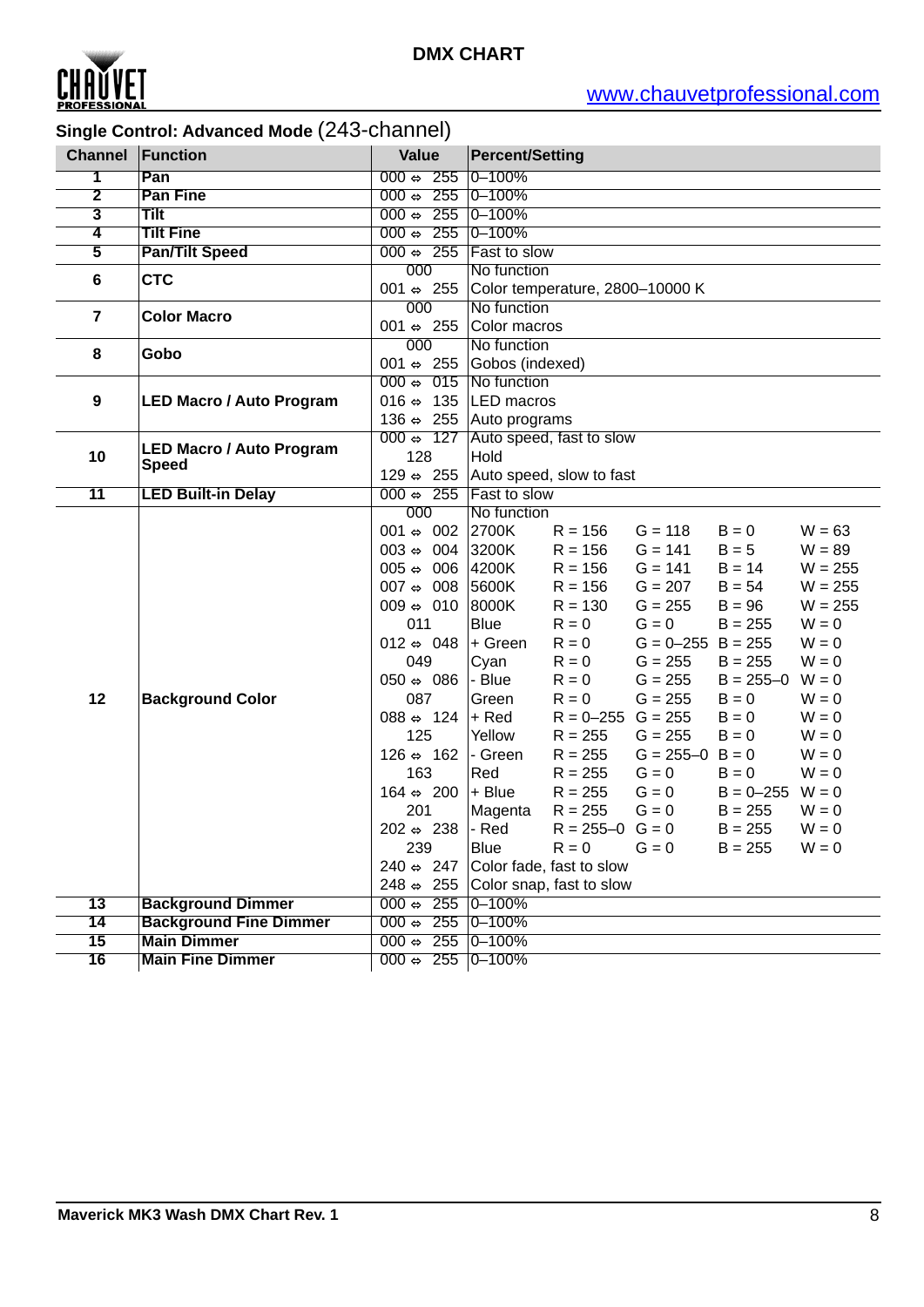

|                 | <b>Channel Function</b> | <b>Value</b>                                                      | <b>Percent/Setting</b>                                          |
|-----------------|-------------------------|-------------------------------------------------------------------|-----------------------------------------------------------------|
|                 |                         | $000 \Leftrightarrow 019$                                         | Off                                                             |
|                 |                         | $020 \Leftrightarrow 024$                                         | On                                                              |
|                 |                         | $025 \Leftrightarrow 064$                                         | Strobe, fast to slow                                            |
|                 |                         | $065 \Leftrightarrow 069$                                         | On                                                              |
|                 |                         | $070 \Leftrightarrow 084$                                         | Strobe 100-0%, fast to slow                                     |
|                 |                         | $085 \Leftrightarrow 089$                                         | On                                                              |
|                 |                         | 090 $\Leftrightarrow$ 104                                         | Strobe 0-100%, fast to slow                                     |
|                 |                         | 105 $\Leftrightarrow$<br>109                                      | On                                                              |
|                 |                         | 110 $\Leftrightarrow$ 124                                         | Random strobe, fast to slow                                     |
|                 |                         | 125 $\Leftrightarrow$<br>129                                      | On                                                              |
| 17              | <b>Shutter</b>          | 130 $\Leftrightarrow$<br>144                                      | Random strobe 100-0%, fast to slow                              |
|                 |                         | 145 $\Leftrightarrow$<br>149                                      | On                                                              |
|                 |                         | 150 $\Leftrightarrow$<br>164                                      | Random strobe 0-100%, fast to slow                              |
|                 |                         | 165 ⇔<br>169                                                      | On                                                              |
|                 |                         | 170 ⇔<br>184                                                      | Pulse strobe, fast to slow                                      |
|                 |                         | $185 \Leftrightarrow 189$                                         | On                                                              |
|                 |                         | 190 ⇔ 204                                                         | Random pulse strobe, fast to slow                               |
|                 |                         | $205 \Leftrightarrow 209$                                         | On                                                              |
|                 |                         | $210 \Leftrightarrow 224$                                         | Strobe 0-100-0%, fast to slow                                   |
|                 |                         | $225 \Leftrightarrow 229$                                         | On                                                              |
|                 |                         | 230 $\Leftrightarrow$ 244                                         | Random pulse strobe, fast to slow                               |
|                 |                         | $245 \Leftrightarrow 255$                                         | On                                                              |
| $\overline{18}$ | Zoom                    |                                                                   | 000 $\Leftrightarrow$ 255 Wide to narrow                        |
|                 |                         | $000 \Leftrightarrow$                                             | 009 No function                                                 |
|                 |                         |                                                                   | 010 ↔ 014 Blackout on Pan/Tilt                                  |
|                 |                         |                                                                   | 015 $\Leftrightarrow$ 019 Reserved for future use               |
|                 |                         |                                                                   | 020 $\Leftrightarrow$ 024 RGBW color mixing mode                |
|                 |                         |                                                                   | 025 $\Leftrightarrow$ 029 CMY color mixing mode (R=C, G=M, B=Y) |
|                 |                         |                                                                   | 030 $\Leftrightarrow$ 049 Reserved for future use               |
|                 |                         | 050 $\Leftrightarrow$ 054   Pan reset                             |                                                                 |
|                 |                         | $055 \Leftrightarrow 059$<br>060 $\Leftrightarrow$ 064 Zoom reset | Tilt reset                                                      |
|                 |                         |                                                                   | 065 $\Leftrightarrow$ 069 Reserved for future use               |
| 19              | <b>Control</b>          | 070 $\Leftrightarrow$ 074 Reset all                               |                                                                 |
|                 |                         |                                                                   | 075 $\Leftrightarrow$ 109 Reserved for future use               |
|                 |                         |                                                                   | 110 $\Leftrightarrow$ 114   Fast Pan/Tilt speed                 |
|                 |                         |                                                                   | 115 ↔ 119 Slow Pan/tilt speed                                   |
|                 |                         |                                                                   | 120 $\Leftrightarrow$ 124 Slow fan mode                         |
|                 |                         |                                                                   | 125 $\Leftrightarrow$ 129 Full fan mode                         |
|                 |                         |                                                                   | 130 $\Leftrightarrow$ 134 Auto fan mode                         |
|                 |                         |                                                                   | 135 $\Leftrightarrow$ 139   Fast dimmer mode                    |
|                 |                         |                                                                   | 140 $\Leftrightarrow$ 144 Slow dimmer mode                      |
|                 |                         |                                                                   | 145 $\Leftrightarrow$ 255 Reserved for future use               |
| 20              | <b>Main Red</b>         | 000 $\Leftrightarrow$ 255 0-100%                                  |                                                                 |
| 21              | <b>Main Fine Red</b>    | 000 $\Leftrightarrow$ 255 0-100%                                  |                                                                 |
| 22              | <b>Main Green</b>       | 000 $\Leftrightarrow$ 255 0-100%                                  |                                                                 |
| 23              | <b>Main Fine Green</b>  | 000 $\Leftrightarrow$ 255 0-100%                                  |                                                                 |
| 24              | <b>Main Blue</b>        | 000 $\Leftrightarrow$ 255 0-100%                                  |                                                                 |
| 25              | <b>Main Fine Blue</b>   | 000 $\Leftrightarrow$ 255 0-100%                                  |                                                                 |
| 26              | <b>Main White</b>       | 000 $\Leftrightarrow$ 255 0-100%                                  |                                                                 |
| 27              | <b>Main Fine White</b>  | 000 $\Leftrightarrow$ 255 0-100%                                  |                                                                 |
| 28              | Red 1                   | 000 $\Leftrightarrow$ 255 0-100%                                  |                                                                 |
| 29              | Fine Red 1              | 000 $\Leftrightarrow$ 255 0-100%                                  |                                                                 |
| 30              | Green 1                 | 000 $\Leftrightarrow$ 255 0-100%                                  |                                                                 |
| 31              | Fine Green 1            | 000 $\Leftrightarrow$ 255 0-100%                                  |                                                                 |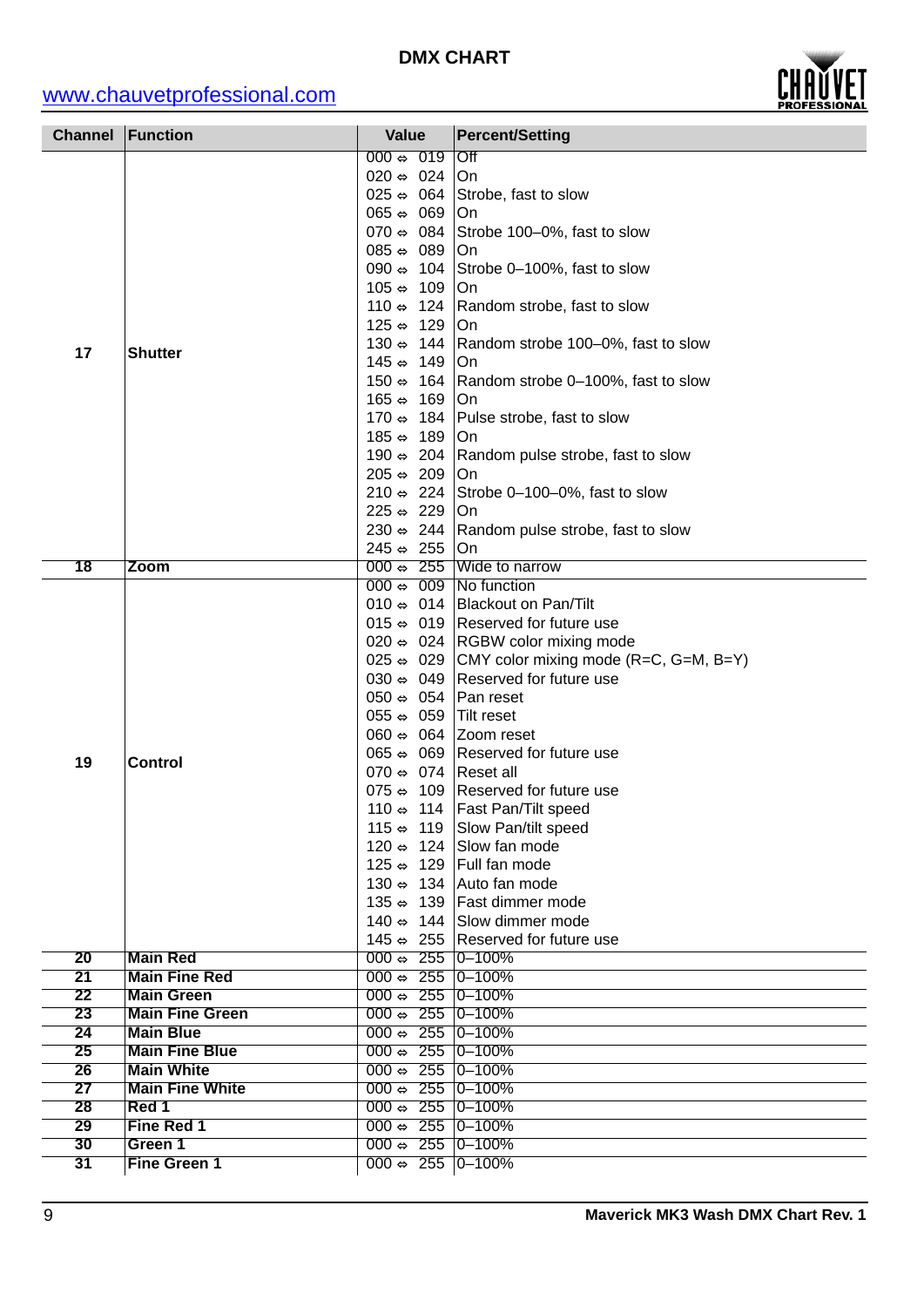

| <b>Channel</b>  | Function                     | <b>Value</b>                                                               | <b>Percent/Setting</b>   |
|-----------------|------------------------------|----------------------------------------------------------------------------|--------------------------|
| $\overline{32}$ | <b>Blue 1</b>                | $000 \Leftrightarrow 255$                                                  | $0 - 100%$               |
| 33              | Fine Blue 1                  | $000 \Leftrightarrow 255$                                                  | $0 - 100%$               |
| 34              | <b>White 1</b>               | $000 \Leftrightarrow 255$                                                  | $0 - 100%$               |
| 35              | <b>Fine White 1</b>          | $000 \Leftrightarrow 255$                                                  | $0 - 100%$               |
| 36              | Red 2                        | $000 \Leftrightarrow 255$                                                  | $0 - 100%$               |
| 37              | Fine Red 2                   | $000 \Leftrightarrow 255$                                                  | $0 - 100%$               |
| 38              | Green 2                      | $000 \Leftrightarrow 255$                                                  | $0 - 100%$               |
| 39              | <b>Fine Green 2</b>          | $000 \Leftrightarrow 255$                                                  | $0 - 100%$               |
| 40              | Blue 2                       | $000 \Leftrightarrow 255$                                                  | $0 - 100%$               |
| 41              | Fine Blue 2                  | $000 \Leftrightarrow 255$                                                  | $0 - 100%$               |
| 42              | <b>White 2</b>               | $000 \Leftrightarrow 255$                                                  | $0 - 100%$               |
| 43              | <b>Fine White 2</b>          | $000 \Leftrightarrow 255$                                                  | $0 - 100%$               |
| 44              | Red 3                        | $000 \Leftrightarrow 255$                                                  | $0 - 100%$               |
| 45              | Fine Red 3                   | $000 \Leftrightarrow 255$                                                  | $0 - 100%$               |
| 46              | Green 3                      | $000 \Leftrightarrow 255$                                                  | $0 - 100%$               |
| 47              | <b>Fine Green 3</b>          | $000 \Leftrightarrow 255$                                                  | $0 - 100%$               |
| 48              | Blue 3                       | $000 \Leftrightarrow 255$                                                  | $0 - 100%$               |
| 49              | Fine Blue 3                  | $000 \Leftrightarrow 255$                                                  | $0 - 100%$               |
| 50              | White 3                      | $000 \Leftrightarrow 255$                                                  | $0 - 100%$               |
| 51              | <b>Fine White 3</b>          | $000 \Leftrightarrow 255$                                                  | $0 - 100%$               |
| 52              | Red 4                        | $000 \Leftrightarrow 255$                                                  | $0 - 100%$<br>$0 - 100%$ |
| 53<br>54        | Fine Red 4<br>Green 4        | $000 \Leftrightarrow 255$<br>$000 \Leftrightarrow 255$                     | $0 - 100%$               |
| 55              | <b>Fine Green 4</b>          | $000 \Leftrightarrow 255$                                                  | $0 - 100%$               |
| 56              | Blue 4                       | $000 \Leftrightarrow 255$                                                  | $0 - 100%$               |
| 57              | Fine Blue 4                  | $000 \Leftrightarrow 255$                                                  | $0 - 100%$               |
| 58              | <b>White 4</b>               | $000 \Leftrightarrow 255$                                                  | $0 - 100%$               |
| 59              | <b>Fine White 4</b>          | $000 \Leftrightarrow 255$                                                  | $0 - 100%$               |
| 60              | Red 5                        | $000 \Leftrightarrow 255$                                                  | $0 - 100%$               |
| 61              | Fine Red 5                   | $000 \Leftrightarrow 255$                                                  | $0 - 100%$               |
| 62              | Green 5                      | $000 \Leftrightarrow 255$                                                  | $0 - 100%$               |
| 63              | <b>Fine Green 5</b>          | $000 \Leftrightarrow 255$                                                  | $0 - 100%$               |
| 64              | Blue 5                       | $000 \Leftrightarrow 255$                                                  | $0 - 100%$               |
| 65              | <b>Fine Blue 5</b>           | 000 $\Leftrightarrow$<br>255                                               | $0 - 100%$               |
| 66              | White 5                      | $000 \Leftrightarrow 255$                                                  | $0 - 100%$               |
| 67              | <b>Fine White 5</b>          | 000 $\Leftrightarrow$ 255 0-100%                                           |                          |
| 68              | Red 6                        | 000 $\Leftrightarrow$ 255 0-100%                                           |                          |
| 69              | <b>Fine Red 6</b>            | 000 $\Leftrightarrow$ 255 0-100%                                           |                          |
| 70              | Green 6                      | 000 $\Leftrightarrow$ 255 0-100%                                           |                          |
| 71              | <b>Fine Green 6</b>          | $000 \Leftrightarrow 255 \mid 0-100\%$                                     |                          |
| 72              | Blue 6                       | $000 \Leftrightarrow 255 \mid 0-100\%$                                     |                          |
| 73              | Fine Blue 6                  | $000 \Leftrightarrow 255 \mid 0-100\%$                                     |                          |
| 74              | White 6                      | $000 \Leftrightarrow 255 \mid 0-100\%$                                     |                          |
| 75              | <b>Fine White 6</b>          | $000 \Leftrightarrow 255 \mid 0-100\%$                                     |                          |
| 76              | Red 7                        | 000 $\Leftrightarrow$ 255 0-100%                                           |                          |
| 77              | Fine Red 7                   | $000 \Leftrightarrow 255 \mid 0-100\%$                                     |                          |
| 78              | Green 7                      | 000 $\Leftrightarrow$ 255 0-100%                                           |                          |
| 79              | <b>Fine Green 7</b>          | 000 $\Leftrightarrow$ 255 0-100%                                           |                          |
| 80              | Blue 7                       | 000 $\Leftrightarrow$ 255 0-100%                                           |                          |
| 81              | Fine Blue 7                  | 000 $\Leftrightarrow$ 255 0-100%                                           |                          |
| 82              | White 7                      | $000 \Leftrightarrow 255 \mid 0-100\%$<br>000 $\Leftrightarrow$ 255 0-100% |                          |
| 83<br>84        | <b>Fine White 7</b><br>Red 8 | $000 \Leftrightarrow 255 \mid 0-100\%$                                     |                          |
| 85              | <b>Fine Red 8</b>            | 000 $\Leftrightarrow$ 255 0-100%                                           |                          |
|                 |                              |                                                                            |                          |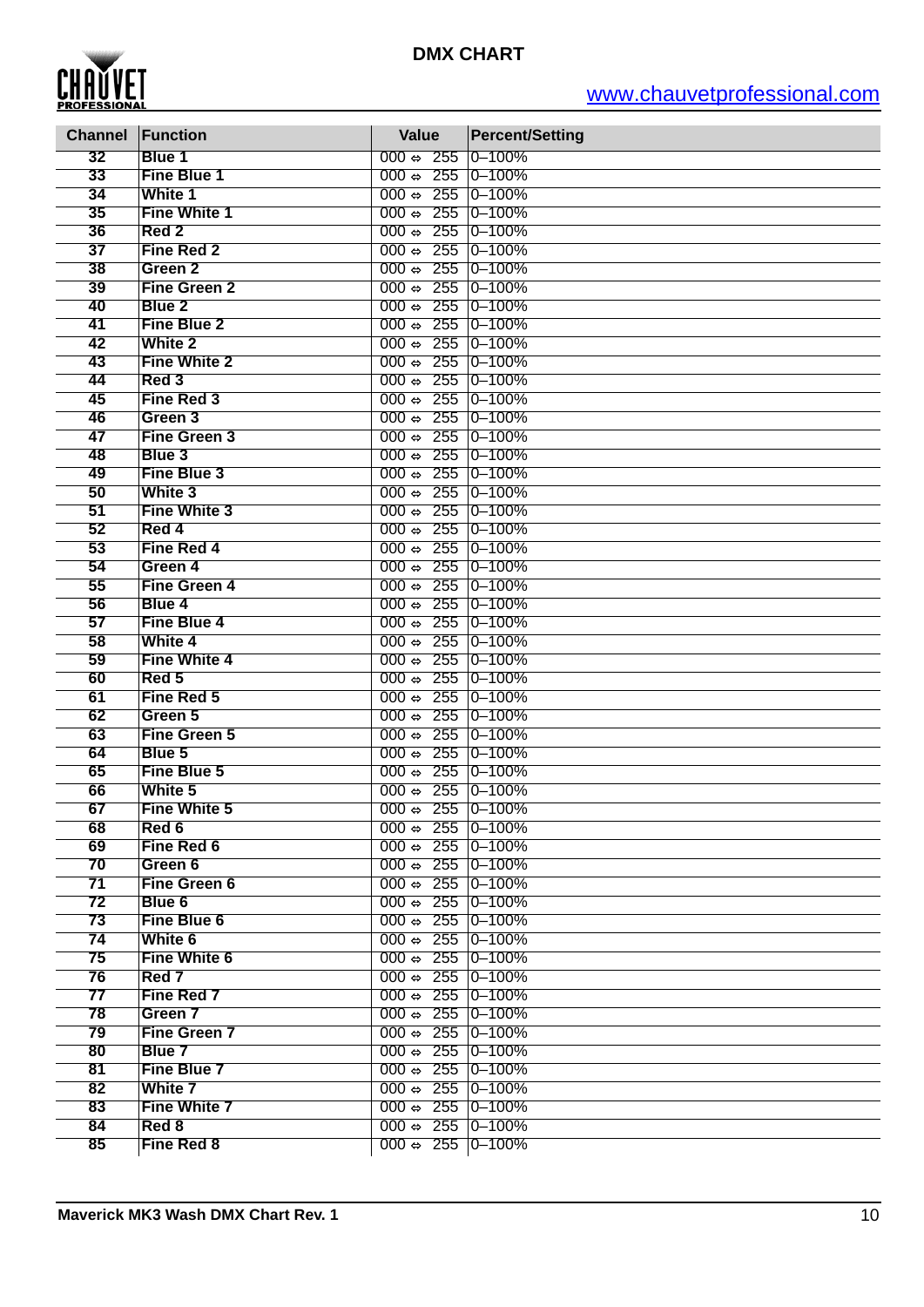

| <b>Channel</b> | Function                | <b>Value</b>                                                         | <b>Percent/Setting</b>   |
|----------------|-------------------------|----------------------------------------------------------------------|--------------------------|
| 86             | Green 8                 | $000 \Leftrightarrow 255$                                            | $0 - 100%$               |
| 87             | <b>Fine Green 8</b>     | 255<br>$000 \Leftrightarrow$                                         | $0 - 100%$               |
| 88             | Blue 8                  | $000 \Leftrightarrow 255$                                            | $0 - 100%$               |
| 89             | Fine Blue 8             | $000 \Leftrightarrow 255$                                            | $0 - 100%$               |
| 90             | White 8                 | 255<br>000 $\Leftrightarrow$                                         | $0 - 100%$               |
| 91             | <b>Fine White 8</b>     | 255<br>000 $\Leftrightarrow$                                         | $0 - 100%$               |
| 92             | Red 9                   | 255<br>000 $\Leftrightarrow$                                         | $0 - 100%$               |
| 93             | Fine Red 9              | $000 \Leftrightarrow 255$                                            | $0 - 100%$               |
| 94             | Green 9                 | $000 \Leftrightarrow 255$                                            | $0 - 100%$               |
| 95             | <b>Fine Green 9</b>     | 255<br>000 $\Leftrightarrow$                                         | $0 - 100%$               |
| 96             | Blue 9                  | 255<br>000 $\Leftrightarrow$                                         | $0 - 100%$               |
| 97             | Fine Blue 9             | 255<br>000 $\Leftrightarrow$                                         | $0 - 100%$               |
| 98             | White 9                 | $000 \div 255$                                                       | $0 - 100%$               |
| 99             | <b>Fine White 9</b>     | $000 \Leftrightarrow 255$                                            | $0 - 100%$               |
| 100            | <b>Red 10</b>           | $000 \Leftrightarrow 255$                                            | $0 - 100%$               |
| 101            | Fine Red 10             | 255<br>000 $\Leftrightarrow$                                         | $0 - 100%$               |
| 102            | Green 10                | 255<br>000 $\Leftrightarrow$                                         | $0 - 100%$               |
| 103            | Fine Green 10           | 255<br>000 $\Leftrightarrow$                                         | $0 - 100%$               |
| 104            | Blue 10<br>Fine Blue 10 | $000 \Leftrightarrow 255$                                            | $0 - 100%$<br>$0 - 100%$ |
| 105            | White 10                | $000 \Leftrightarrow 255$<br>$000 \div 255$                          | $0 - 100%$               |
| 106<br>107     | <b>Fine White 10</b>    | 255<br>000 $\Leftrightarrow$                                         | $0 - 100%$               |
| 108            | <b>Red 11</b>           | 255<br>000 $\Leftrightarrow$                                         | $0 - 100%$               |
| 109            | Fine Red 11             | 255<br>000 $\Leftrightarrow$                                         | $0 - 100%$               |
| 110            | Green 11                | $000 \Leftrightarrow 255$                                            | $0 - 100%$               |
| 111            | <b>Fine Green 11</b>    | $000 \Leftrightarrow 255$                                            | $0 - 100%$               |
| 112            | Blue 11                 | $000 \div 255$                                                       | $0 - 100%$               |
| 113            | Fine Blue 11            | 255<br>000 $\Leftrightarrow$                                         | $0 - 100%$               |
| 114            | White 11                | 255<br>000 $\Leftrightarrow$                                         | $0 - 100%$               |
| 115            | <b>Fine White 11</b>    | 255<br>000 $\Leftrightarrow$                                         | $0 - 100%$               |
| 116            | <b>Red 12</b>           | $000 \div 255$                                                       | $0 - 100%$               |
| 117            | Fine Red 12             | $000 \div 255$                                                       | $0 - 100%$               |
| 118            | Green 12                | $000 \div 255$                                                       | $0 - 100%$               |
| 119            | <b>Fine Green 12</b>    | 255<br>000 $\Leftrightarrow$                                         | $0 - 100%$               |
| 120            | Blue 12                 | $000 \Leftrightarrow 255$                                            | $0 - 100%$               |
| 121            | Fine Blue 12            | 000 $\Leftrightarrow$ 255 0-100%                                     |                          |
| 122            | <b>White 12</b>         | 000 $\Leftrightarrow$ 255 0-100%                                     |                          |
| 123            | <b>Fine White 12</b>    | 000 $\Leftrightarrow$ 255 0-100%                                     |                          |
| 124            | <b>Red 13</b>           | 000 $\Leftrightarrow$ 255 0-100%                                     |                          |
| 125            | Fine Red 13             | 000 $\Leftrightarrow$ 255 0-100%                                     |                          |
| 126            | Green 13                | 000 $\Leftrightarrow$ 255 0-100%                                     |                          |
| 127            | Fine Green 13           | 000 $\Leftrightarrow$ 255 0-100%                                     |                          |
| 128            | Blue 13                 | 000 $\Leftrightarrow$ 255 0-100%                                     |                          |
| 129            | Fine Blue 13            | 000 $\Leftrightarrow$ 255 0-100%                                     |                          |
| 130            | White 13                | 000 $\Leftrightarrow$ 255 0-100%                                     |                          |
| 131            | <b>Fine White 13</b>    | 000 $\Leftrightarrow$ 255 0-100%                                     |                          |
| 132            | <b>Red 14</b>           | 000 $\Leftrightarrow$ 255 0-100%                                     |                          |
| 133            | Fine Red 14<br>Green 14 | 000 $\Leftrightarrow$ 255 0-100%<br>000 $\Leftrightarrow$ 255 0-100% |                          |
| 134<br>135     | Fine Green 14           | 000 $\Leftrightarrow$ 255 0-100%                                     |                          |
| 136            | Blue 14                 | 000 $\Leftrightarrow$ 255 0-100%                                     |                          |
| 137            | Fine Blue 14            | 000 $\Leftrightarrow$ 255 0-100%                                     |                          |
| 138            | White 14                | 000 $\Leftrightarrow$ 255 0-100%                                     |                          |
| 139            | Fine White 14           | 000 $\Leftrightarrow$ 255 0-100%                                     |                          |
|                |                         |                                                                      |                          |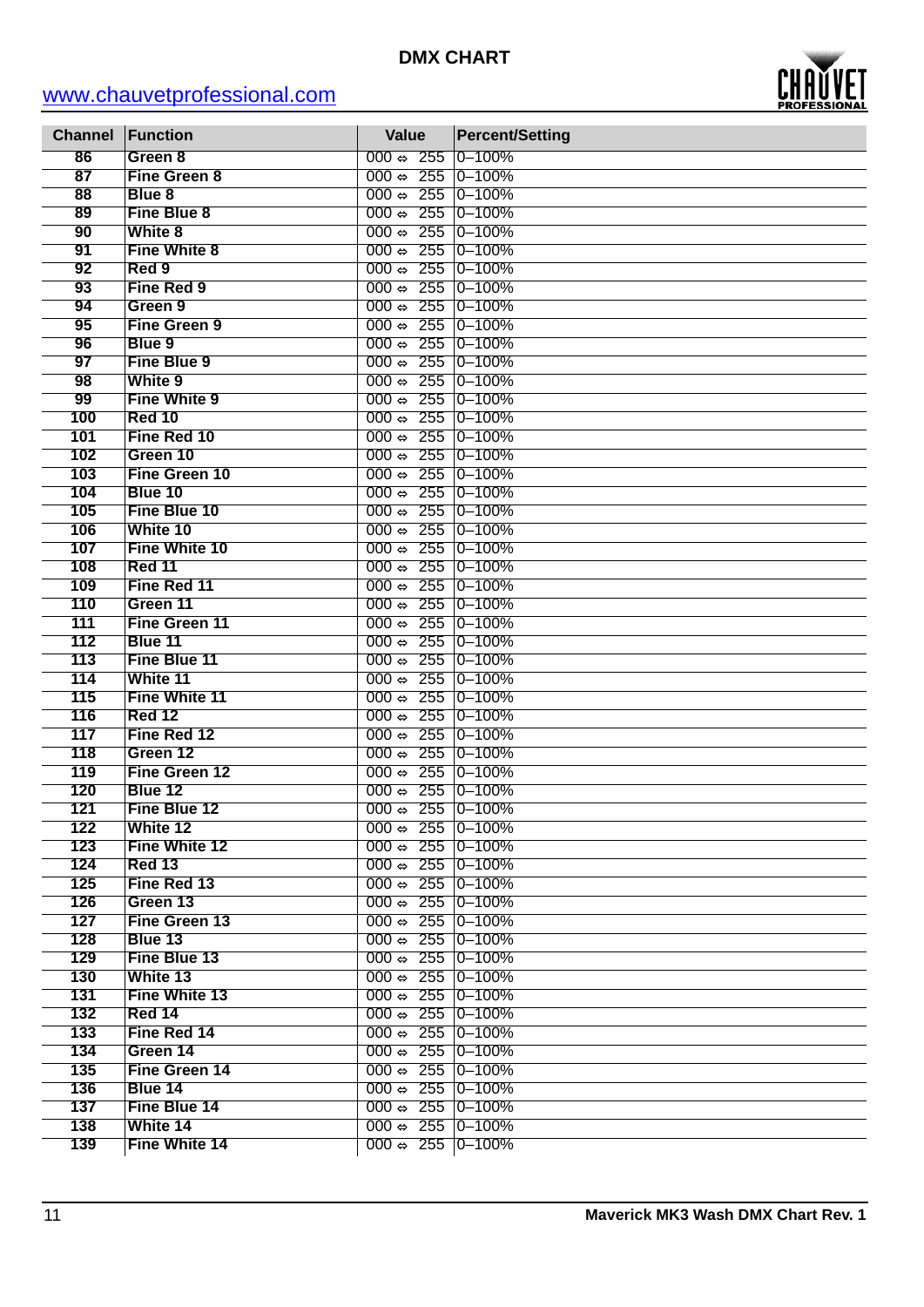

| <b>Channel</b> | Function             | Value                                    | <b>Percent/Setting</b> |
|----------------|----------------------|------------------------------------------|------------------------|
| 140            | <b>Red 15</b>        | $000 \Leftrightarrow 255$                | $0 - 100%$             |
| 141            | Fine Red 15          | $000 \Leftrightarrow 255$ 0-100%         |                        |
| 142            | Green 15             | $000 \Leftrightarrow 255$ 0-100%         |                        |
| 143            | Fine Green 15        | $000 \Leftrightarrow 255$ 0-100%         |                        |
| 144            | Blue 15              | $000 \Leftrightarrow 255 \mid 0-100\%$   |                        |
| 145            | Fine Blue 15         | $000 \Leftrightarrow 255$ 0-100%         |                        |
| 146            | White 15             | $000 \Leftrightarrow 255$ 0-100%         |                        |
| 147            | Fine White 15        | $000 \Leftrightarrow 255 \mid 0-100\%$   |                        |
| 148            | <b>Red 16</b>        | $000 \Leftrightarrow 255 \mid 0-100\%$   |                        |
| 149            | Fine Red 16          | $000 \Leftrightarrow 255 \mid 0 - 100\%$ |                        |
| 150            | Green 16             | $000 \Leftrightarrow 255 \mid 0 - 100\%$ |                        |
| 151            | <b>Fine Green 16</b> | $000 \Leftrightarrow 255 \mid 0 - 100\%$ |                        |
| 152            | Blue 16              | $000 \Leftrightarrow 255$ 0-100%         |                        |
| 153            | Fine Blue 16         | $000 \Leftrightarrow 255$ 0-100%         |                        |
| 154            | White 16             | $000 \Leftrightarrow 255$ 0-100%         |                        |
| 155            | <b>Fine White 16</b> | $000 \Leftrightarrow 255$ 0-100%         |                        |
| 156            | <b>Red 17</b>        | $000 \Leftrightarrow 255$ 0-100%         |                        |
| 157            | Fine Red 17          | $000 \Leftrightarrow 255$ 0-100%         |                        |
| 158            | Green 17             | $000 \Leftrightarrow 255$ 0-100%         |                        |
| 159            | <b>Fine Green 17</b> | $000 \Leftrightarrow 255 \mid 0-100\%$   |                        |
| 160            | Blue 17              | $000 \Leftrightarrow 255 \mid 0-100\%$   |                        |
| 161            | Fine Blue 17         | $000 \Leftrightarrow 255 \mid 0-100\%$   |                        |
| 162            | White 17             | $000 \Leftrightarrow 255 \mid 0-100\%$   |                        |
|                |                      |                                          |                        |
| 163            | <b>Fine White 17</b> | $000 \Leftrightarrow 255$ 0-100%         |                        |
| 164            | <b>Red 18</b>        | $000 \Leftrightarrow 255 \mid 0 - 100\%$ |                        |
| 165            | Fine Red 18          | $000 \Leftrightarrow 255 \mid 0-100\%$   |                        |
| 166            | Green 18             | $000 \Leftrightarrow 255$ 0-100%         |                        |
| 167            | <b>Fine Green 18</b> | $000 \Leftrightarrow 255$ 0-100%         |                        |
| 168            | <b>Blue 18</b>       | $000 \Leftrightarrow 255$ 0-100%         |                        |
| 169            | Fine Blue 18         | $000 \Leftrightarrow 255 \mid 0-100\%$   |                        |
| 170            | White 18             | $000 \Leftrightarrow 255$ 0-100%         |                        |
| 171            | Fine White 18        | $000 \Leftrightarrow 255$ 0-100%         |                        |
| 172            | <b>Red 19</b>        | $000 \Leftrightarrow 255$ 0-100%         |                        |
| 173            | Fine Red 19          | $000 \Leftrightarrow 255$ 0-100%         |                        |
| 174            | Green 19             | $000 \Leftrightarrow 255$ 0-100%         |                        |
| 175            | Fine Green 19        | 000 $\Leftrightarrow$ 255 0-100%         |                        |
| 176            | Blue 19              | 000 $\Leftrightarrow$ 255 0-100%         |                        |
| 177            | Fine Blue 19         | 000 $\Leftrightarrow$ 255 0-100%         |                        |
| 178            | White 19             | 000 $\Leftrightarrow$ 255 0-100%         |                        |
| 179            | <b>Fine White 19</b> | $000 \Leftrightarrow 255 \mid 0-100\%$   |                        |
| 180            | <b>Red 20</b>        | $000 \Leftrightarrow 255 \mid 0-100\%$   |                        |
| 181            | Fine Red 20          | 000 $\Leftrightarrow$ 255 0-100%         |                        |
| 182            | Green 20             | $000 \Leftrightarrow 255$ 0-100%         |                        |
| 183            | <b>Fine Green 20</b> | $000 \Leftrightarrow 255$ 0-100%         |                        |
| 184            | <b>Blue 20</b>       | $000 \Leftrightarrow 255$ 0-100%         |                        |
| 185            | <b>Fine Blue 20</b>  | $000 \Leftrightarrow 255$ 0-100%         |                        |
| 186            | White 20             | $000 \Leftrightarrow 255$ 0-100%         |                        |
| 187            | <b>Fine White 20</b> | $000 \Leftrightarrow 255$ 0-100%         |                        |
| 188            | <b>Red 21</b>        | $000 \Leftrightarrow 255$ 0-100%         |                        |
| 189            | Fine Red 21          | $000 \Leftrightarrow 255$ 0-100%         |                        |
| 190            | Green 21             | $000 \Leftrightarrow 255$ 0-100%         |                        |
| 191            | <b>Fine Green 21</b> | $000 \Leftrightarrow 255$ 0-100%         |                        |
| 192            | Blue 21              | $000 \Leftrightarrow 255$ 0-100%         |                        |
| 193            | Fine Blue 21         | $000 \Leftrightarrow 255$ 0-100%         |                        |
|                |                      |                                          |                        |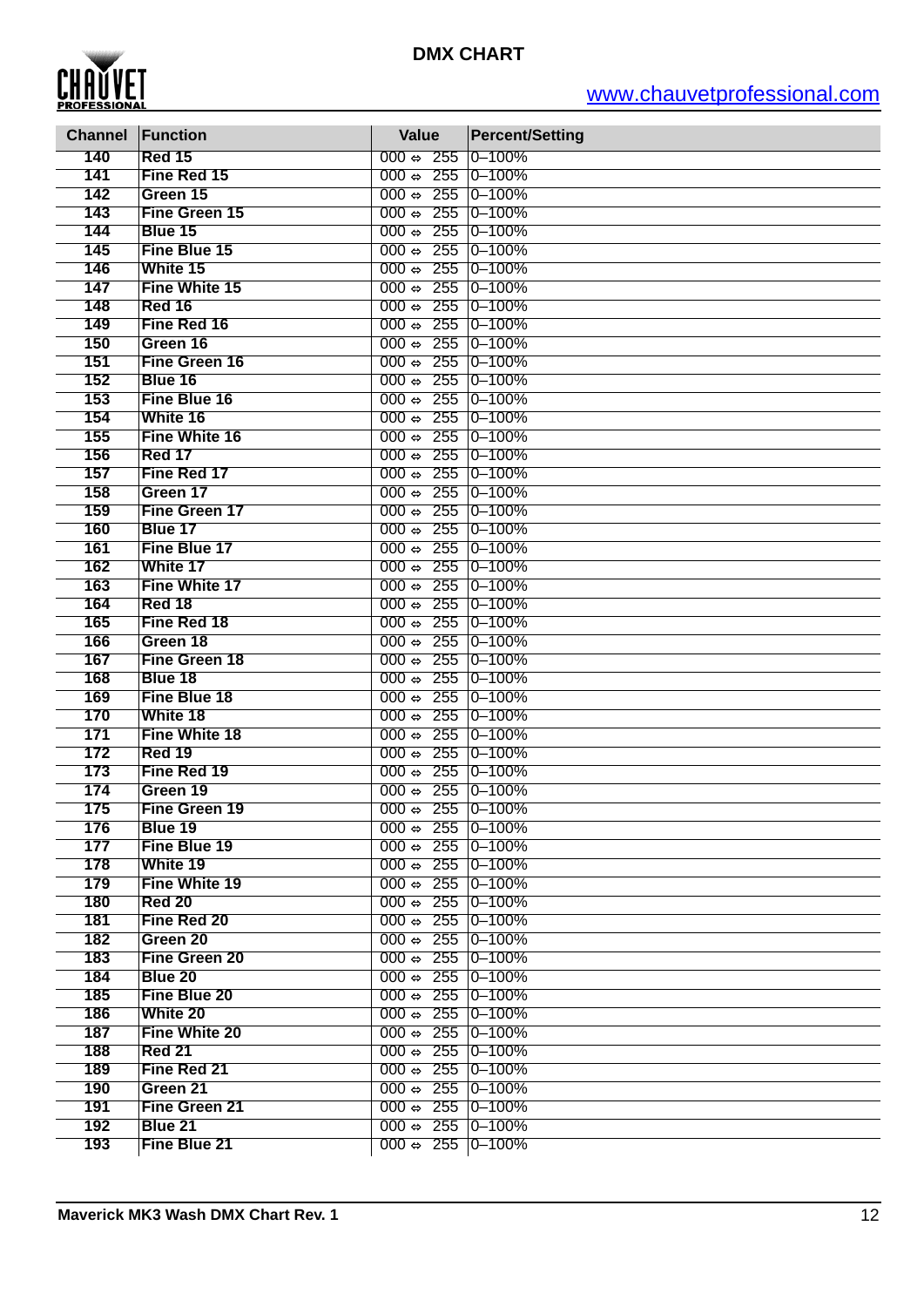

| <b>Channel</b> | Function             | <b>Value</b>                     | <b>Percent/Setting</b> |
|----------------|----------------------|----------------------------------|------------------------|
| 194            | White 21             | $000 \Leftrightarrow 255$        | $0 - 100%$             |
| 195            | <b>Fine White 21</b> | $000 \Leftrightarrow 255$        | $0 - 100%$             |
| 196            | <b>Red 22</b>        | $000 \Leftrightarrow 255$        | $0 - 100%$             |
| 197            | Fine Red 22          | $000 \Leftrightarrow 255$        | $0 - 100%$             |
| 198            | Green 22             | $000 \Leftrightarrow 255$        | $0 - 100%$             |
| 199            | <b>Fine Green 22</b> | 255<br>$000 \Leftrightarrow$     | $0 - 100%$             |
| 200            | Blue 22              | 255<br>000 $\Leftrightarrow$     | $0 - 100%$             |
| 201            | Fine Blue 22         | 255<br>000 $\Leftrightarrow$     | $0 - 100%$             |
| 202            | <b>White 22</b>      | $000 \div 255$                   | $0 - 100%$             |
| 203            | <b>Fine White 22</b> | $000 \div 255$                   | $0 - 100%$             |
| 204            | <b>Red 23</b>        | 255<br>$000 \Leftrightarrow$     | $0 - 100%$             |
| 205            | Fine Red 23          | 255<br>$000 \Leftrightarrow$     | $0 - 100%$             |
| 206            | Green 23             | 255<br>$000 \Leftrightarrow$     | $0 - 100%$             |
| 207            | <b>Fine Green 23</b> | $000 \Leftrightarrow 255$        | $0 - 100%$             |
| 208            | Blue 23              | $000 \div 255$                   | $0 - 100%$             |
| 209            | <b>Fine Blue 23</b>  | $000 \div 255$                   | $0 - 100%$             |
| 210            | <b>White 23</b>      | 255<br>$000 \Leftrightarrow$     | $0 - 100%$             |
| 211            | <b>Fine White 23</b> | 255<br>$000 \Leftrightarrow$     | $0 - 100%$             |
| 212            | <b>Red 24</b>        | 255<br>$000 \Leftrightarrow$     | $0 - 100%$             |
| 213            | Fine Red 24          | $000 \Leftrightarrow 255$        | $0 - 100%$             |
| 214            | Green 24             | $000 \div 255$                   | $0 - 100%$             |
| 215            | <b>Fine Green 24</b> | $000 \div 255$                   | $0 - 100%$             |
| 216            | Blue 24              | 255<br>$000 \Leftrightarrow$     | $0 - 100%$             |
| 217            | <b>Fine Blue 24</b>  | 255<br>$000 \Leftrightarrow$     | $0 - 100%$             |
| 218            | White 24             | 255<br>$000 \Leftrightarrow$     | $0 - 100%$             |
| 219            | <b>Fine White 24</b> | $000 \Leftrightarrow 255$        | $0 - 100%$             |
| 220            | <b>Red 25</b>        | $000 \div 255$                   | $0 - 100%$             |
| 221            | Fine Red 25          | $000 \Leftrightarrow 255$        | $0 - 100%$             |
| 222            | Green 25             | 255<br>$000 \Leftrightarrow$     | $0 - 100%$             |
| 223            | <b>Fine Green 25</b> | 255<br>$000 \Leftrightarrow$     | $0 - 100%$             |
| 224            | Blue 25              | 255<br>$000 \Leftrightarrow$     | $0 - 100%$             |
| 225            | Fine Blue 25         | $000 \Leftrightarrow 255$        | $0 - 100%$             |
| 226            | White 25             | $000 \Leftrightarrow 255$        | $0 - 100%$             |
| 227            | <b>Fine White 25</b> | $000 \Leftrightarrow 255$        | $0 - 100%$             |
| 228            | <b>Red 26</b>        | 255<br>$000 \Leftrightarrow$     | $0 - 100%$             |
| 229            | Fine Red 26          | $000 \Leftrightarrow 255$        | $ 0 - 100\%$           |
| 230            | Green 26             | 000 $\Leftrightarrow$ 255 0-100% |                        |
| 231            | <b>Fine Green 26</b> | 000 $\Leftrightarrow$ 255 0-100% |                        |
| 232            | Blue 26              | 000 $\Leftrightarrow$ 255 0-100% |                        |
| 233            | Fine Blue 26         | 000 $\Leftrightarrow$ 255 0-100% |                        |
| 234            | White 26             | 000 $\Leftrightarrow$ 255 0-100% |                        |
| 235            | <b>Fine White 26</b> | 000 $\Leftrightarrow$ 255 0-100% |                        |
| 236            | <b>Red 27</b>        | 000 $\Leftrightarrow$ 255 0-100% |                        |
| 237            | Fine Red 27          | 000 $\Leftrightarrow$ 255 0-100% |                        |
| 238            | Green 27             | 000 $\Leftrightarrow$ 255 0-100% |                        |
| 239            | <b>Fine Green 27</b> | 000 $\Leftrightarrow$ 255 0-100% |                        |
| 240            | Blue 27              | 000 $\Leftrightarrow$ 255 0-100% |                        |
| 241            | Fine Blue 27         | 000 $\Leftrightarrow$ 255 0-100% |                        |
| 242            | White 27             | $000 \Leftrightarrow 255$ 0-100% |                        |
| 243            | Fine White 27        | 000 $\Leftrightarrow$ 255 0-100% |                        |
|                |                      |                                  |                        |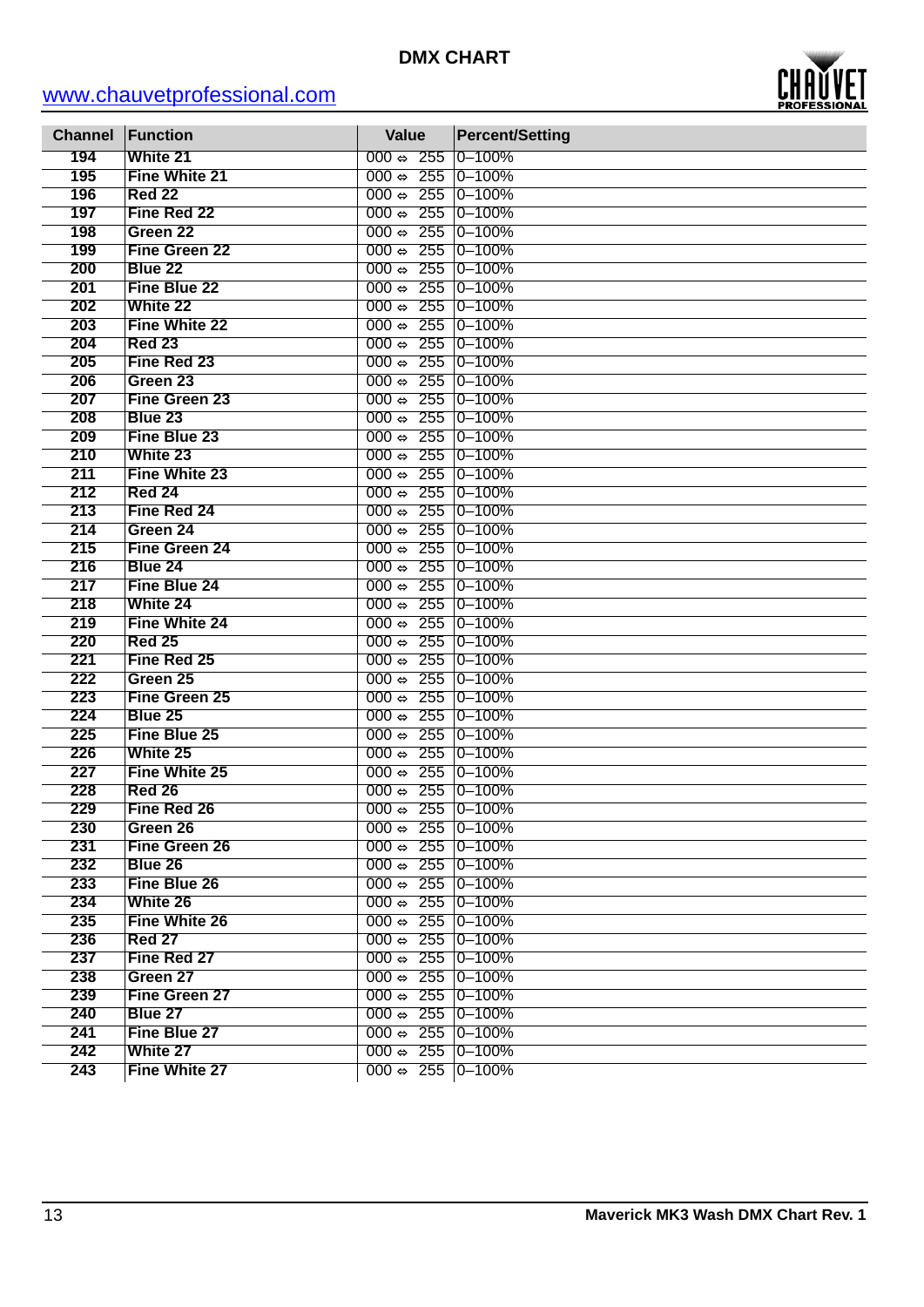

|                         | Single Control: Standard Mode (129-channel) |                                                 |                        |                                 |                       |                     |           |  |
|-------------------------|---------------------------------------------|-------------------------------------------------|------------------------|---------------------------------|-----------------------|---------------------|-----------|--|
|                         | <b>Channel Function</b>                     | <b>Value</b>                                    | <b>Percent/Setting</b> |                                 |                       |                     |           |  |
| 1                       | Pan                                         | $000 \Leftrightarrow 255$                       | $0 - 100%$             |                                 |                       |                     |           |  |
| $\overline{2}$          | <b>Pan Fine</b>                             | $000 \Leftrightarrow 255$                       | $0 - 100%$             |                                 |                       |                     |           |  |
| $\overline{\mathbf{3}}$ | <b>Tilt</b>                                 | $000 \Leftrightarrow 255$                       | $0 - 100%$             |                                 |                       |                     |           |  |
| 4                       | <b>Tilt Fine</b>                            | $000 \Leftrightarrow 255$                       | $0 - 100%$             |                                 |                       |                     |           |  |
| $\overline{\mathbf{5}}$ | <b>Pan/Tilt Speed</b>                       | $000 \Leftrightarrow 255$                       | <b>Fast to slow</b>    |                                 |                       |                     |           |  |
| 6                       | <b>CTC</b>                                  | 000                                             | No function            |                                 |                       |                     |           |  |
|                         |                                             | 001 $\Leftrightarrow$ 255                       |                        | Color temperature, 2800-10000 K |                       |                     |           |  |
| 7                       | <b>Color Macro</b>                          | 000                                             | No function            |                                 |                       |                     |           |  |
|                         |                                             | 001 $\Leftrightarrow$ 255                       | Color macros           |                                 |                       |                     |           |  |
| 8<br>Gobo               |                                             | 000                                             | No function            |                                 |                       |                     |           |  |
|                         |                                             | 001 $\Leftrightarrow$ 255                       | Gobos (indexed)        |                                 |                       |                     |           |  |
| 9                       |                                             | $000 \Leftrightarrow 015$                       | No function            |                                 |                       |                     |           |  |
|                         | <b>LED Macro / Auto Program</b>             | $016 \Leftrightarrow 135$                       | <b>LED</b> macros      |                                 |                       |                     |           |  |
|                         |                                             | 136 $\Leftrightarrow$ 255 Auto programs         |                        |                                 |                       |                     |           |  |
|                         | <b>LED Macro / Auto Program</b>             | $000 \Leftrightarrow 127$                       |                        | Auto speed, fast to slow        |                       |                     |           |  |
| 10                      | <b>Speed</b>                                | 128                                             | Hold                   |                                 |                       |                     |           |  |
|                         |                                             | $129 \Leftrightarrow 255$                       |                        | Auto speed, slow to fast        |                       |                     |           |  |
| $\overline{11}$         | <b>LED Built-in Delay</b>                   | $000 \Leftrightarrow 255$                       | <b>Fast to slow</b>    |                                 |                       |                     |           |  |
|                         |                                             | 000                                             | No function            |                                 |                       |                     |           |  |
|                         |                                             | $001 \Leftrightarrow 002$                       | 2700K                  | $R = 156$                       | $G = 118$             | $B = 0$             | $W = 63$  |  |
|                         |                                             | 003 $\Leftrightarrow$ 004 3200K                 |                        | $R = 156$                       | $G = 141$             | $B = 5$             | $W = 89$  |  |
|                         |                                             | $005 \Leftrightarrow 006$                       | 4200K                  | $R = 156$                       | $G = 141$             | $B = 14$            | $W = 255$ |  |
|                         |                                             | $007 \Leftrightarrow 008$                       | 5600K                  | $R = 156$                       | $G = 207$             | $B = 54$            | $W = 255$ |  |
|                         |                                             | $009 \Leftrightarrow 010$                       | 8000K                  | $R = 130$                       | $G = 255$             | $B = 96$            | $W = 255$ |  |
|                         |                                             | 011                                             | <b>Blue</b>            | $R = 0$                         | $G = 0$               | $B = 255$           | $W = 0$   |  |
|                         |                                             | 012 $\Leftrightarrow$ 048                       | + Green                | $R = 0$                         | $G = 0 - 255$ B = 255 |                     | $W = 0$   |  |
|                         |                                             | 049                                             | Cyan                   | $R = 0$                         | $G = 255$             | $B = 255$           | $W = 0$   |  |
|                         |                                             | $050 \Leftrightarrow 086$                       | - Blue                 | $R = 0$                         | $G = 255$             | $B = 255 - 0$ W = 0 |           |  |
| 12                      | <b>Background Color</b>                     | 087                                             | Green                  | $R = 0$                         | $G = 255$             | $B = 0$             | $W = 0$   |  |
|                         |                                             | $088 \Leftrightarrow 124$                       | + Red                  | $R = 0 - 255$ $G = 255$         |                       | $B = 0$             | $W = 0$   |  |
|                         |                                             | 125                                             | Yellow                 | $R = 255$                       | $G = 255$             | $B = 0$             | $W = 0$   |  |
|                         |                                             | $126 \Leftrightarrow 162$                       | - Green                | $R = 255$                       | $G = 255 - 0$         | $B = 0$             | $W = 0$   |  |
|                         |                                             | 163                                             | Red                    | $R = 255$                       | $G = 0$               | $B = 0$             | $W = 0$   |  |
|                         |                                             | $164 \Leftrightarrow 200$                       | + Blue                 | $R = 255$                       | $G = 0$               | $B = 0 - 255$ W = 0 |           |  |
|                         |                                             | 201                                             | Magenta                | $R = 255$ $G = 0$               |                       | $B = 255$ $W = 0$   |           |  |
|                         |                                             | $202 \Leftrightarrow 238$ - Red R = 255-0 G = 0 |                        |                                 |                       | $B = 255$           | $W = 0$   |  |
|                         |                                             | 239                                             | <b>Blue</b>            | $R = 0$                         | $G = 0$               | $B = 255$ $W = 0$   |           |  |
|                         |                                             | $240 \Leftrightarrow 247$                       |                        | Color fade, fast to slow        |                       |                     |           |  |
|                         |                                             | 248 ↔ 255 Color snap, fast to slow              |                        |                                 |                       |                     |           |  |
| 13                      | <b>Background Dimmer</b>                    | 000 $\Leftrightarrow$ 255 0-100%                |                        |                                 |                       |                     |           |  |
| 14                      | <b>Main Dimmer</b>                          | 000 $\Leftrightarrow$ 255 0-100%                |                        |                                 |                       |                     |           |  |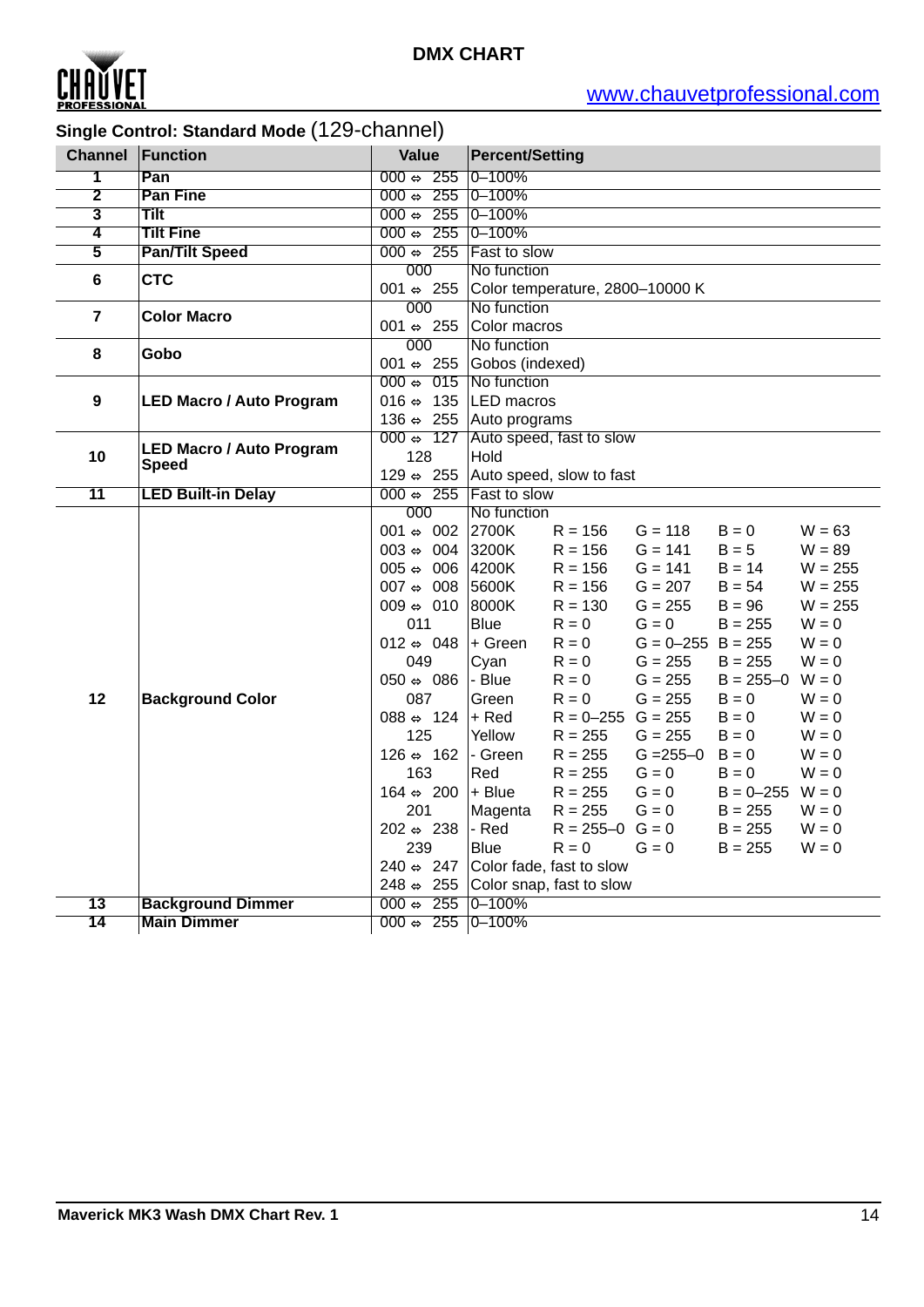

|          | <b>Channel Function</b>              | <b>Value</b>                                                               | <b>Percent/Setting</b>                                          |
|----------|--------------------------------------|----------------------------------------------------------------------------|-----------------------------------------------------------------|
|          |                                      | $000 \div 019$                                                             | $\overline{Off}$                                                |
|          |                                      | $020 \Leftrightarrow 024$                                                  | On                                                              |
|          |                                      | $025 \Leftrightarrow 064$                                                  | Strobe, fast to slow                                            |
|          |                                      | $065 \Leftrightarrow 069$                                                  | On                                                              |
|          |                                      | $070 \Leftrightarrow 084$                                                  | Strobe 100-0%, fast to slow                                     |
|          |                                      | $085 \Leftrightarrow 089$                                                  | On                                                              |
|          |                                      | 090 $\Leftrightarrow$ 104                                                  | Strobe 0-100%, fast to slow                                     |
|          |                                      | $105 \Leftrightarrow 109$                                                  | On                                                              |
|          |                                      | 110 $\Leftrightarrow$ 124                                                  | Random strobe, fast to slow                                     |
|          |                                      | $125 \Leftrightarrow 129$<br>130 $\Leftrightarrow$ 144                     | On<br>Random strobe 100-0%, fast to slow                        |
| 15       | <b>Shutter</b>                       | $145 \Leftrightarrow 149$                                                  | On                                                              |
|          |                                      | $150 \Leftrightarrow 164$                                                  | Random strobe 0-100%, fast to slow                              |
|          |                                      | $165 \Leftrightarrow 169$                                                  | On                                                              |
|          |                                      | 170 $\Leftrightarrow$ 184                                                  | Pulse strobe, fast to slow                                      |
|          |                                      | $185 \Leftrightarrow 189$                                                  | On                                                              |
|          |                                      | 190 $\Leftrightarrow$ 204                                                  | Random pulse strobe, fast to slow                               |
|          |                                      | $205 \Leftrightarrow 209$                                                  | On                                                              |
|          |                                      | $210 \Leftrightarrow 224$                                                  | Strobe 0-100-0%, fast to slow                                   |
|          |                                      | $225 \Leftrightarrow 229$                                                  | On                                                              |
|          |                                      | 230 $\Leftrightarrow$ 244                                                  | Random pulse strobe, fast to slow                               |
|          |                                      | $245 \Leftrightarrow 255$                                                  | On                                                              |
| 16       | Zoom                                 |                                                                            | 000 $\Leftrightarrow$ 255 Wide to narrow                        |
|          |                                      | 000 $\Leftrightarrow$ 009 No function                                      |                                                                 |
|          |                                      |                                                                            | 010 ↔ 014   Blackout on Pan/Tilt                                |
|          |                                      |                                                                            | 015 $\Leftrightarrow$ 019 Reserved for future use               |
|          |                                      |                                                                            | 020 $\Leftrightarrow$ 024 RGBW color mixing mode                |
|          |                                      |                                                                            | 025 $\Leftrightarrow$ 029 CMY color mixing mode (R=C, G=M, B=Y) |
|          |                                      |                                                                            | 030 $\Leftrightarrow$ 049 Reserved for future use               |
|          |                                      | 050 $\Leftrightarrow$ 054   Pan reset<br>$055 \Leftrightarrow 059$         | Tilt reset                                                      |
|          |                                      | 060 $\Leftrightarrow$ 064 Zoom reset                                       |                                                                 |
|          |                                      |                                                                            | 065 $\Leftrightarrow$ 069 Reserved for future use               |
| 17       | <b>Control</b>                       | 070 ↔ 074   Reset all                                                      |                                                                 |
|          |                                      |                                                                            | 075 $\Leftrightarrow$ 109 Reserved for future use               |
|          |                                      |                                                                            | 110 $\Leftrightarrow$ 114   Fast Pan/Tilt speed                 |
|          |                                      |                                                                            | 115 ↔ 119 Slow Pan/tilt speed                                   |
|          |                                      |                                                                            | 120 $\Leftrightarrow$ 124 Slow fan mode                         |
|          |                                      |                                                                            | 125 $\Leftrightarrow$ 129 Full fan mode                         |
|          |                                      |                                                                            | 130 $\Leftrightarrow$ 134 Auto fan mode                         |
|          |                                      |                                                                            | 135 $\Leftrightarrow$ 139 Fast dimmer mode                      |
|          |                                      |                                                                            | 140 $\Leftrightarrow$ 144 Slow dimmer mode                      |
|          |                                      |                                                                            | 145 ↔ 255 Reserved for future use                               |
| 18<br>19 | <b>Main Red</b><br><b>Main Green</b> | 000 $\Leftrightarrow$ 255 0-100%<br>$000 \Leftrightarrow 255 \mid 0-100\%$ |                                                                 |
| 20       | <b>Main Blue</b>                     | 000 $\Leftrightarrow$ 255 0-100%                                           |                                                                 |
| 21       | <b>Main White</b>                    | 000 $\Leftrightarrow$ 255 0-100%                                           |                                                                 |
| 22       | Red 1                                | $000 \Leftrightarrow 255$ 0-100%                                           |                                                                 |
| 23       | Green 1                              | 000 $\Leftrightarrow$ 255 0-100%                                           |                                                                 |
| 24       | <b>Blue 1</b>                        | 000 $\Leftrightarrow$ 255 0-100%                                           |                                                                 |
| 25       | White 1                              | $000 \Leftrightarrow 255$ 0-100%                                           |                                                                 |
| 26       | Red 2                                | $000 \Leftrightarrow 255$ 0-100%                                           |                                                                 |
| 27       | Green 2                              | 000 $\Leftrightarrow$ 255 0-100%                                           |                                                                 |
| 28       | Blue 2                               | $000 \Leftrightarrow 255$ 0-100%                                           |                                                                 |
| 29       | <b>White 2</b>                       | 000 $\Leftrightarrow$ 255 0-100%                                           |                                                                 |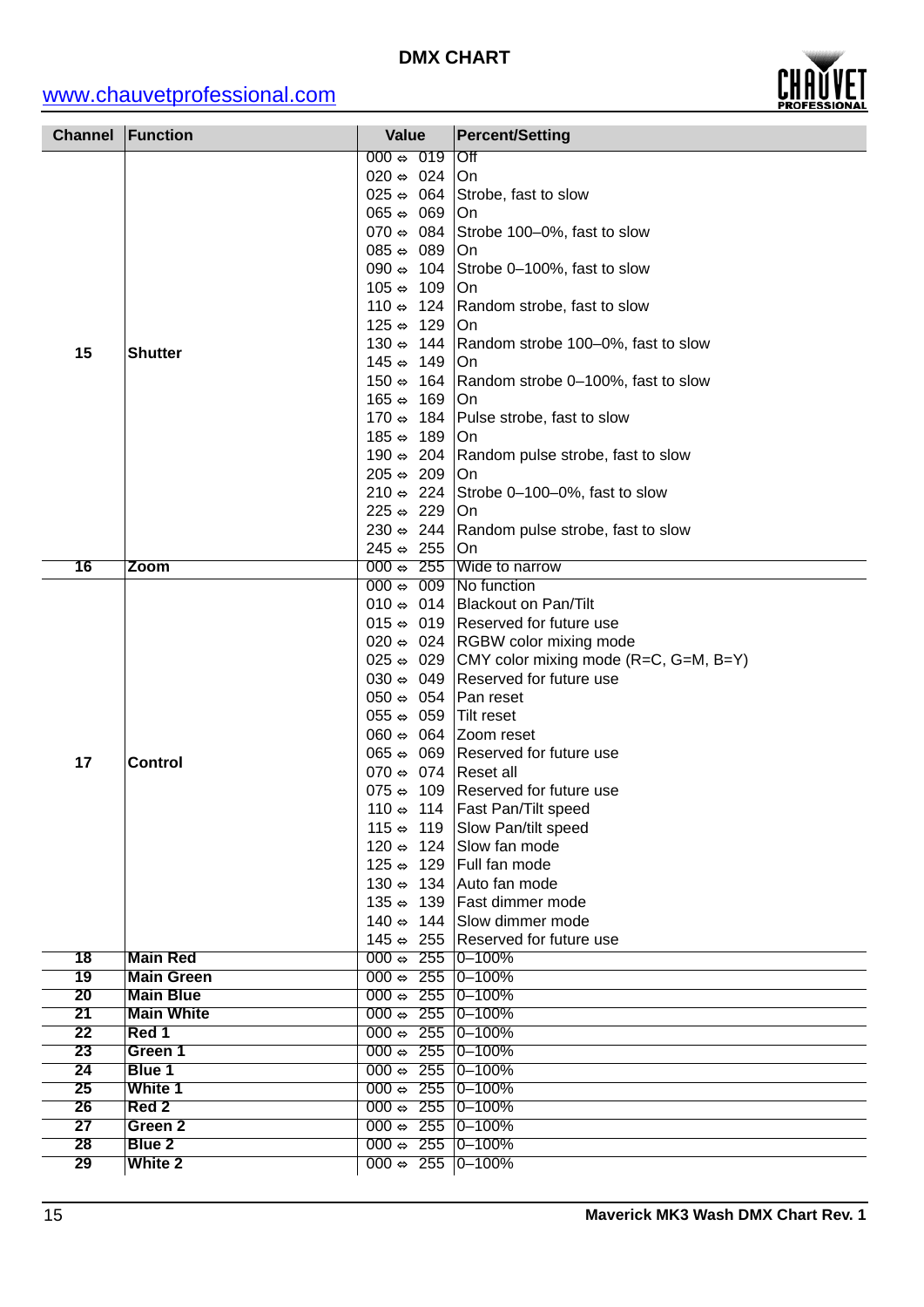

| <b>Channel</b>  | Function       | <b>Value</b>                           | <b>Percent/Setting</b> |
|-----------------|----------------|----------------------------------------|------------------------|
| $\overline{30}$ | Red 3          | $000 \Leftrightarrow 255$              | $0 - 100%$             |
| 31              | Green 3        | 255<br>000 $\Leftrightarrow$           | $0 - 100%$             |
| 32              | Blue 3         | $000 \Leftrightarrow 255$              | $0 - 100%$             |
| 33              | <b>White 3</b> | $000 \Leftrightarrow 255$              | $0 - 100%$             |
| 34              | Red 4          | $000 \Leftrightarrow 255$              | $0 - 100%$             |
| 35              | Green 4        | $000 \Leftrightarrow 255$              | $0 - 100%$             |
| 36              | Blue 4         | $000 \Leftrightarrow 255$              | $0 - 100%$             |
| 37              | <b>White 4</b> | 255<br>000 $\Leftrightarrow$           | $0 - 100%$             |
| 38              | Red 5          | 000 $\Leftrightarrow$<br>255           | $0 - 100%$             |
| 39              | Green 5        | 255<br>$000 \Leftrightarrow$           | $0 - 100%$             |
| 40              | Blue 5         | $000 \Leftrightarrow 255$              | $0 - 100%$             |
| 41              | White 5        | $000 \Leftrightarrow 255$              | $0 - 100%$             |
| 42              | Red 6          | $000 \Leftrightarrow 255$              | $0 - 100%$             |
| 43              | Green 6        | $000 \Leftrightarrow 255$              | $0 - 100%$             |
| 44              | Blue 6         | $000 \Leftrightarrow 255$              | $0 - 100%$             |
| 45              | White 6        | 255<br>000 $\Leftrightarrow$           | $0 - 100%$             |
| 46              | Red 7          | 000 $\Leftrightarrow$<br>255           | $0 - 100%$             |
| 47              | Green 7        | 255<br>000 $\Leftrightarrow$           | $0 - 100%$             |
| 48              | Blue 7         | 255<br>000 $\Leftrightarrow$           | $0 - 100%$             |
| 49              | <b>White 7</b> | $000 \Leftrightarrow 255$              | $0 - 100%$             |
| 50              | Red 8          | $000 \Leftrightarrow 255$              | $0 - 100%$             |
| 51              | Green 8        | $000 \Leftrightarrow 255$              | $0 - 100%$             |
| 52              | Blue 8         | $000 \Leftrightarrow 255$              | $0 - 100%$             |
|                 |                |                                        |                        |
| 53              | White 8        | 255<br>000 $\Leftrightarrow$           | $0 - 100%$             |
| 54              | Red 9          | 255<br>000 $\Leftrightarrow$           | $0 - 100%$             |
| 55              | Green 9        | 000 $\Leftrightarrow$<br>255           | $0 - 100%$             |
| 56              | Blue 9         | 255<br>000 $\Leftrightarrow$           | $0 - 100%$             |
| 57              | White 9        | $000 \Leftrightarrow 255$              | $0 - 100%$             |
| 58              | <b>Red 10</b>  | $000 \Leftrightarrow 255$              | $0 - 100%$             |
| 59              | Green 10       | $000 \Leftrightarrow 255$              | $0 - 100%$             |
| 60              | Blue 10        | $000 \Leftrightarrow 255$              | $0 - 100%$             |
| 61              | White 10       | 255<br>000 $\Leftrightarrow$           | $0 - 100%$             |
| 62              | <b>Red 11</b>  | 000 $\Leftrightarrow$<br>255           | $0 - 100%$             |
| 63              | Green 11       | 000 $\Leftrightarrow$<br>255           | 0-100%                 |
| 64              | Blue 11        | 000 $\Leftrightarrow$<br>255           | 0-100%                 |
| 65              | White 11       | $000 \Leftrightarrow 255$              | $0 - 100%$             |
| 66              | <b>Red 12</b>  | 000 $\Leftrightarrow$ 255 0-100%       |                        |
| 67              | Green 12       | 000 $\Leftrightarrow$ 255 0-100%       |                        |
| 68              | Blue 12        | 000 $\Leftrightarrow$ 255 0-100%       |                        |
| 69              | White 12       | $000 \Leftrightarrow 255$              | $0 - 100%$             |
| 70              | <b>Red 13</b>  | $000 \Leftrightarrow 255$              | $0 - 100%$             |
| 71              | Green 13       | $000 \div 255$                         | $0 - 100%$             |
| 72              | Blue 13        | $000 \div 255$                         | $0 - 100%$             |
| 73              | White 13       | $000 \Leftrightarrow 255$              | $0 - 100%$             |
| 74              | Red 14         | $000 \Leftrightarrow 255 \mid 0-100\%$ |                        |
| 75              | Green 14       | 000 $\Leftrightarrow$ 255 0-100%       |                        |
| 76              | Blue 14        | 000 $\Leftrightarrow$ 255 0-100%       |                        |
| 77              | White 14       | $000 \Leftrightarrow 255 \mid 0-100\%$ |                        |
| 78              | <b>Red 15</b>  | $000 \Leftrightarrow 255$              | $0 - 100%$             |
| 79              | Green 15       | $000 \div 255$                         | $0 - 100%$             |
| 80              | Blue 15        | $000 \div 255$                         | $0 - 100%$             |
| 81              | White 15       | $000 \Leftrightarrow 255$              | $0 - 100%$             |
| 82              | <b>Red 16</b>  | $000 \Leftrightarrow 255$              | $0 - 100%$             |
| 83              | Green 16       | $000 \Leftrightarrow 255$ 0-100%       |                        |
| 84              | Blue 16        | 000 $\Leftrightarrow$ 255 0-100%       |                        |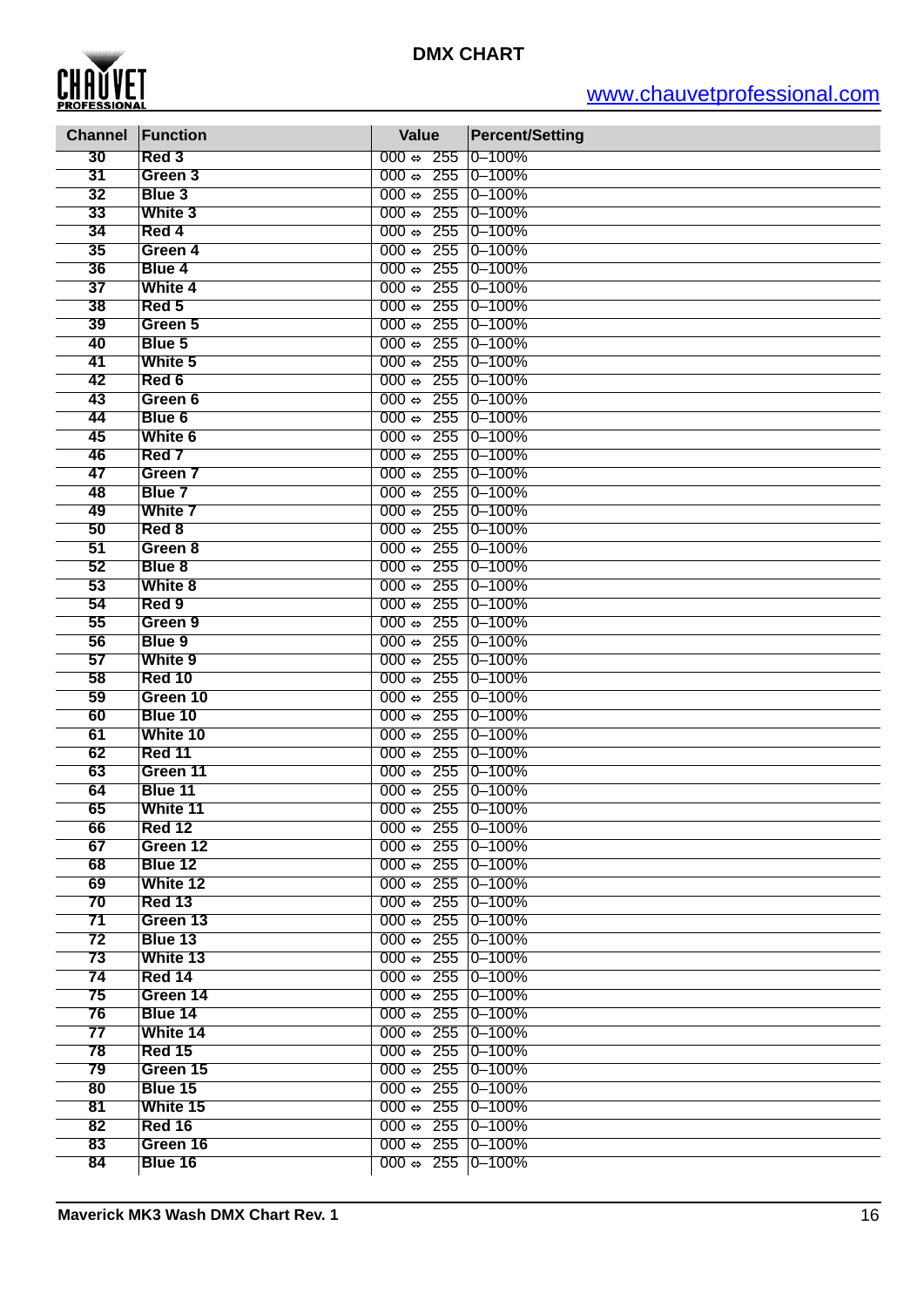

| <b>Channel</b> | Function                  | <b>Value</b>                                                                 | <b>Percent/Setting</b> |
|----------------|---------------------------|------------------------------------------------------------------------------|------------------------|
| 85             | White 16                  | $000 \Leftrightarrow 255$                                                    | $0 - 100%$             |
| 86             | Red 17                    | $000 \Leftrightarrow 255$                                                    | $0 - 100%$             |
| 87             | Green 17                  | $000 \Leftrightarrow 255$                                                    | $0 - 100%$             |
| 88             | Blue 17                   | $000 \Leftrightarrow 255$                                                    | $0 - 100%$             |
| 89             | White 17                  | $000 \Leftrightarrow 255$                                                    | $0 - 100%$             |
| 90             | <b>Red 18</b>             | $000 \Leftrightarrow 255$                                                    | $ 0 - 100\%$           |
| 91             | Green 18                  | $000 \Leftrightarrow 255$                                                    | $0 - 100%$             |
| 92             | Blue 18                   | $000 \Leftrightarrow 255$                                                    | $0 - 100%$             |
| 93             | White 18                  | $000 \Leftrightarrow 255$                                                    | $0 - 100%$             |
| 94             | <b>Red 19</b>             | $000 \Leftrightarrow 255$                                                    | $0 - 100%$             |
| 95             | Green 19                  | $000 \Leftrightarrow 255$                                                    | $ 0 - 100\%$           |
| 96             | Blue 19                   | $000 \Leftrightarrow 255$                                                    | $0 - 100%$             |
| 97             | White 19                  | $000 \Leftrightarrow 255$                                                    | $ 0 - 100\%$           |
| 98             | <b>Red 20</b>             | $000 \Leftrightarrow 255$                                                    | $ 0 - 100\%$           |
| 99             | Green 20                  | $000 \Leftrightarrow 255$                                                    | $0 - 100%$             |
| 100            | Blue 20                   | $000 \Leftrightarrow 255$                                                    | $0 - 100%$             |
| 101            | White 20                  | $000 \Leftrightarrow 255$                                                    | $ 0 - 100\%$           |
| 102            | <b>Red 21</b>             | 000 $\Leftrightarrow$ 255 0-100%                                             |                        |
| 103            | Green 21                  | $000 \Leftrightarrow 255$                                                    | $ 0 - 100\%$           |
| 104            | Blue 21                   | $000 \Leftrightarrow 255$                                                    | $0 - 100%$             |
| 105            | White 21                  | $000 \Leftrightarrow 255$                                                    | $0 - 100%$             |
| 106            | <b>Red 22</b>             | $000 \approx 255$                                                            | $ 0 - 100\%$           |
| 107            | Green 22                  | $000 \Leftrightarrow 255$                                                    | $ 0 - 100\%$           |
| 108            | Blue 22                   | $000 \Leftrightarrow 255$                                                    | $0 - 100%$             |
| 109            | White 22                  | $000 \Leftrightarrow 255$                                                    | $ 0 - 100\%$           |
| 110            | <b>Red 23</b>             | $000 \Leftrightarrow 255$                                                    | $0 - 100%$             |
| 111            | Green 23                  | $000 \Leftrightarrow 255$                                                    | $0 - 100%$             |
| 112            | Blue 23                   | $000 \Leftrightarrow 255$                                                    | $0 - 100%$             |
| 113            | White 23                  | $000 \Leftrightarrow 255$                                                    | $ 0 - 100\%$           |
| 114            | <b>Red 24</b>             | $000 \Leftrightarrow 255$                                                    | $ 0 - 100\%$           |
| 115            | Green 24                  | $000 \Leftrightarrow 255$                                                    | $0 - 100%$             |
| 116            | Blue 24                   | $000 \div 255$                                                               | $0 - 100%$             |
| 117            | White 24                  | $000 \Leftrightarrow 255$                                                    | $0 - 100%$             |
| 118            | <b>Red 25</b>             | $000 \Leftrightarrow 255$                                                    | $ 0 - 100\%$           |
| 119<br>120     | Green 25                  | $000 \Leftrightarrow 255$ 0-100%<br>$000 \Leftrightarrow 255 \mid 0 - 100\%$ |                        |
|                | Blue 25                   |                                                                              |                        |
| 121<br>122     | White 25<br><b>Red 26</b> | 000 $\Leftrightarrow$ 255 0-100%                                             |                        |
| 123            | Green 26                  | 000 $\Leftrightarrow$ 255 0-100%<br>000 $\Leftrightarrow$ 255 0-100%         |                        |
| 124            | Blue 26                   | 000 $\Leftrightarrow$ 255 0-100%                                             |                        |
| 125            | White 26                  | 000 $\Leftrightarrow$ 255 0-100%                                             |                        |
| 126            | <b>Red 27</b>             | 000 $\Leftrightarrow$ 255 0-100%                                             |                        |
| 127            | Green 27                  | 000 $\Leftrightarrow$ 255 0-100%                                             |                        |
| 128            | Blue 27                   | 000 $\Leftrightarrow$ 255 0-100%                                             |                        |
| 129            | White 27                  | 000 $\Leftrightarrow$ 255 0-100%                                             |                        |
|                |                           |                                                                              |                        |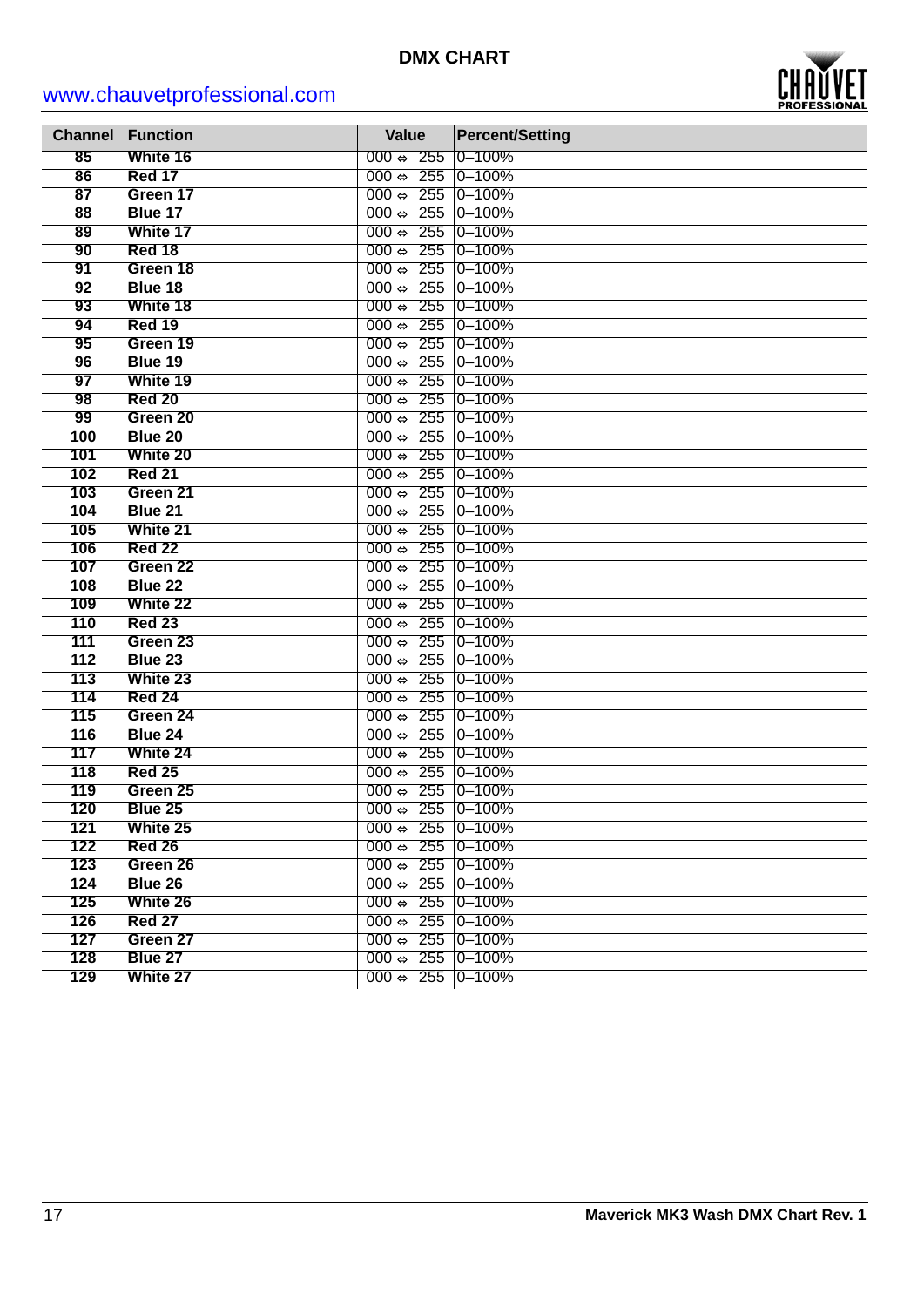

| <b>Channel</b><br>Function<br><b>Value</b><br><b>Percent/Setting</b><br>$0 - 100%$<br>$000 \Leftrightarrow 255$<br>Pan<br>1<br>$\overline{\mathbf{2}}$<br>$000 \div 255$<br>$0 - 100%$<br><b>Pan Fine</b><br>3<br>$000 \div 255$<br><b>Tilt</b><br>$0 - 100%$<br>$\overline{\mathbf{4}}$<br>$000 \Leftrightarrow 255$<br>$0 - 100%$<br><b>Tilt Fine</b><br>$\overline{5}$<br>$000 \div 255$<br><b>Pan/Tilt Speed</b><br>Fast to slow<br>000<br>No function<br><b>CTC</b><br>$6\phantom{1}$<br>001 $\Leftrightarrow$ 255<br>Color temperature, 2800-10000 K<br>No function<br>000<br>$\overline{7}$<br><b>Color Macro</b><br>001 $\Leftrightarrow$ 255<br>Color macros<br>000<br>No function<br>8<br>Gobo<br>Gobos (indexed)<br>001 $\Leftrightarrow$ 255<br>No function<br>$000 \Leftrightarrow 015$<br>016 $\Leftrightarrow$ 135<br><b>LED</b> macros<br>9<br><b>LED Macro / Auto Program</b><br>136 $\Leftrightarrow$ 255 Auto programs<br>$000 \Leftrightarrow 127$<br>Auto speed, fast to slow<br><b>LED Macro / Auto Program</b><br>128<br>Hold<br>10<br><b>Speed</b><br>$129 \Leftrightarrow 255$<br>Auto speed, slow to fast<br>Fast to slow<br><b>LED Built-in Delay</b><br>$000 \Leftrightarrow 255$<br>11<br>No function<br>000<br>001 $\Leftrightarrow$ 002<br>2700K<br>$R = 156$<br>$G = 118$<br>$B = 0$<br>$W = 63$<br>$003 \Leftrightarrow 004$<br>3200K<br>$G = 141$<br>$R = 156$<br>$B = 5$<br>$W = 89$<br>$005 \Leftrightarrow 006$<br>4200K<br>$G = 141$<br>$B = 14$<br>$R = 156$<br>$W = 255$<br>5600K<br>$G = 207$<br>007 $\Leftrightarrow$ 008<br>$R = 156$<br>$B = 54$<br>$W = 255$<br>8000K<br>$G = 255$<br>$W = 255$<br>$009 \Leftrightarrow 010$<br>$R = 130$<br>$B = 96$<br>011<br><b>Blue</b><br>$G = 0$<br>$W = 0$<br>$R = 0$<br>$B = 255$<br>012 $\Leftrightarrow$ 048<br>+ Green<br>$G = 0 - 255$ B = 255<br>$W = 0$<br>$R = 0$<br>$B = 255$<br>$W = 0$<br>049<br>Cyan<br>$R = 0$<br>$G = 255$<br>$050 \Leftrightarrow 086$<br>- Blue<br>$G = 255$<br>$B = 255 - 0$<br>$W = 0$<br>$R = 0$<br>12<br>087<br><b>Background Color</b><br>Green<br>$R = 0$<br>$G = 255$<br>$B = 0$<br>$W = 0$<br>088 $\Leftrightarrow$ 124<br>+ Red<br>$R = 0 - 255$ G = 255<br>$B = 0$<br>$W = 0$<br>125<br>$R = 255$<br>$G = 255$<br>Yellow<br>$B = 0$<br>$W = 0$<br>$G = 255 - 0$ B = 0<br>$126 \Leftrightarrow 162$<br>- Green<br>$R = 255$<br>$W = 0$<br>163<br>Red<br>$R = 255$<br>$G = 0$<br>$B = 0$<br>$W = 0$<br>164 $\Leftrightarrow$ 200<br>+ Blue<br>$R = 255$<br>$G = 0$<br>$B = 0 - 255$ W = 0<br>201<br>$B = 255$<br>$W = 0$<br>$R = 255$<br>$G = 0$<br>Magenta<br>$202 \Leftrightarrow 238$<br>- Red<br>$R = 255 - 0$ $G = 0$<br>$B = 255$<br>$W = 0$<br>239<br><b>Blue</b><br>$R = 0$<br>$G = 0$<br>$W = 0$<br>$B = 255$<br>240 $\Leftrightarrow$ 247<br>Color fade, fast to slow<br>$248 \Leftrightarrow 255$<br>Color snap, fast to slow<br><b>Background Dimmer</b><br>000 $\Leftrightarrow$ 255 0-100%<br>13<br>14<br><b>Main Dimmer</b><br>000 $\Leftrightarrow$ 255 0-100% |  | Single Control: Basic Mode (21-channel) |  |  |  |  |  |
|------------------------------------------------------------------------------------------------------------------------------------------------------------------------------------------------------------------------------------------------------------------------------------------------------------------------------------------------------------------------------------------------------------------------------------------------------------------------------------------------------------------------------------------------------------------------------------------------------------------------------------------------------------------------------------------------------------------------------------------------------------------------------------------------------------------------------------------------------------------------------------------------------------------------------------------------------------------------------------------------------------------------------------------------------------------------------------------------------------------------------------------------------------------------------------------------------------------------------------------------------------------------------------------------------------------------------------------------------------------------------------------------------------------------------------------------------------------------------------------------------------------------------------------------------------------------------------------------------------------------------------------------------------------------------------------------------------------------------------------------------------------------------------------------------------------------------------------------------------------------------------------------------------------------------------------------------------------------------------------------------------------------------------------------------------------------------------------------------------------------------------------------------------------------------------------------------------------------------------------------------------------------------------------------------------------------------------------------------------------------------------------------------------------------------------------------------------------------------------------------------------------------------------------------------------------------------------------------------------------------------------------------------------------------------------------------------------------------------------------------------------------------------------------------------------------------------------------------------------------------------------------------------------------------------------------------------------------------------------------------------------|--|-----------------------------------------|--|--|--|--|--|
|                                                                                                                                                                                                                                                                                                                                                                                                                                                                                                                                                                                                                                                                                                                                                                                                                                                                                                                                                                                                                                                                                                                                                                                                                                                                                                                                                                                                                                                                                                                                                                                                                                                                                                                                                                                                                                                                                                                                                                                                                                                                                                                                                                                                                                                                                                                                                                                                                                                                                                                                                                                                                                                                                                                                                                                                                                                                                                                                                                                                            |  |                                         |  |  |  |  |  |
|                                                                                                                                                                                                                                                                                                                                                                                                                                                                                                                                                                                                                                                                                                                                                                                                                                                                                                                                                                                                                                                                                                                                                                                                                                                                                                                                                                                                                                                                                                                                                                                                                                                                                                                                                                                                                                                                                                                                                                                                                                                                                                                                                                                                                                                                                                                                                                                                                                                                                                                                                                                                                                                                                                                                                                                                                                                                                                                                                                                                            |  |                                         |  |  |  |  |  |
|                                                                                                                                                                                                                                                                                                                                                                                                                                                                                                                                                                                                                                                                                                                                                                                                                                                                                                                                                                                                                                                                                                                                                                                                                                                                                                                                                                                                                                                                                                                                                                                                                                                                                                                                                                                                                                                                                                                                                                                                                                                                                                                                                                                                                                                                                                                                                                                                                                                                                                                                                                                                                                                                                                                                                                                                                                                                                                                                                                                                            |  |                                         |  |  |  |  |  |
|                                                                                                                                                                                                                                                                                                                                                                                                                                                                                                                                                                                                                                                                                                                                                                                                                                                                                                                                                                                                                                                                                                                                                                                                                                                                                                                                                                                                                                                                                                                                                                                                                                                                                                                                                                                                                                                                                                                                                                                                                                                                                                                                                                                                                                                                                                                                                                                                                                                                                                                                                                                                                                                                                                                                                                                                                                                                                                                                                                                                            |  |                                         |  |  |  |  |  |
|                                                                                                                                                                                                                                                                                                                                                                                                                                                                                                                                                                                                                                                                                                                                                                                                                                                                                                                                                                                                                                                                                                                                                                                                                                                                                                                                                                                                                                                                                                                                                                                                                                                                                                                                                                                                                                                                                                                                                                                                                                                                                                                                                                                                                                                                                                                                                                                                                                                                                                                                                                                                                                                                                                                                                                                                                                                                                                                                                                                                            |  |                                         |  |  |  |  |  |
|                                                                                                                                                                                                                                                                                                                                                                                                                                                                                                                                                                                                                                                                                                                                                                                                                                                                                                                                                                                                                                                                                                                                                                                                                                                                                                                                                                                                                                                                                                                                                                                                                                                                                                                                                                                                                                                                                                                                                                                                                                                                                                                                                                                                                                                                                                                                                                                                                                                                                                                                                                                                                                                                                                                                                                                                                                                                                                                                                                                                            |  |                                         |  |  |  |  |  |
|                                                                                                                                                                                                                                                                                                                                                                                                                                                                                                                                                                                                                                                                                                                                                                                                                                                                                                                                                                                                                                                                                                                                                                                                                                                                                                                                                                                                                                                                                                                                                                                                                                                                                                                                                                                                                                                                                                                                                                                                                                                                                                                                                                                                                                                                                                                                                                                                                                                                                                                                                                                                                                                                                                                                                                                                                                                                                                                                                                                                            |  |                                         |  |  |  |  |  |
|                                                                                                                                                                                                                                                                                                                                                                                                                                                                                                                                                                                                                                                                                                                                                                                                                                                                                                                                                                                                                                                                                                                                                                                                                                                                                                                                                                                                                                                                                                                                                                                                                                                                                                                                                                                                                                                                                                                                                                                                                                                                                                                                                                                                                                                                                                                                                                                                                                                                                                                                                                                                                                                                                                                                                                                                                                                                                                                                                                                                            |  |                                         |  |  |  |  |  |
|                                                                                                                                                                                                                                                                                                                                                                                                                                                                                                                                                                                                                                                                                                                                                                                                                                                                                                                                                                                                                                                                                                                                                                                                                                                                                                                                                                                                                                                                                                                                                                                                                                                                                                                                                                                                                                                                                                                                                                                                                                                                                                                                                                                                                                                                                                                                                                                                                                                                                                                                                                                                                                                                                                                                                                                                                                                                                                                                                                                                            |  |                                         |  |  |  |  |  |
|                                                                                                                                                                                                                                                                                                                                                                                                                                                                                                                                                                                                                                                                                                                                                                                                                                                                                                                                                                                                                                                                                                                                                                                                                                                                                                                                                                                                                                                                                                                                                                                                                                                                                                                                                                                                                                                                                                                                                                                                                                                                                                                                                                                                                                                                                                                                                                                                                                                                                                                                                                                                                                                                                                                                                                                                                                                                                                                                                                                                            |  |                                         |  |  |  |  |  |
|                                                                                                                                                                                                                                                                                                                                                                                                                                                                                                                                                                                                                                                                                                                                                                                                                                                                                                                                                                                                                                                                                                                                                                                                                                                                                                                                                                                                                                                                                                                                                                                                                                                                                                                                                                                                                                                                                                                                                                                                                                                                                                                                                                                                                                                                                                                                                                                                                                                                                                                                                                                                                                                                                                                                                                                                                                                                                                                                                                                                            |  |                                         |  |  |  |  |  |
|                                                                                                                                                                                                                                                                                                                                                                                                                                                                                                                                                                                                                                                                                                                                                                                                                                                                                                                                                                                                                                                                                                                                                                                                                                                                                                                                                                                                                                                                                                                                                                                                                                                                                                                                                                                                                                                                                                                                                                                                                                                                                                                                                                                                                                                                                                                                                                                                                                                                                                                                                                                                                                                                                                                                                                                                                                                                                                                                                                                                            |  |                                         |  |  |  |  |  |
|                                                                                                                                                                                                                                                                                                                                                                                                                                                                                                                                                                                                                                                                                                                                                                                                                                                                                                                                                                                                                                                                                                                                                                                                                                                                                                                                                                                                                                                                                                                                                                                                                                                                                                                                                                                                                                                                                                                                                                                                                                                                                                                                                                                                                                                                                                                                                                                                                                                                                                                                                                                                                                                                                                                                                                                                                                                                                                                                                                                                            |  |                                         |  |  |  |  |  |
|                                                                                                                                                                                                                                                                                                                                                                                                                                                                                                                                                                                                                                                                                                                                                                                                                                                                                                                                                                                                                                                                                                                                                                                                                                                                                                                                                                                                                                                                                                                                                                                                                                                                                                                                                                                                                                                                                                                                                                                                                                                                                                                                                                                                                                                                                                                                                                                                                                                                                                                                                                                                                                                                                                                                                                                                                                                                                                                                                                                                            |  |                                         |  |  |  |  |  |
|                                                                                                                                                                                                                                                                                                                                                                                                                                                                                                                                                                                                                                                                                                                                                                                                                                                                                                                                                                                                                                                                                                                                                                                                                                                                                                                                                                                                                                                                                                                                                                                                                                                                                                                                                                                                                                                                                                                                                                                                                                                                                                                                                                                                                                                                                                                                                                                                                                                                                                                                                                                                                                                                                                                                                                                                                                                                                                                                                                                                            |  |                                         |  |  |  |  |  |
|                                                                                                                                                                                                                                                                                                                                                                                                                                                                                                                                                                                                                                                                                                                                                                                                                                                                                                                                                                                                                                                                                                                                                                                                                                                                                                                                                                                                                                                                                                                                                                                                                                                                                                                                                                                                                                                                                                                                                                                                                                                                                                                                                                                                                                                                                                                                                                                                                                                                                                                                                                                                                                                                                                                                                                                                                                                                                                                                                                                                            |  |                                         |  |  |  |  |  |
|                                                                                                                                                                                                                                                                                                                                                                                                                                                                                                                                                                                                                                                                                                                                                                                                                                                                                                                                                                                                                                                                                                                                                                                                                                                                                                                                                                                                                                                                                                                                                                                                                                                                                                                                                                                                                                                                                                                                                                                                                                                                                                                                                                                                                                                                                                                                                                                                                                                                                                                                                                                                                                                                                                                                                                                                                                                                                                                                                                                                            |  |                                         |  |  |  |  |  |
|                                                                                                                                                                                                                                                                                                                                                                                                                                                                                                                                                                                                                                                                                                                                                                                                                                                                                                                                                                                                                                                                                                                                                                                                                                                                                                                                                                                                                                                                                                                                                                                                                                                                                                                                                                                                                                                                                                                                                                                                                                                                                                                                                                                                                                                                                                                                                                                                                                                                                                                                                                                                                                                                                                                                                                                                                                                                                                                                                                                                            |  |                                         |  |  |  |  |  |
|                                                                                                                                                                                                                                                                                                                                                                                                                                                                                                                                                                                                                                                                                                                                                                                                                                                                                                                                                                                                                                                                                                                                                                                                                                                                                                                                                                                                                                                                                                                                                                                                                                                                                                                                                                                                                                                                                                                                                                                                                                                                                                                                                                                                                                                                                                                                                                                                                                                                                                                                                                                                                                                                                                                                                                                                                                                                                                                                                                                                            |  |                                         |  |  |  |  |  |
|                                                                                                                                                                                                                                                                                                                                                                                                                                                                                                                                                                                                                                                                                                                                                                                                                                                                                                                                                                                                                                                                                                                                                                                                                                                                                                                                                                                                                                                                                                                                                                                                                                                                                                                                                                                                                                                                                                                                                                                                                                                                                                                                                                                                                                                                                                                                                                                                                                                                                                                                                                                                                                                                                                                                                                                                                                                                                                                                                                                                            |  |                                         |  |  |  |  |  |
|                                                                                                                                                                                                                                                                                                                                                                                                                                                                                                                                                                                                                                                                                                                                                                                                                                                                                                                                                                                                                                                                                                                                                                                                                                                                                                                                                                                                                                                                                                                                                                                                                                                                                                                                                                                                                                                                                                                                                                                                                                                                                                                                                                                                                                                                                                                                                                                                                                                                                                                                                                                                                                                                                                                                                                                                                                                                                                                                                                                                            |  |                                         |  |  |  |  |  |
|                                                                                                                                                                                                                                                                                                                                                                                                                                                                                                                                                                                                                                                                                                                                                                                                                                                                                                                                                                                                                                                                                                                                                                                                                                                                                                                                                                                                                                                                                                                                                                                                                                                                                                                                                                                                                                                                                                                                                                                                                                                                                                                                                                                                                                                                                                                                                                                                                                                                                                                                                                                                                                                                                                                                                                                                                                                                                                                                                                                                            |  |                                         |  |  |  |  |  |
|                                                                                                                                                                                                                                                                                                                                                                                                                                                                                                                                                                                                                                                                                                                                                                                                                                                                                                                                                                                                                                                                                                                                                                                                                                                                                                                                                                                                                                                                                                                                                                                                                                                                                                                                                                                                                                                                                                                                                                                                                                                                                                                                                                                                                                                                                                                                                                                                                                                                                                                                                                                                                                                                                                                                                                                                                                                                                                                                                                                                            |  |                                         |  |  |  |  |  |
|                                                                                                                                                                                                                                                                                                                                                                                                                                                                                                                                                                                                                                                                                                                                                                                                                                                                                                                                                                                                                                                                                                                                                                                                                                                                                                                                                                                                                                                                                                                                                                                                                                                                                                                                                                                                                                                                                                                                                                                                                                                                                                                                                                                                                                                                                                                                                                                                                                                                                                                                                                                                                                                                                                                                                                                                                                                                                                                                                                                                            |  |                                         |  |  |  |  |  |
|                                                                                                                                                                                                                                                                                                                                                                                                                                                                                                                                                                                                                                                                                                                                                                                                                                                                                                                                                                                                                                                                                                                                                                                                                                                                                                                                                                                                                                                                                                                                                                                                                                                                                                                                                                                                                                                                                                                                                                                                                                                                                                                                                                                                                                                                                                                                                                                                                                                                                                                                                                                                                                                                                                                                                                                                                                                                                                                                                                                                            |  |                                         |  |  |  |  |  |
|                                                                                                                                                                                                                                                                                                                                                                                                                                                                                                                                                                                                                                                                                                                                                                                                                                                                                                                                                                                                                                                                                                                                                                                                                                                                                                                                                                                                                                                                                                                                                                                                                                                                                                                                                                                                                                                                                                                                                                                                                                                                                                                                                                                                                                                                                                                                                                                                                                                                                                                                                                                                                                                                                                                                                                                                                                                                                                                                                                                                            |  |                                         |  |  |  |  |  |
|                                                                                                                                                                                                                                                                                                                                                                                                                                                                                                                                                                                                                                                                                                                                                                                                                                                                                                                                                                                                                                                                                                                                                                                                                                                                                                                                                                                                                                                                                                                                                                                                                                                                                                                                                                                                                                                                                                                                                                                                                                                                                                                                                                                                                                                                                                                                                                                                                                                                                                                                                                                                                                                                                                                                                                                                                                                                                                                                                                                                            |  |                                         |  |  |  |  |  |
|                                                                                                                                                                                                                                                                                                                                                                                                                                                                                                                                                                                                                                                                                                                                                                                                                                                                                                                                                                                                                                                                                                                                                                                                                                                                                                                                                                                                                                                                                                                                                                                                                                                                                                                                                                                                                                                                                                                                                                                                                                                                                                                                                                                                                                                                                                                                                                                                                                                                                                                                                                                                                                                                                                                                                                                                                                                                                                                                                                                                            |  |                                         |  |  |  |  |  |
|                                                                                                                                                                                                                                                                                                                                                                                                                                                                                                                                                                                                                                                                                                                                                                                                                                                                                                                                                                                                                                                                                                                                                                                                                                                                                                                                                                                                                                                                                                                                                                                                                                                                                                                                                                                                                                                                                                                                                                                                                                                                                                                                                                                                                                                                                                                                                                                                                                                                                                                                                                                                                                                                                                                                                                                                                                                                                                                                                                                                            |  |                                         |  |  |  |  |  |
|                                                                                                                                                                                                                                                                                                                                                                                                                                                                                                                                                                                                                                                                                                                                                                                                                                                                                                                                                                                                                                                                                                                                                                                                                                                                                                                                                                                                                                                                                                                                                                                                                                                                                                                                                                                                                                                                                                                                                                                                                                                                                                                                                                                                                                                                                                                                                                                                                                                                                                                                                                                                                                                                                                                                                                                                                                                                                                                                                                                                            |  |                                         |  |  |  |  |  |
|                                                                                                                                                                                                                                                                                                                                                                                                                                                                                                                                                                                                                                                                                                                                                                                                                                                                                                                                                                                                                                                                                                                                                                                                                                                                                                                                                                                                                                                                                                                                                                                                                                                                                                                                                                                                                                                                                                                                                                                                                                                                                                                                                                                                                                                                                                                                                                                                                                                                                                                                                                                                                                                                                                                                                                                                                                                                                                                                                                                                            |  |                                         |  |  |  |  |  |
|                                                                                                                                                                                                                                                                                                                                                                                                                                                                                                                                                                                                                                                                                                                                                                                                                                                                                                                                                                                                                                                                                                                                                                                                                                                                                                                                                                                                                                                                                                                                                                                                                                                                                                                                                                                                                                                                                                                                                                                                                                                                                                                                                                                                                                                                                                                                                                                                                                                                                                                                                                                                                                                                                                                                                                                                                                                                                                                                                                                                            |  |                                         |  |  |  |  |  |
|                                                                                                                                                                                                                                                                                                                                                                                                                                                                                                                                                                                                                                                                                                                                                                                                                                                                                                                                                                                                                                                                                                                                                                                                                                                                                                                                                                                                                                                                                                                                                                                                                                                                                                                                                                                                                                                                                                                                                                                                                                                                                                                                                                                                                                                                                                                                                                                                                                                                                                                                                                                                                                                                                                                                                                                                                                                                                                                                                                                                            |  |                                         |  |  |  |  |  |
|                                                                                                                                                                                                                                                                                                                                                                                                                                                                                                                                                                                                                                                                                                                                                                                                                                                                                                                                                                                                                                                                                                                                                                                                                                                                                                                                                                                                                                                                                                                                                                                                                                                                                                                                                                                                                                                                                                                                                                                                                                                                                                                                                                                                                                                                                                                                                                                                                                                                                                                                                                                                                                                                                                                                                                                                                                                                                                                                                                                                            |  |                                         |  |  |  |  |  |
|                                                                                                                                                                                                                                                                                                                                                                                                                                                                                                                                                                                                                                                                                                                                                                                                                                                                                                                                                                                                                                                                                                                                                                                                                                                                                                                                                                                                                                                                                                                                                                                                                                                                                                                                                                                                                                                                                                                                                                                                                                                                                                                                                                                                                                                                                                                                                                                                                                                                                                                                                                                                                                                                                                                                                                                                                                                                                                                                                                                                            |  |                                         |  |  |  |  |  |
|                                                                                                                                                                                                                                                                                                                                                                                                                                                                                                                                                                                                                                                                                                                                                                                                                                                                                                                                                                                                                                                                                                                                                                                                                                                                                                                                                                                                                                                                                                                                                                                                                                                                                                                                                                                                                                                                                                                                                                                                                                                                                                                                                                                                                                                                                                                                                                                                                                                                                                                                                                                                                                                                                                                                                                                                                                                                                                                                                                                                            |  |                                         |  |  |  |  |  |
|                                                                                                                                                                                                                                                                                                                                                                                                                                                                                                                                                                                                                                                                                                                                                                                                                                                                                                                                                                                                                                                                                                                                                                                                                                                                                                                                                                                                                                                                                                                                                                                                                                                                                                                                                                                                                                                                                                                                                                                                                                                                                                                                                                                                                                                                                                                                                                                                                                                                                                                                                                                                                                                                                                                                                                                                                                                                                                                                                                                                            |  |                                         |  |  |  |  |  |
|                                                                                                                                                                                                                                                                                                                                                                                                                                                                                                                                                                                                                                                                                                                                                                                                                                                                                                                                                                                                                                                                                                                                                                                                                                                                                                                                                                                                                                                                                                                                                                                                                                                                                                                                                                                                                                                                                                                                                                                                                                                                                                                                                                                                                                                                                                                                                                                                                                                                                                                                                                                                                                                                                                                                                                                                                                                                                                                                                                                                            |  |                                         |  |  |  |  |  |
|                                                                                                                                                                                                                                                                                                                                                                                                                                                                                                                                                                                                                                                                                                                                                                                                                                                                                                                                                                                                                                                                                                                                                                                                                                                                                                                                                                                                                                                                                                                                                                                                                                                                                                                                                                                                                                                                                                                                                                                                                                                                                                                                                                                                                                                                                                                                                                                                                                                                                                                                                                                                                                                                                                                                                                                                                                                                                                                                                                                                            |  |                                         |  |  |  |  |  |
|                                                                                                                                                                                                                                                                                                                                                                                                                                                                                                                                                                                                                                                                                                                                                                                                                                                                                                                                                                                                                                                                                                                                                                                                                                                                                                                                                                                                                                                                                                                                                                                                                                                                                                                                                                                                                                                                                                                                                                                                                                                                                                                                                                                                                                                                                                                                                                                                                                                                                                                                                                                                                                                                                                                                                                                                                                                                                                                                                                                                            |  |                                         |  |  |  |  |  |
|                                                                                                                                                                                                                                                                                                                                                                                                                                                                                                                                                                                                                                                                                                                                                                                                                                                                                                                                                                                                                                                                                                                                                                                                                                                                                                                                                                                                                                                                                                                                                                                                                                                                                                                                                                                                                                                                                                                                                                                                                                                                                                                                                                                                                                                                                                                                                                                                                                                                                                                                                                                                                                                                                                                                                                                                                                                                                                                                                                                                            |  |                                         |  |  |  |  |  |
|                                                                                                                                                                                                                                                                                                                                                                                                                                                                                                                                                                                                                                                                                                                                                                                                                                                                                                                                                                                                                                                                                                                                                                                                                                                                                                                                                                                                                                                                                                                                                                                                                                                                                                                                                                                                                                                                                                                                                                                                                                                                                                                                                                                                                                                                                                                                                                                                                                                                                                                                                                                                                                                                                                                                                                                                                                                                                                                                                                                                            |  |                                         |  |  |  |  |  |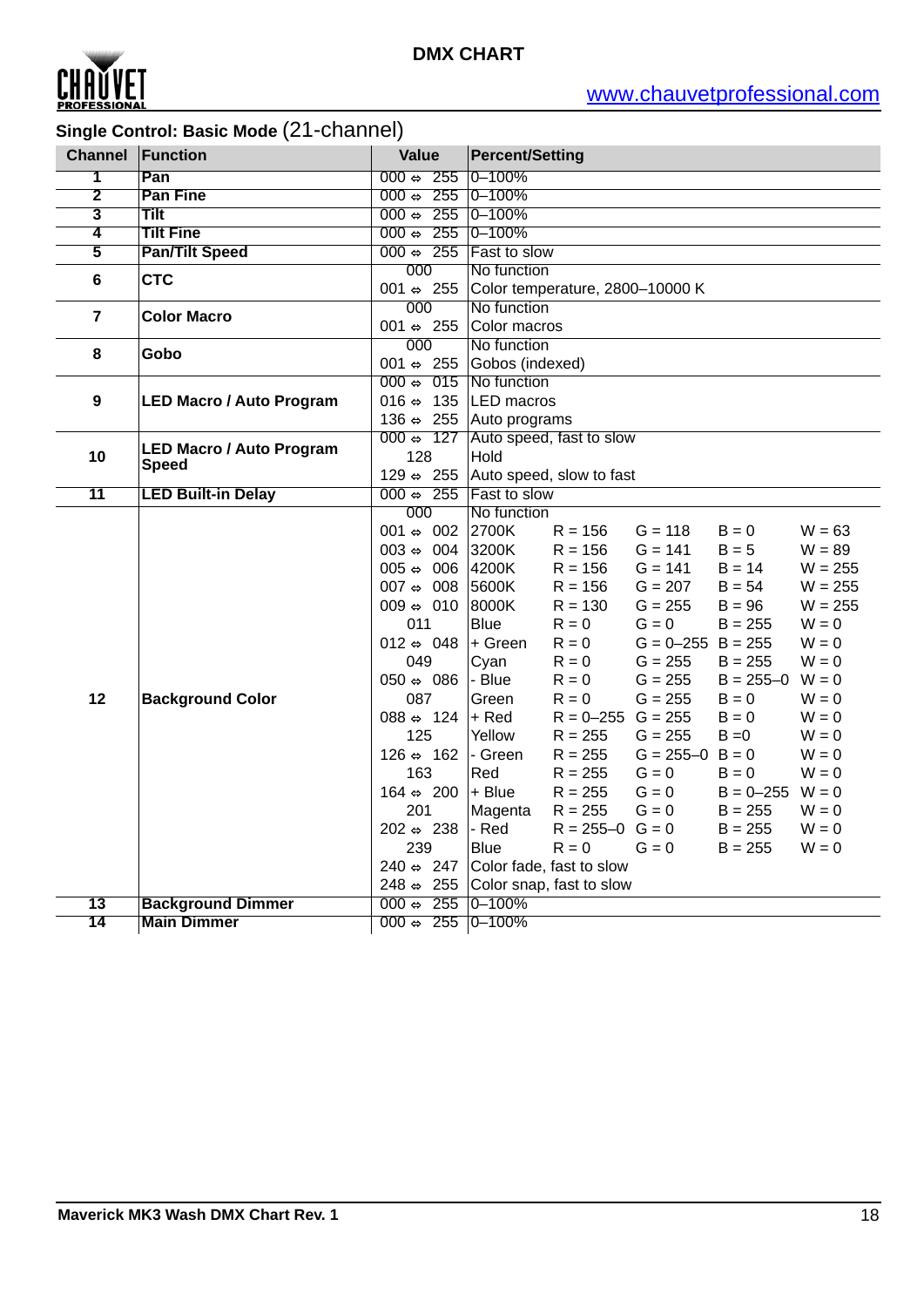

|                 | <b>Channel Function</b> | <b>Value</b>                          | <b>Percent/Setting</b>                                          |
|-----------------|-------------------------|---------------------------------------|-----------------------------------------------------------------|
|                 |                         | $000 \Leftrightarrow 019$             | $\overline{Off}$                                                |
|                 |                         | $020 \Leftrightarrow 024$             | On                                                              |
|                 |                         | $025 \Leftrightarrow 064$             | Strobe, fast to slow                                            |
|                 |                         | $065 \Leftrightarrow 069$             | On                                                              |
|                 |                         | $070 \Leftrightarrow 084$             | Strobe 100-0%, fast to slow                                     |
|                 |                         | $085 \Leftrightarrow 089$             | On                                                              |
|                 |                         | 090 $\Leftrightarrow$ 104             | Strobe 0-100%, fast to slow                                     |
|                 |                         | 105 $\Leftrightarrow$<br>109          | On                                                              |
|                 |                         |                                       | 110 $\Leftrightarrow$ 124 Random strobe, fast to slow           |
|                 |                         | 125 $\Leftrightarrow$<br>129          | On                                                              |
| 15              | <b>Shutter</b>          | 130 $\Leftrightarrow$                 | 144 Random strobe 100-0%, fast to slow                          |
|                 |                         | 145 ⇔<br>149                          | On                                                              |
|                 |                         | 150 ⇔                                 | 164 Random strobe 0-100%, fast to slow                          |
|                 |                         | 165 ⇔<br>169                          | On                                                              |
|                 |                         | 170 $\Leftrightarrow$                 | 184 Pulse strobe, fast to slow                                  |
|                 |                         | 185 ⇔<br>189                          | On                                                              |
|                 |                         |                                       | 190 ↔ 204   Random pulse strobe, fast to slow                   |
|                 |                         | $205 \Leftrightarrow 209$             | ∣On                                                             |
|                 |                         |                                       | 210 ↔ 224   Strobe 0-100-0%, fast to slow                       |
|                 |                         | $225 \Leftrightarrow 229$             | On                                                              |
|                 |                         |                                       | 230 ↔ 244   Random pulse strobe, fast to slow                   |
|                 |                         | $245 \Leftrightarrow 255$             | On                                                              |
| 16              | Zoom                    |                                       | 000 $\Leftrightarrow$ 255 Wide to narrow                        |
|                 |                         | $000 \Leftrightarrow$                 | 009 No function                                                 |
|                 |                         |                                       | 010 ↔ 014 Blackout on Pan/Tilt                                  |
|                 |                         |                                       | 015 $\Leftrightarrow$ 019 Reserved for future use               |
|                 |                         |                                       | 020 $\Leftrightarrow$ 024 RGBW color mixing mode                |
|                 |                         |                                       | 025 $\Leftrightarrow$ 029 CMY color mixing mode (R=C, G=M, B=Y) |
|                 |                         |                                       | 030 $\Leftrightarrow$ 049 Reserved for future use               |
|                 |                         | 050 $\Leftrightarrow$ 054   Pan reset |                                                                 |
|                 |                         | $055 \Leftrightarrow 059$             | Tilt reset                                                      |
|                 |                         | 060 $\Leftrightarrow$ 064 Zoom reset  |                                                                 |
| 17              | <b>Control</b>          |                                       | 065 $\Leftrightarrow$ 069 Reserved for future use               |
|                 |                         | 070 $\Leftrightarrow$ 074 Reset all   | 075 $\Leftrightarrow$ 109 Reserved for future use               |
|                 |                         |                                       | 110 $\Leftrightarrow$ 114   Fast Pan/Tilt speed                 |
|                 |                         |                                       | 115 ↔ 119 Slow Pan/tilt speed                                   |
|                 |                         |                                       | 120 $\Leftrightarrow$ 124 Slow fan mode                         |
|                 |                         |                                       | 125 $\Leftrightarrow$ 129 Full fan mode                         |
|                 |                         |                                       | 130 $\Leftrightarrow$ 134 Auto fan mode                         |
|                 |                         |                                       | 135 $\Leftrightarrow$ 139 Fast dimmer mode                      |
|                 |                         |                                       | 140 $\Leftrightarrow$ 144 Slow dimmer mode                      |
|                 |                         |                                       | 145 $\Leftrightarrow$ 255 Reserved for future use               |
| $\overline{18}$ | <b>Main Red</b>         | 000 $\Leftrightarrow$ 255 0-100%      |                                                                 |
| 19              | <b>Main Green</b>       | 000 $\Leftrightarrow$ 255 0-100%      |                                                                 |
| 20              | <b>Main Blue</b>        | 000 $\Leftrightarrow$ 255 0-100%      |                                                                 |
| 21              | <b>Main White</b>       | 000 $\Leftrightarrow$ 255 0-100%      |                                                                 |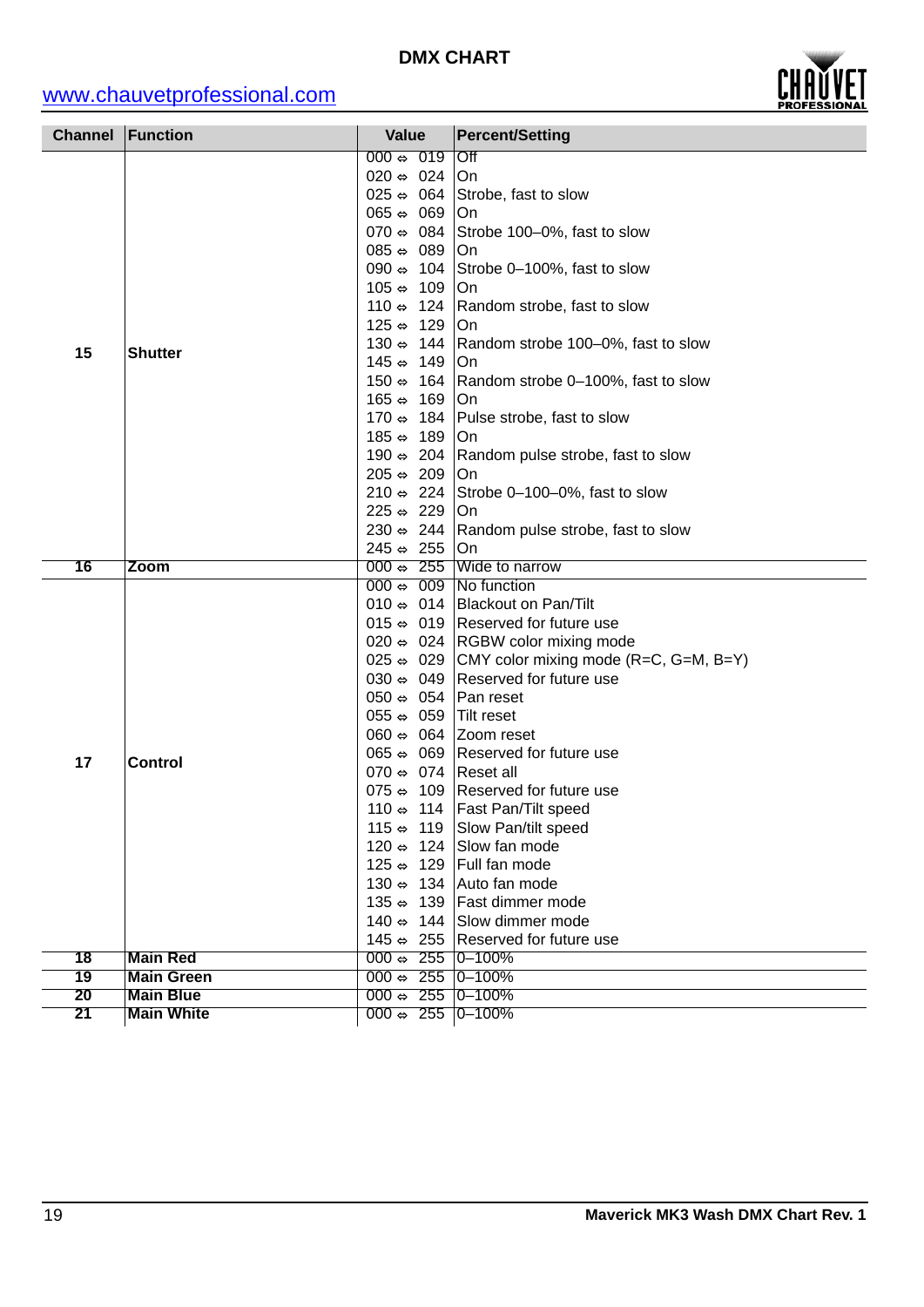

#### **Dual Control Values (Movement)**

**Dual Control: Advanced Movement Mode** (27-channel)

| <b>Channel</b>          | Function                        | <b>Value</b>                                       | <b>Percent/Setting</b>                 |                                 |                                  |                       |                    |
|-------------------------|---------------------------------|----------------------------------------------------|----------------------------------------|---------------------------------|----------------------------------|-----------------------|--------------------|
| 1                       | Pan                             | $000 \Leftrightarrow 255$                          | $0 - 100%$                             |                                 |                                  |                       |                    |
| $\overline{\mathbf{2}}$ | <b>Pan Fine</b>                 | $000 \Leftrightarrow 255$                          | $0 - 100%$                             |                                 |                                  |                       |                    |
| 3                       | <b>Tilt</b>                     | $000 \Leftrightarrow 255$                          | $0 - 100%$                             |                                 |                                  |                       |                    |
| $\overline{\mathbf{4}}$ | <b>Tilt Fine</b>                | $000 \Leftrightarrow 255$                          | $ 0 - 100%$                            |                                 |                                  |                       |                    |
| $\overline{5}$          | <b>Pan/Tilt Speed</b>           | $000 \Leftrightarrow 255$                          | <b>Fast to slow</b>                    |                                 |                                  |                       |                    |
| $6\phantom{1}$          | <b>CTC</b>                      | 000                                                | No function                            |                                 |                                  |                       |                    |
|                         |                                 | 001 $\Leftrightarrow$ 255                          |                                        | Color temperature, 2800-10000 K |                                  |                       |                    |
| $\overline{7}$          | <b>Color Macro</b>              | 000                                                | No function                            |                                 |                                  |                       |                    |
|                         |                                 | 001 $\Leftrightarrow$ 255                          | Color macros                           |                                 |                                  |                       |                    |
| 8                       | Gobo                            | 000                                                | No function                            |                                 |                                  |                       |                    |
|                         |                                 | 001 $\Leftrightarrow$ 255                          | Gobos (indexed)                        |                                 |                                  |                       |                    |
|                         |                                 | 000 $\Leftrightarrow$ 015 No function              |                                        |                                 |                                  |                       |                    |
| 9                       | <b>LED Macro / Auto Program</b> | $016 \Leftrightarrow 135$                          | <b>LED</b> macros                      |                                 |                                  |                       |                    |
|                         |                                 | 136 $\Leftrightarrow$ 255 Auto programs            |                                        |                                 |                                  |                       |                    |
|                         | <b>LED Macro / Auto Program</b> | 000 $\Leftrightarrow$ 127 Auto speed, fast to slow |                                        |                                 |                                  |                       |                    |
| 10                      | <b>Speed</b>                    | 128                                                | Hold                                   |                                 |                                  |                       |                    |
|                         |                                 | $129 \Leftrightarrow 255$                          |                                        | Auto speed, slow to fast        |                                  |                       |                    |
| $\overline{11}$         | <b>LED Built-in Delay</b>       |                                                    | 000 $\Leftrightarrow$ 255 Fast to slow |                                 |                                  |                       |                    |
|                         |                                 | 000                                                | No function                            |                                 |                                  |                       |                    |
|                         |                                 | 001 $\Leftrightarrow$ 002                          | 2700K                                  | $R = 156$                       | $G = 118$                        | $B = 0$               | $W = 63$           |
|                         |                                 | 003 $\Leftrightarrow$ 004 3200K                    |                                        | $R = 156$                       | $G = 141$                        | $B = 5$               | $W = 89$           |
|                         |                                 | 005 $\Leftrightarrow$ 006 4200K                    |                                        | $R = 156$                       | $G = 141$                        | $B = 14$              | $W = 255$          |
|                         |                                 | 007 $\Leftrightarrow$ 008                          | 5600K                                  | $R = 156$                       | $G = 207$                        | $B = 54$              | $W = 255$          |
|                         |                                 | $009 \Leftrightarrow 010$                          | 8000K                                  | $R = 130$                       | $G = 255$                        | $B = 96$              | $W = 255$          |
|                         |                                 | 011                                                | Blue                                   | $R = 0$                         | $G = 0$                          | $B = 255$             | $W = 0$            |
|                         |                                 | 012 $\Leftrightarrow$ 048                          | + Green                                | $R = 0$                         | $G = 0 - 255$ B = 255            |                       | $W = 0$            |
|                         |                                 | 049                                                | Cyan                                   | $R = 0$                         | $G = 255$                        | $B = 255$             | $W = 0$            |
|                         |                                 | $050 \Leftrightarrow 086$                          | - Blue                                 | $R = 0$                         | $G = 255$                        | $B = 255 - 0$ $W = 0$ |                    |
| 12                      | <b>Background Color</b>         | 087                                                | Green                                  | $R = 0$                         | $G = 255$                        | $B = 0$               | $W = 0$            |
|                         |                                 | $088 \Leftrightarrow 124$                          | + Red                                  | $R = 0 - 255$ G = 255           |                                  | $B = 0$               | $W = 0$            |
|                         |                                 | 125<br>$126 \Leftrightarrow 162$                   | Yellow<br>- Green                      | $R = 255$<br>$R = 255$          | $G = 255$<br>$G = 255 - 0$ B = 0 | $B = 0$               | $W = 0$<br>$W = 0$ |
|                         |                                 | 163                                                | Red                                    | $R = 255$                       | $G = 0$                          | $B = 0$               | $W = 0$            |
|                         |                                 | $164 \Leftrightarrow 200$                          | + Blue                                 | $R = 255$                       | $G = 0$                          | $B = 0 - 255$ W = 0   |                    |
|                         |                                 | 201                                                | Magenta                                | $R = 255$                       | $G = 0$                          | $B = 255$             | $W = 0$            |
|                         |                                 | $202 \Leftrightarrow 238$                          | l- Red                                 | $R = 255 - 0$ G = 0             |                                  | $B = 255$             | $W = 0$            |
|                         |                                 | 239                                                | <b>Blue</b>                            | $R = 0$                         | $G = 0$                          | $B = 255$             | $W = 0$            |
|                         |                                 | 240 $\Leftrightarrow$ 247                          |                                        | Color fade, fast to slow        |                                  |                       |                    |
|                         |                                 | $248 \Leftrightarrow 255$                          |                                        | Color snap, fast to slow        |                                  |                       |                    |
| $\overline{13}$         | <b>Background Dimmer</b>        | $000 \Leftrightarrow 255$                          | $0 - 100%$                             |                                 |                                  |                       |                    |
| 14                      | <b>Background Fine Dimmer</b>   | $000 \Leftrightarrow 255$                          | $0 - 100%$                             |                                 |                                  |                       |                    |
| 15                      | <b>Main Dimmer</b>              | $000 \Leftrightarrow 255$                          | $ 0 - 100\%$                           |                                 |                                  |                       |                    |
| 16                      | <b>Main Fine Dimmer</b>         | 000 $\Leftrightarrow$ 255 0-100%                   |                                        |                                 |                                  |                       |                    |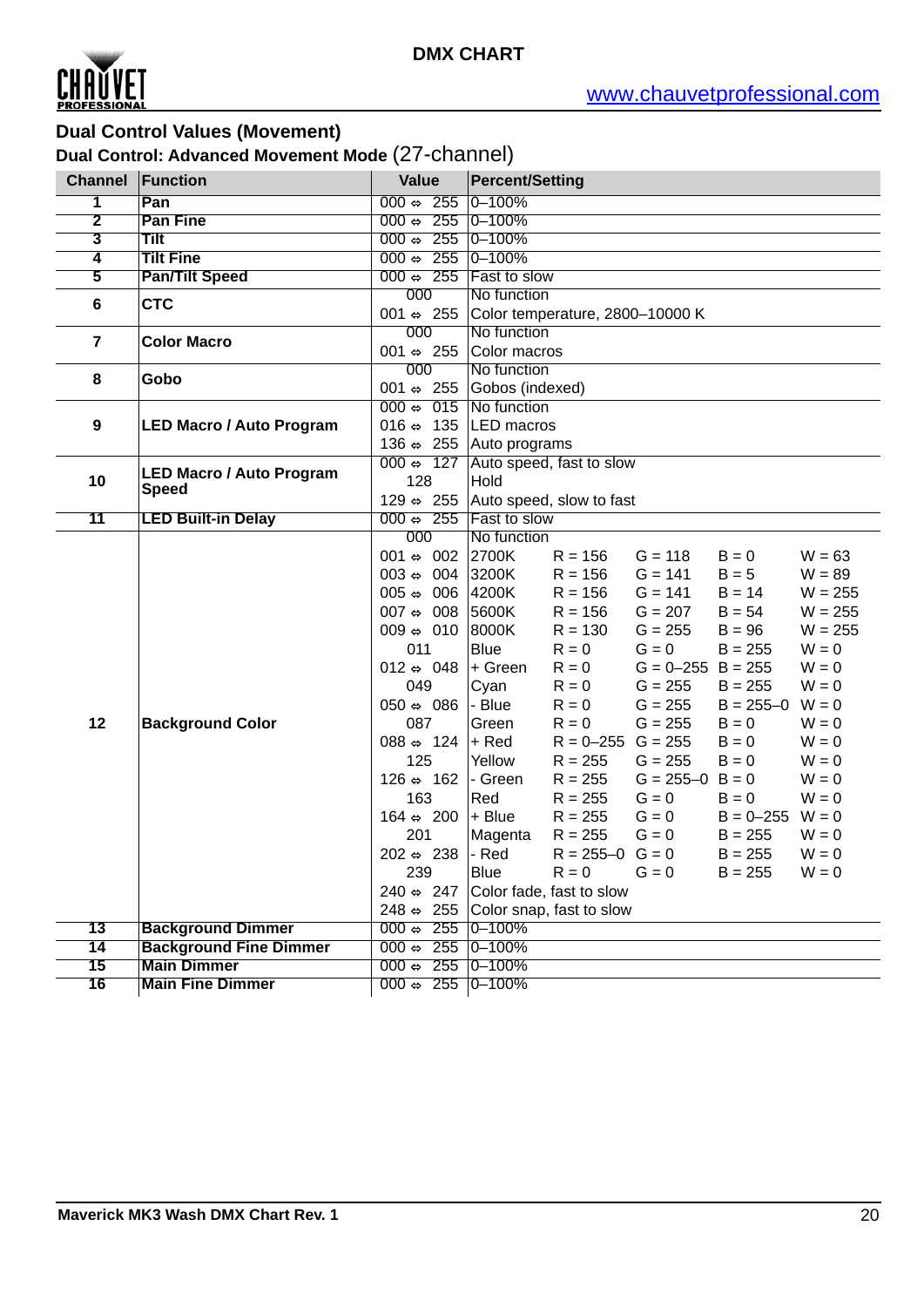

| <b>Channel Function</b> |                        | <b>Value</b>                          | <b>Percent/Setting</b>                                          |
|-------------------------|------------------------|---------------------------------------|-----------------------------------------------------------------|
|                         |                        | $000 \Leftrightarrow 019$             | $\overline{C}$                                                  |
|                         |                        | 020 $\Leftrightarrow$ 024 On          |                                                                 |
|                         |                        |                                       | 025 $\Leftrightarrow$ 064 Strobe, fast to slow                  |
|                         |                        | $065 \Leftrightarrow 069$             | On                                                              |
|                         |                        |                                       | 070 $\Leftrightarrow$ 084 Strobe 100-0%, fast to slow           |
|                         |                        | $085 \Leftrightarrow 089$             | ∣On                                                             |
|                         |                        |                                       | 090 ↔ 104 Strobe 0-100%, fast to slow                           |
|                         |                        | 105 $\Leftrightarrow$<br>109   On     |                                                                 |
|                         |                        |                                       | 110 $\Leftrightarrow$ 124   Random strobe, fast to slow         |
|                         |                        | $125 \Leftrightarrow 129$             | <b>On</b>                                                       |
|                         |                        |                                       | 130 $\Leftrightarrow$ 144   Random strobe 100–0%, fast to slow  |
| 17                      | <b>Shutter</b>         | 145 $\Leftrightarrow$<br>149   On     |                                                                 |
|                         |                        | 150 $\Leftrightarrow$                 | 164 Random strobe 0-100%, fast to slow                          |
|                         |                        | 165 ⇔<br>169   On                     |                                                                 |
|                         |                        | 170 $\Leftrightarrow$                 | 184 Pulse strobe, fast to slow                                  |
|                         |                        | 185 ↔ 189 On                          |                                                                 |
|                         |                        |                                       | 190 ↔ 204   Random pulse strobe, fast to slow                   |
|                         |                        | 205 ↔ 209 On                          |                                                                 |
|                         |                        |                                       | 210 $\Leftrightarrow$ 224 Strobe 0-100-0%, fast to slow         |
|                         |                        | $225 \Leftrightarrow 229$             | On                                                              |
|                         |                        |                                       | 230 $\Leftrightarrow$ 244 Random pulse strobe, fast to slow     |
|                         |                        | $245 \Leftrightarrow 255$             | On                                                              |
| $\overline{18}$         | Zoom                   |                                       | 000 $\Leftrightarrow$ 255 Wide to narrow                        |
|                         |                        | $000 \Leftrightarrow$                 | 009 No function                                                 |
|                         |                        |                                       | 010 ↔ 014 Blackout on Pan/Tilt                                  |
|                         |                        |                                       | 015 $\Leftrightarrow$ 019 Reserved for future use               |
|                         |                        |                                       | 020 $\Leftrightarrow$ 024 RGBW color mixing mode                |
|                         |                        |                                       | 025 $\Leftrightarrow$ 029 CMY color mixing mode (R=C, G=M, B=Y) |
|                         |                        |                                       | 030 $\Leftrightarrow$ 049 Reserved for future use               |
|                         |                        | 050 $\Leftrightarrow$ 054   Pan reset |                                                                 |
|                         |                        | 055 $\Leftrightarrow$ 059 Tilt reset  |                                                                 |
|                         |                        | 060 $\Leftrightarrow$ 064 Zoom reset  |                                                                 |
| 19                      | <b>Control</b>         |                                       | 065 $\Leftrightarrow$ 069 Reserved for future use               |
|                         |                        | 070 $\Leftrightarrow$ 074 Reset all   |                                                                 |
|                         |                        |                                       | 075 $\Leftrightarrow$ 109 Reserved for future use               |
|                         |                        |                                       | 110 $\Leftrightarrow$ 114   Fast Pan/Tilt speed                 |
|                         |                        |                                       | 115 ↔ 119 Slow Pan/tilt speed                                   |
|                         |                        |                                       | 120 $\Leftrightarrow$ 124 Slow fan mode                         |
|                         |                        |                                       | 125 $\Leftrightarrow$ 129 Full fan mode                         |
|                         |                        |                                       | 130 $\Leftrightarrow$ 134 Auto fan mode                         |
|                         |                        |                                       | 135 $\Leftrightarrow$ 139   Fast dimmer mode                    |
|                         |                        |                                       | 140 $\Leftrightarrow$ 144 Slow dimmer mode                      |
|                         |                        |                                       | 145 $\Leftrightarrow$ 255 Reserved for future use               |
| 20                      | <b>Main Red</b>        | 000 $\Leftrightarrow$ 255 0-100%      |                                                                 |
| 21                      | <b>Main Fine Red</b>   | 000 $\Leftrightarrow$ 255 0-100%      |                                                                 |
| 22                      | <b>Main Green</b>      | 000 $\Leftrightarrow$ 255 0-100%      |                                                                 |
| 23                      | <b>Main Fine Green</b> | 000 $\Leftrightarrow$ 255 0-100%      |                                                                 |
| 24                      | <b>Main Blue</b>       | 000 $\Leftrightarrow$ 255 0-100%      |                                                                 |
| 25                      | <b>Main Fine Blue</b>  | 000 $\Leftrightarrow$ 255 0-100%      |                                                                 |
| 26                      | <b>Main White</b>      | 000 $\Leftrightarrow$ 255 0-100%      |                                                                 |
| 27                      | <b>Main Fine White</b> | 000 $\Leftrightarrow$ 255 0-100%      |                                                                 |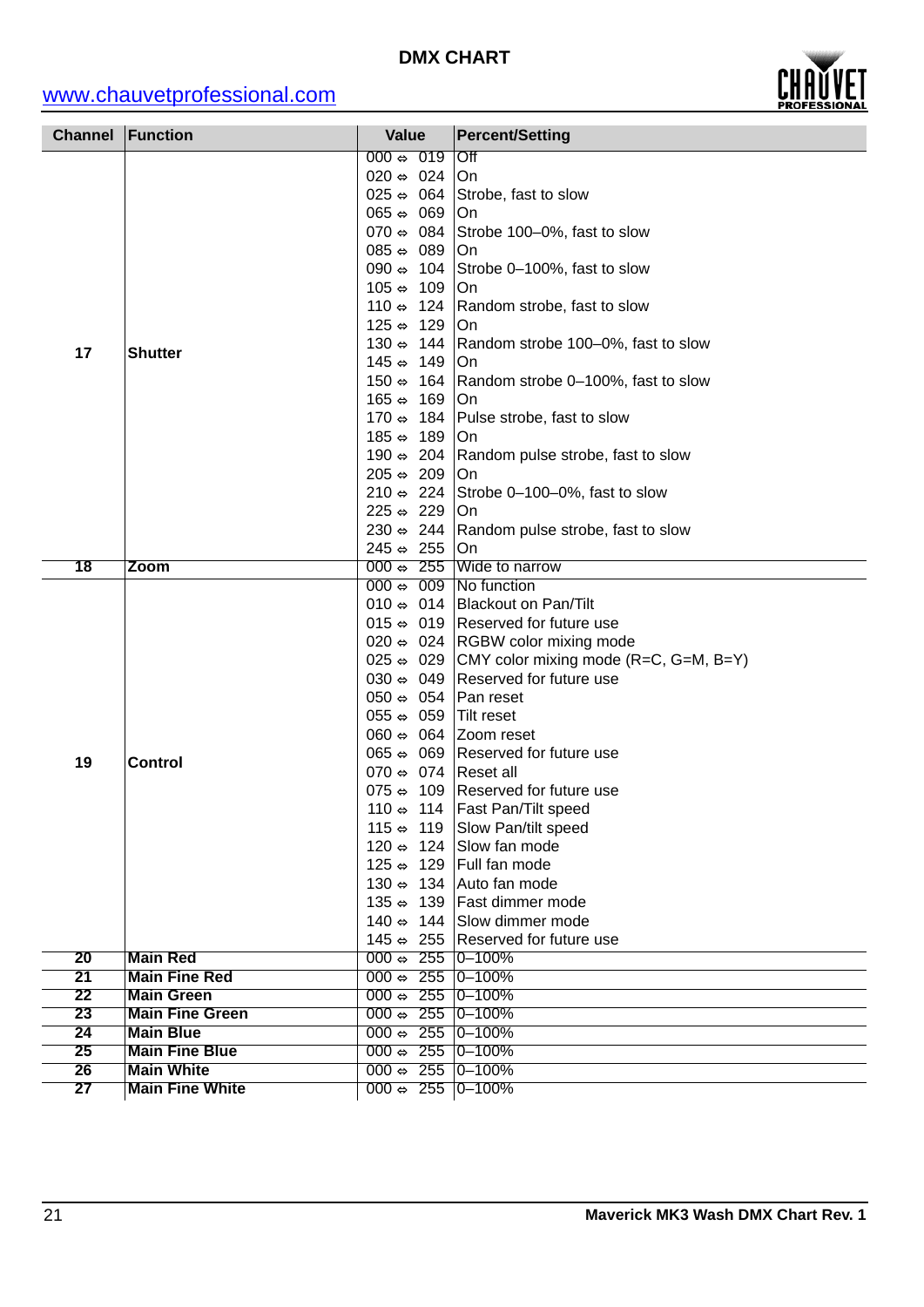

# **Dual Control: Standard Movement Mode** (21-channel)

| <b>Channel</b>   | Function                                        | <b>Value</b>                 | <b>Percent/Setting</b> |                                 |                       |                     |           |
|------------------|-------------------------------------------------|------------------------------|------------------------|---------------------------------|-----------------------|---------------------|-----------|
| 1                | Pan                                             | $000 \Leftrightarrow 255$    | $0 - 100%$             |                                 |                       |                     |           |
| 2                | <b>Pan Fine</b>                                 | 255<br>000 $\Leftrightarrow$ | $0 - 100%$             |                                 |                       |                     |           |
| 3                | <b>Tilt</b>                                     | $000 \Leftrightarrow 255$    | $0 - 100%$             |                                 |                       |                     |           |
| 4                | <b>Tilt Fine</b>                                | $000 \Leftrightarrow 255$    | $0 - 100%$             |                                 |                       |                     |           |
| 5                | <b>Pan/Tilt Speed</b>                           | $000 \Leftrightarrow 255$    | Fast to slow           |                                 |                       |                     |           |
| $\bf 6$          | <b>CTC</b>                                      | 000                          | No function            |                                 |                       |                     |           |
|                  |                                                 | 001 $\Leftrightarrow$ 255    |                        | Color temperature, 2800-10000 K |                       |                     |           |
| $\overline{7}$   | <b>Color Macro</b>                              | 000                          | No function            |                                 |                       |                     |           |
|                  |                                                 | 001 $\Leftrightarrow$ 255    | Color macros           |                                 |                       |                     |           |
| 8                | Gobo                                            | 000                          | No function            |                                 |                       |                     |           |
|                  |                                                 | 001 $\Leftrightarrow$ 255    | Gobos (indexed)        |                                 |                       |                     |           |
|                  |                                                 | $000 \Leftrightarrow 015$    | No function            |                                 |                       |                     |           |
| $\boldsymbol{9}$ | <b>LED Macro / Auto Program</b>                 | 016 $\Leftrightarrow$ 135    | <b>LED</b> macros      |                                 |                       |                     |           |
|                  |                                                 | $136 \Leftrightarrow 255$    | Auto programs          |                                 |                       |                     |           |
|                  |                                                 | $000 \Leftrightarrow 127$    |                        | Auto speed, fast to slow        |                       |                     |           |
| 10               | <b>LED Macro / Auto Program</b><br><b>Speed</b> | 128                          | Hold                   |                                 |                       |                     |           |
|                  |                                                 | $129 \Leftrightarrow 255$    |                        | Auto speed, slow to fast        |                       |                     |           |
| $\overline{11}$  | <b>LED Built-in Delay</b>                       | 255<br>000 ⇔                 | Fast to slow           |                                 |                       |                     |           |
|                  |                                                 | 000                          | No function            |                                 |                       |                     |           |
|                  |                                                 | 001 $\Leftrightarrow$ 002    | 2700K                  | $R = 156$                       | $G = 118$             | $B = 0$             | $W = 63$  |
|                  |                                                 | $003 \Leftrightarrow 004$    | 3200K                  | $R = 156$                       | $G = 141$             | $B = 5$             | $W = 89$  |
|                  |                                                 | $005 \Leftrightarrow 006$    | 4200K                  | $R = 156$                       | $G = 141$             | $B = 14$            | $W = 255$ |
|                  |                                                 | 007 $\Leftrightarrow$ 008    | 5600K                  | $R = 156$                       | $G = 207$             | $B = 54$            | $W = 255$ |
|                  |                                                 | $009 \Leftrightarrow 010$    | 8000K                  | $R = 130$                       | $G = 255$             | $B = 96$            | $W = 255$ |
|                  |                                                 | 011                          | <b>Blue</b>            | $R = 0$                         | $G = 0$               | $B = 255$           | $W = 0$   |
|                  |                                                 | 012 $\Leftrightarrow$ 048    | + Green                | $R = 0$                         | $G = 0 - 255$ B = 255 |                     | $W = 0$   |
|                  |                                                 | 049                          | Cyan                   | $R = 0$                         | $G = 255$             | $B = 255$           | $W = 0$   |
|                  |                                                 | $050 \Leftrightarrow 086$    | - Blue                 | $R = 0$                         | $G = 255$             | $B = 255 - 0$ W = 0 |           |
| 12               | <b>Background Color</b>                         | 087                          | Green                  | $R = 0$                         | $G = 255$             | $B = 0$             | $W = 0$   |
|                  |                                                 | 088 $\Leftrightarrow$ 124    | + Red                  | $R = 0 - 255$ G = 255           |                       | $B = 0$             | $W = 0$   |
|                  |                                                 | 125                          | Yellow                 | $R = 255$                       | $G = 255$             | $B = 0$             | $W = 0$   |
|                  |                                                 | 126 $\Leftrightarrow$ 162    | - Green                | $R = 255$                       | $G = 255 - 0$ B = 0   |                     | $W = 0$   |
|                  |                                                 | 163                          | Red                    | $R = 255$                       | $G = 0$               | $B = 0$             | $W = 0$   |
|                  |                                                 | 164 $\Leftrightarrow$ 200    | + Blue                 | $R = 255$                       | $G = 0$               | $B = 0 - 255$ W = 0 |           |
|                  |                                                 | 201                          | Magenta                | $R = 255$                       | $G = 0$               | $B = 255$           | $W = 0$   |
|                  |                                                 | 202 $\Leftrightarrow$ 238    | - Red                  | $R = 255 - 0$                   | $G = 0$               | $B = 255$           | $W = 0$   |
|                  |                                                 | 239                          | <b>Blue</b>            | $R = 0$                         | $G = 0$               | $B = 255$           | $W = 0$   |
|                  |                                                 | $240 \Leftrightarrow 247$    |                        | Color fade, fast to slow        |                       |                     |           |
|                  |                                                 | $248 \Leftrightarrow 255$    |                        | Color snap, fast to slow        |                       |                     |           |
| 13               | <b>Background Dimmer</b>                        | $000 \Leftrightarrow 255$    | $0 - 100%$             |                                 |                       |                     |           |
| 14               | <b>Main Dimmer</b>                              | $000 \Leftrightarrow 255$    | $0 - 100%$             |                                 |                       |                     |           |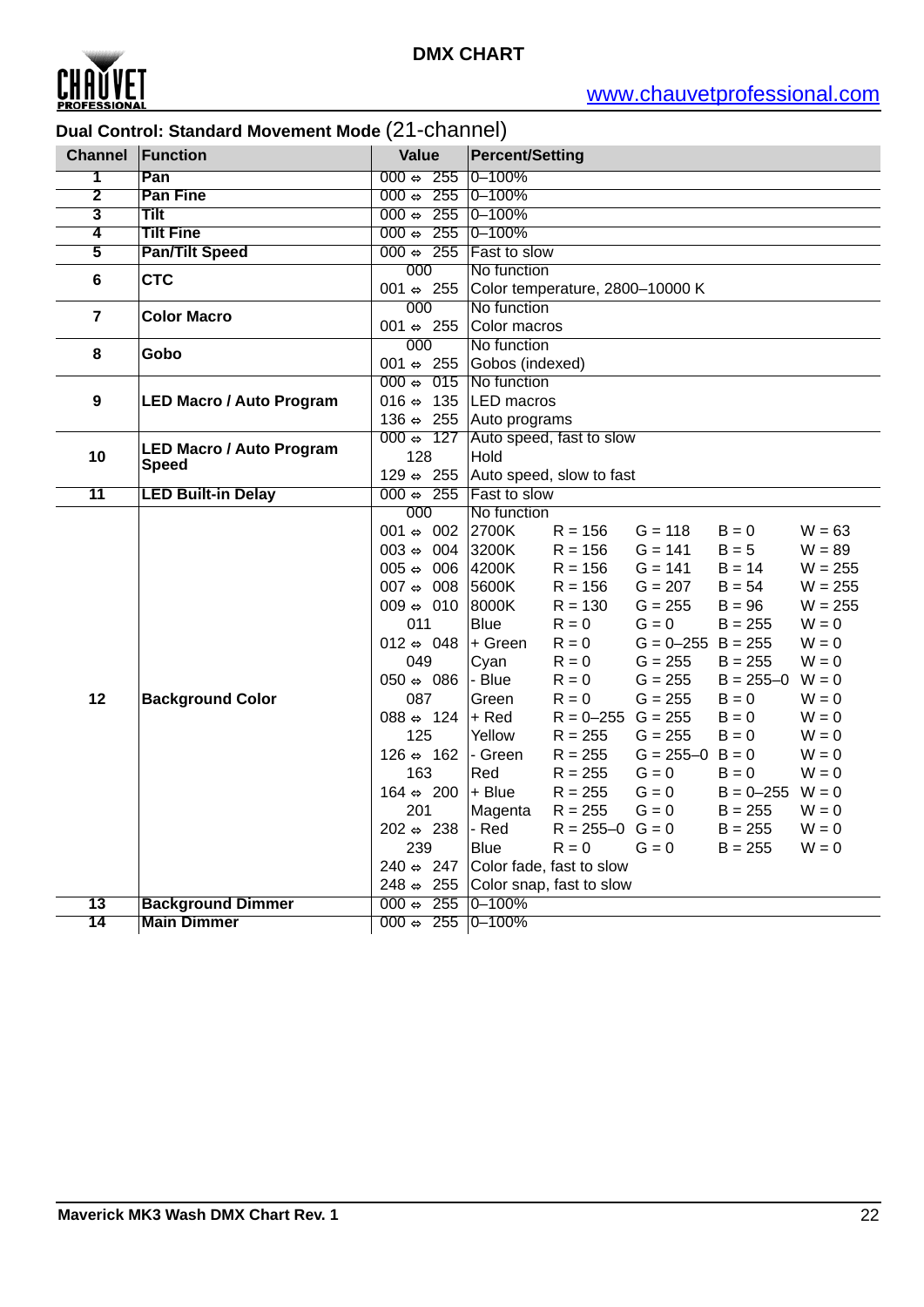

|                 | <b>Channel Function</b> | <b>Value</b>                          | <b>Percent/Setting</b>                                          |
|-----------------|-------------------------|---------------------------------------|-----------------------------------------------------------------|
|                 |                         | $000 \Leftrightarrow 019$             | $\overline{Off}$                                                |
|                 |                         | $020 \Leftrightarrow 024$             | On                                                              |
|                 |                         | $025 \Leftrightarrow 064$             | Strobe, fast to slow                                            |
|                 |                         | $065 \Leftrightarrow 069$             | On                                                              |
|                 |                         | $070 \Leftrightarrow 084$             | Strobe 100-0%, fast to slow                                     |
|                 |                         | $085 \Leftrightarrow 089$             | On                                                              |
|                 |                         | 090 $\Leftrightarrow$ 104             | Strobe 0-100%, fast to slow                                     |
|                 |                         | 105 $\Leftrightarrow$<br>109          | On                                                              |
|                 |                         |                                       | 110 $\Leftrightarrow$ 124 Random strobe, fast to slow           |
|                 |                         | 125 $\Leftrightarrow$<br>129          | On                                                              |
| 15              | <b>Shutter</b>          | 130 $\Leftrightarrow$                 | 144 Random strobe 100-0%, fast to slow                          |
|                 |                         | 145 ⇔<br>149                          | On                                                              |
|                 |                         | 150 ⇔                                 | 164 Random strobe 0-100%, fast to slow                          |
|                 |                         | 165 ⇔<br>169                          | On                                                              |
|                 |                         | 170 $\Leftrightarrow$                 | 184 Pulse strobe, fast to slow                                  |
|                 |                         | 185 ⇔<br>189                          | On                                                              |
|                 |                         |                                       | 190 ↔ 204   Random pulse strobe, fast to slow                   |
|                 |                         | $205 \Leftrightarrow 209$             | ∣On                                                             |
|                 |                         |                                       | 210 ↔ 224   Strobe 0-100-0%, fast to slow                       |
|                 |                         | $225 \Leftrightarrow 229$             | On                                                              |
|                 |                         |                                       | 230 ↔ 244   Random pulse strobe, fast to slow                   |
|                 |                         | $245 \Leftrightarrow 255$             | On                                                              |
| 16              | Zoom                    |                                       | 000 $\Leftrightarrow$ 255 Wide to narrow                        |
|                 |                         | $000 \Leftrightarrow$                 | 009 No function                                                 |
|                 |                         |                                       | 010 ↔ 014 Blackout on Pan/Tilt                                  |
|                 |                         |                                       | 015 $\Leftrightarrow$ 019 Reserved for future use               |
|                 |                         |                                       | 020 $\Leftrightarrow$ 024 RGBW color mixing mode                |
|                 |                         |                                       | 025 $\Leftrightarrow$ 029 CMY color mixing mode (R=C, G=M, B=Y) |
|                 |                         |                                       | 030 $\Leftrightarrow$ 049 Reserved for future use               |
|                 |                         | 050 $\Leftrightarrow$ 054   Pan reset |                                                                 |
|                 |                         | $055 \Leftrightarrow 059$             | Tilt reset                                                      |
|                 |                         | 060 $\Leftrightarrow$ 064 Zoom reset  |                                                                 |
| 17              | <b>Control</b>          |                                       | 065 $\Leftrightarrow$ 069 Reserved for future use               |
|                 |                         | 070 $\Leftrightarrow$ 074 Reset all   | 075 $\Leftrightarrow$ 109 Reserved for future use               |
|                 |                         |                                       | 110 $\Leftrightarrow$ 114   Fast Pan/Tilt speed                 |
|                 |                         |                                       | 115 ↔ 119 Slow Pan/tilt speed                                   |
|                 |                         |                                       | 120 $\Leftrightarrow$ 124 Slow fan mode                         |
|                 |                         |                                       | 125 $\Leftrightarrow$ 129 Full fan mode                         |
|                 |                         |                                       | 130 $\Leftrightarrow$ 134 Auto fan mode                         |
|                 |                         |                                       | 135 $\Leftrightarrow$ 139 Fast dimmer mode                      |
|                 |                         |                                       | 140 $\Leftrightarrow$ 144 Slow dimmer mode                      |
|                 |                         |                                       | 145 $\Leftrightarrow$ 255 Reserved for future use               |
| $\overline{18}$ | <b>Main Red</b>         | 000 $\Leftrightarrow$ 255 0-100%      |                                                                 |
| 19              | <b>Main Green</b>       | 000 $\Leftrightarrow$ 255 0-100%      |                                                                 |
| 20              | <b>Main Blue</b>        | 000 $\Leftrightarrow$ 255 0-100%      |                                                                 |
| 21              | <b>Main White</b>       | 000 $\Leftrightarrow$ 255 0-100%      |                                                                 |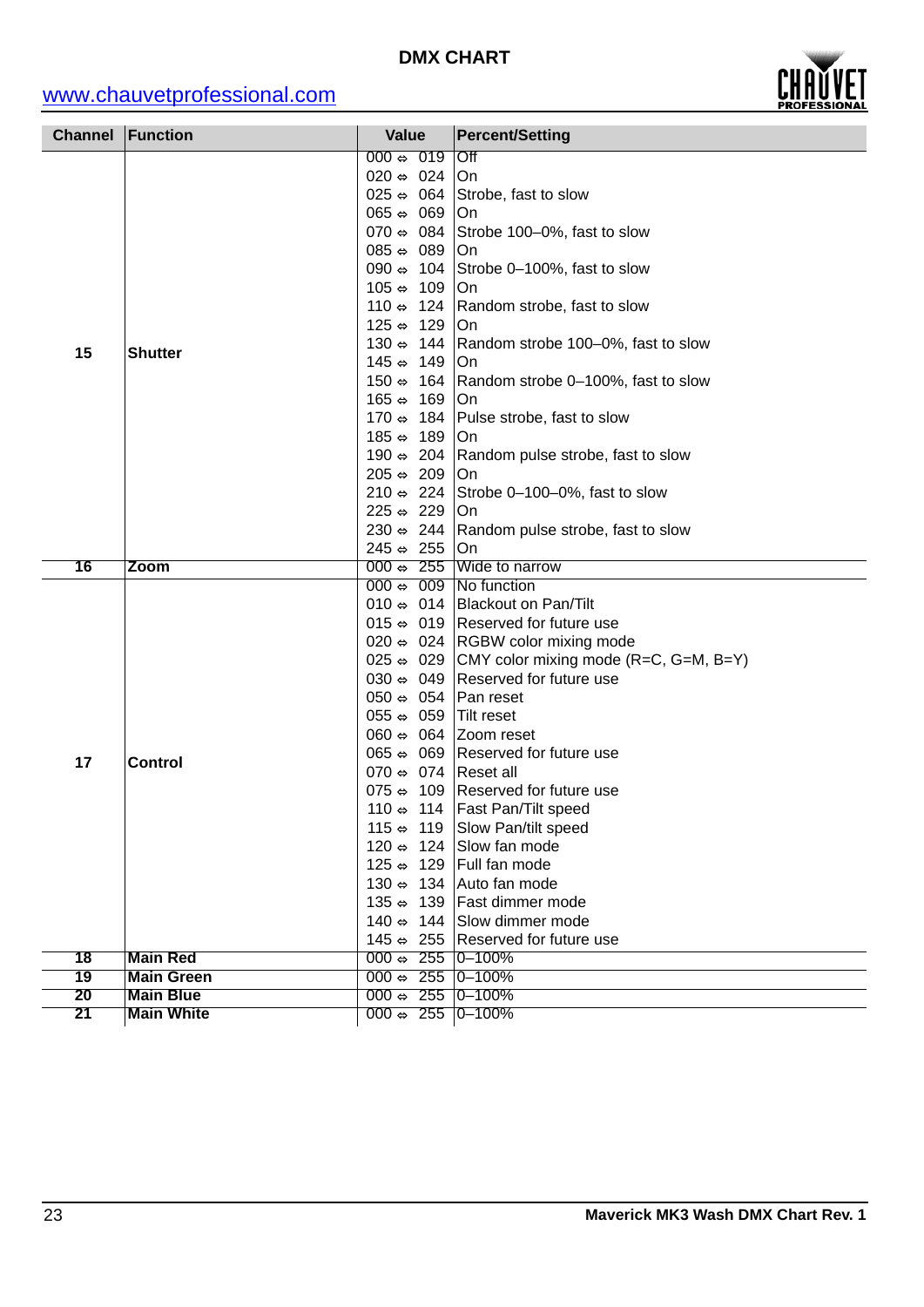

|                         | Dual Control: Basic Movement Mode (9-channel) |                                                                                                                                                                                                                                                                                                                                                                                                                                                                                                                                                          |                                                                                                                                                                                                                                                                                                                                                                                                                                                                                                                                                                                                                                                     |  |  |
|-------------------------|-----------------------------------------------|----------------------------------------------------------------------------------------------------------------------------------------------------------------------------------------------------------------------------------------------------------------------------------------------------------------------------------------------------------------------------------------------------------------------------------------------------------------------------------------------------------------------------------------------------------|-----------------------------------------------------------------------------------------------------------------------------------------------------------------------------------------------------------------------------------------------------------------------------------------------------------------------------------------------------------------------------------------------------------------------------------------------------------------------------------------------------------------------------------------------------------------------------------------------------------------------------------------------------|--|--|
| <b>Channel Function</b> |                                               | Value                                                                                                                                                                                                                                                                                                                                                                                                                                                                                                                                                    | <b>Percent/Setting</b>                                                                                                                                                                                                                                                                                                                                                                                                                                                                                                                                                                                                                              |  |  |
| 1                       | Pan                                           | $000 \Leftrightarrow 255$                                                                                                                                                                                                                                                                                                                                                                                                                                                                                                                                | $0 - 100%$                                                                                                                                                                                                                                                                                                                                                                                                                                                                                                                                                                                                                                          |  |  |
| $\overline{2}$          | <b>Pan Fine</b>                               | 000 $\Leftrightarrow$ 255 0-100%                                                                                                                                                                                                                                                                                                                                                                                                                                                                                                                         |                                                                                                                                                                                                                                                                                                                                                                                                                                                                                                                                                                                                                                                     |  |  |
| $\overline{\mathbf{3}}$ | <b>Tilt</b>                                   | 000 $\Leftrightarrow$ 255 0-100%                                                                                                                                                                                                                                                                                                                                                                                                                                                                                                                         |                                                                                                                                                                                                                                                                                                                                                                                                                                                                                                                                                                                                                                                     |  |  |
| $\overline{\mathbf{4}}$ | <b>Tilt Fine</b>                              | 000 $\Leftrightarrow$ 255 0-100%                                                                                                                                                                                                                                                                                                                                                                                                                                                                                                                         |                                                                                                                                                                                                                                                                                                                                                                                                                                                                                                                                                                                                                                                     |  |  |
| $\overline{\mathbf{5}}$ | <b>Pan/Tilt Speed</b>                         | $000 \Leftrightarrow 255$                                                                                                                                                                                                                                                                                                                                                                                                                                                                                                                                | <b>Fast to slow</b>                                                                                                                                                                                                                                                                                                                                                                                                                                                                                                                                                                                                                                 |  |  |
| $6\overline{6}$         | <b>Main Dimmer</b>                            | 000 $\Leftrightarrow$ 255 0-100%                                                                                                                                                                                                                                                                                                                                                                                                                                                                                                                         |                                                                                                                                                                                                                                                                                                                                                                                                                                                                                                                                                                                                                                                     |  |  |
| $\overline{7}$          | <b>Shutter</b>                                | $000 \div 019$<br>$020 \Leftrightarrow 024$<br>$025 \Leftrightarrow 064$<br>$065 \Leftrightarrow 069$<br>070 $\Leftrightarrow$ 084<br>$085 \Leftrightarrow 089$<br>090 $\Leftrightarrow$ 104<br>$105 \Leftrightarrow 109$<br>$110 \Leftrightarrow 124$<br>$125 \Leftrightarrow 129$<br>$130 \Leftrightarrow 144$<br>$145 \Leftrightarrow 149$<br>$150 \Leftrightarrow 164$<br>$165 \Leftrightarrow 169$<br>170 $\Leftrightarrow$ 184<br>$185 \Leftrightarrow 189$<br>190 $\Leftrightarrow$ 204<br>$205 \Leftrightarrow 209$<br>$210 \Leftrightarrow 224$ | <b>Off</b><br>On<br>Strobe, fast to slow<br>On<br>Strobe 100-0%, fast to slow<br>On<br>Strobe 0-100%, fast to slow<br>On<br>Random strobe, fast to slow<br>On<br>Random strobe 100-0%, fast to slow<br>On<br>Random strobe 0-100%, fast to slow<br>On<br>Pulse strobe, fast to slow<br>On<br>Random pulse strobe, fast to slow<br>On<br>Strobe 0-100-0%, fast to slow                                                                                                                                                                                                                                                                               |  |  |
|                         |                                               | $225 \Leftrightarrow 229$<br>$230 \Leftrightarrow 244$<br>$245 \Leftrightarrow 255$                                                                                                                                                                                                                                                                                                                                                                                                                                                                      | On<br>Random pulse strobe, fast to slow                                                                                                                                                                                                                                                                                                                                                                                                                                                                                                                                                                                                             |  |  |
| 8                       | Zoom                                          | $000 \Leftrightarrow 255$                                                                                                                                                                                                                                                                                                                                                                                                                                                                                                                                | On<br>Wide to narrow                                                                                                                                                                                                                                                                                                                                                                                                                                                                                                                                                                                                                                |  |  |
|                         |                                               | 000 $\Leftrightarrow$ 009 No function                                                                                                                                                                                                                                                                                                                                                                                                                                                                                                                    |                                                                                                                                                                                                                                                                                                                                                                                                                                                                                                                                                                                                                                                     |  |  |
| $\boldsymbol{9}$        | <b>Control</b>                                | 010 $\Leftrightarrow$ 014<br>050 $\Leftrightarrow$ 054   Pan reset<br>055 $\Leftrightarrow$ 059 Tilt reset<br>060 $\Leftrightarrow$ 064 Zoom reset<br>$070 \Leftrightarrow 074$<br>$075 \Leftrightarrow 109$<br>110 $\Leftrightarrow$ 114<br>115 $\Leftrightarrow$ 119<br>$120 \Leftrightarrow 124$<br>$125 \Leftrightarrow 129$                                                                                                                                                                                                                         | <b>Blackout on Pan/Tilt</b><br>015 $\Leftrightarrow$ 019 Reserved for future use<br>020 $\Leftrightarrow$ 024 RGBW color mixing mode<br>025 $\Leftrightarrow$ 029 CMY color mixing mode (R=C, G=M, B=Y)<br>030 $\Leftrightarrow$ 049 Reserved for future use<br>065 $\Leftrightarrow$ 069 Reserved for future use<br>Reset all<br><b>Reserved for future use</b><br><b>Fast Pan/Tilt speed</b><br>Slow Pan/tilt speed<br>Slow fan mode<br>Full fan mode<br>130 $\Leftrightarrow$ 134 Auto fan mode<br>135 $\Leftrightarrow$ 139 Fast dimmer mode<br>140 $\Leftrightarrow$ 144 Slow dimmer mode<br>145 $\Leftrightarrow$ 255 Reserved for future use |  |  |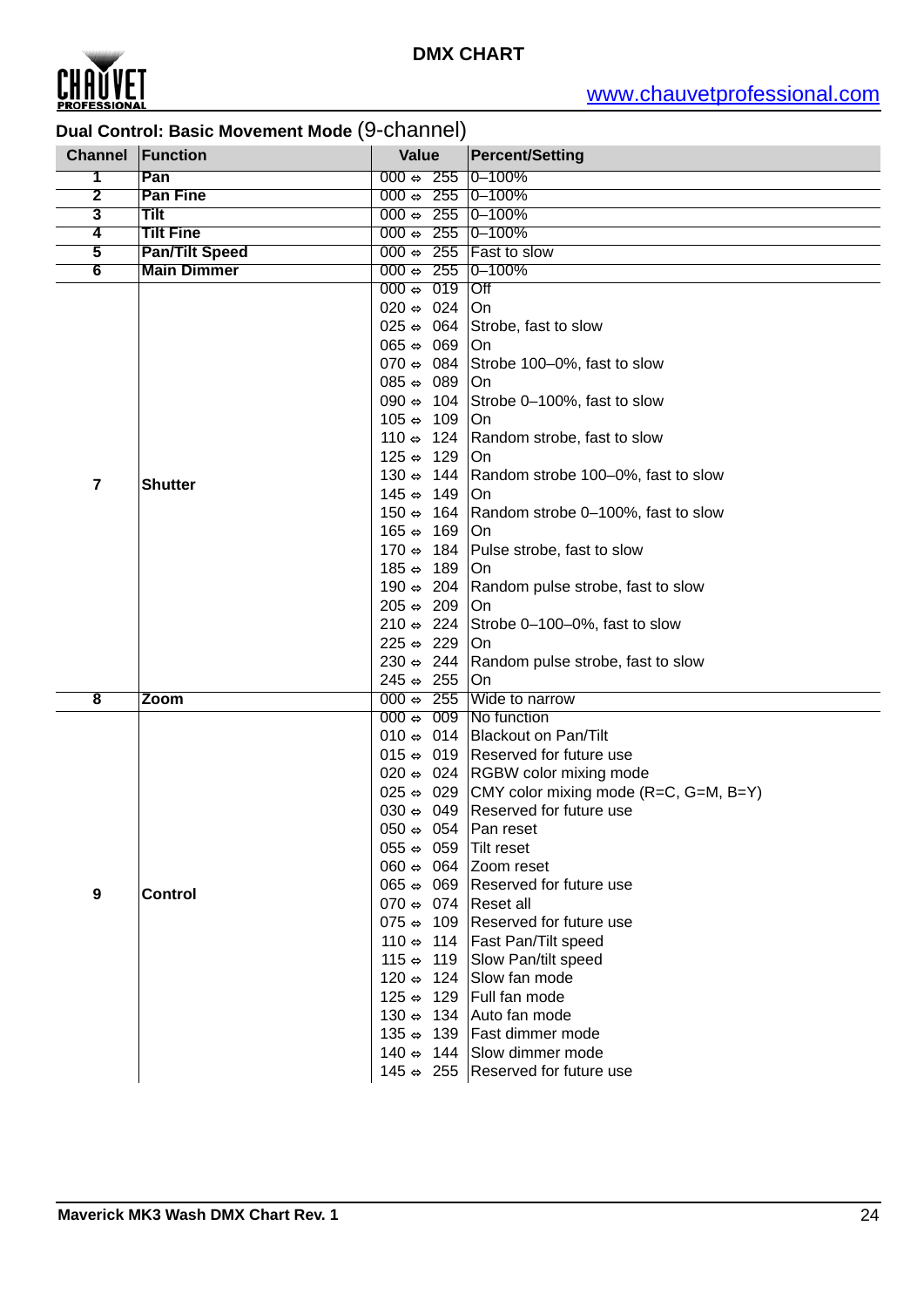

# **Dual Control Values (Pixels)**

**Dual Control: Advanced Pixels Mode** (216-channel)

| <b>Channel</b>          | Function            | <b>Value</b>                     | <b>Percent/Setting</b> |
|-------------------------|---------------------|----------------------------------|------------------------|
| 1                       | Red 1               | $000 \Leftrightarrow 255$        | $0 - 100%$             |
| $\overline{2}$          | Fine Red 1          | $000 \Leftrightarrow 255$        | $0 - 100%$             |
| $\overline{\mathbf{3}}$ | Green 1             | $000 \Leftrightarrow 255$        | $0 - 100%$             |
| $\overline{\mathbf{4}}$ | <b>Fine Green 1</b> | $000 \Leftrightarrow 255$        | $0 - 100%$             |
| $\overline{5}$          | <b>Blue 1</b>       | $000 \Leftrightarrow 255$        | $0 - 100%$             |
| $6\overline{6}$         | <b>Fine Blue 1</b>  | $000 \Leftrightarrow 255$        | $0 - 100%$             |
| 7                       | White 1             | $000 \Leftrightarrow 255$        | $0 - 100%$             |
| $\overline{\mathbf{8}}$ | <b>Fine White 1</b> | $000 \Leftrightarrow 255$        | $0 - 100%$             |
| $\overline{9}$          | Red <sub>2</sub>    | 255<br>000 $\Leftrightarrow$     | $0 - 100%$             |
| 10                      | <b>Fine Red 2</b>   | 255<br>000 $\Leftrightarrow$     | $0 - 100%$             |
| 11                      | Green 2             | 255<br>$000 \Leftrightarrow$     | $0 - 100%$             |
| 12                      | <b>Fine Green 2</b> | 255<br>$000 \Leftrightarrow$     | $0 - 100%$             |
| 13                      | <b>Blue 2</b>       | 255<br>$000 \Leftrightarrow$     | $0 - 100%$             |
| 14                      | <b>Fine Blue 2</b>  | $000 \Leftrightarrow 255$        | $0 - 100%$             |
| $\overline{15}$         | <b>White 2</b>      | $000 \Leftrightarrow 255$        | $0 - 100%$             |
| 16                      | <b>Fine White 2</b> | $000 \Leftrightarrow 255$        | $0 - 100%$             |
| 17                      | Red 3               | $000 \Leftrightarrow 255$        | $0 - 100%$             |
| 18                      | Fine Red 3          | $000 \Leftrightarrow 255$        | $0 - 100%$             |
| 19                      | Green 3             | 255<br>$000 \Leftrightarrow$     | $0 - 100%$             |
| 20                      | <b>Fine Green 3</b> | 255<br>$000 \Leftrightarrow$     | $0 - 100%$             |
| 21                      | <b>Blue 3</b>       | 255<br>$000 \Leftrightarrow$     | $0 - 100%$             |
| 22                      | <b>Fine Blue 3</b>  | 255<br>$000 \Leftrightarrow$     | $0 - 100%$             |
| 23                      | White 3             | 255<br>$000 \Leftrightarrow$     | $0 - 100%$             |
| 24                      | <b>Fine White 3</b> | $000 \Leftrightarrow 255$        | $0 - 100%$             |
| 25                      | Red 4               | $000 \Leftrightarrow 255$        | $0 - 100%$             |
| 26                      | Fine Red 4          | $000 \Leftrightarrow 255$        | $0 - 100%$             |
| 27                      | Green 4             | $000 \Leftrightarrow 255$        | $0 - 100%$             |
| 28                      | <b>Fine Green 4</b> | $000 \Leftrightarrow 255$        | $0 - 100%$             |
| 29                      | <b>Blue 4</b>       | $000 \Leftrightarrow 255$        | $0 - 100%$             |
| 30                      | <b>Fine Blue 4</b>  | 255<br>$000 \Leftrightarrow$     | $0 - 100%$             |
| 31                      | White 4             | 255<br>$000 \Leftrightarrow$     | $0 - 100%$             |
| 32                      | <b>Fine White 4</b> | 255<br>$000 \Leftrightarrow$     | $0 - 100%$             |
| 33                      | Red 5               | 255<br>$000 \Leftrightarrow$     | $0 - 100%$             |
| 34                      | Fine Red 5          | $000 \Leftrightarrow 255$        | $0 - 100%$             |
| 35                      | Green 5             | $000 \Leftrightarrow 255$        | $0 - 100%$             |
| 36                      | <b>Fine Green 5</b> | 000 $\Leftrightarrow$ 255 0-100% |                        |
| 37                      | Blue 5              | 000 $\Leftrightarrow$ 255 0-100% |                        |
| 38                      | Fine Blue 5         | 000 $\Leftrightarrow$ 255 0-100% |                        |
| 39                      | <b>White 5</b>      | 000 $\Leftrightarrow$ 255 0-100% |                        |
| 40                      | <b>Fine White 5</b> | 000 $\Leftrightarrow$ 255 0-100% |                        |
| 41                      | Red 6               | 000 $\Leftrightarrow$ 255 0-100% |                        |
| 42                      | Fine Red 6          | 000 $\Leftrightarrow$ 255 0-100% |                        |
| 43                      | Green 6             | $000 \Leftrightarrow 255$        | $0 - 100%$             |
| 44                      | <b>Fine Green 6</b> | $000 \Leftrightarrow 255$        | $0 - 100%$             |
| 45                      | <b>Blue 6</b>       | $000 \Leftrightarrow 255$        | $0 - 100%$             |
| 46                      | Fine Blue 6         | $000 \Leftrightarrow 255$        | $0 - 100%$             |
| 47                      | White 6             | $000 \Leftrightarrow 255$        | $0 - 100%$             |
| 48                      | <b>Fine White 6</b> | $000 \Leftrightarrow 255$        | $0 - 100%$             |
| 49                      | Red 7               | 000 $\Leftrightarrow$ 255 0-100% |                        |
| 50                      | Fine Red 7          | 000 $\Leftrightarrow$ 255 0-100% |                        |
| 51                      | Green 7             | $000 \Leftrightarrow 255$        | $0 - 100%$             |
| 52                      | <b>Fine Green 7</b> | 000 $\Leftrightarrow$ 255 0-100% |                        |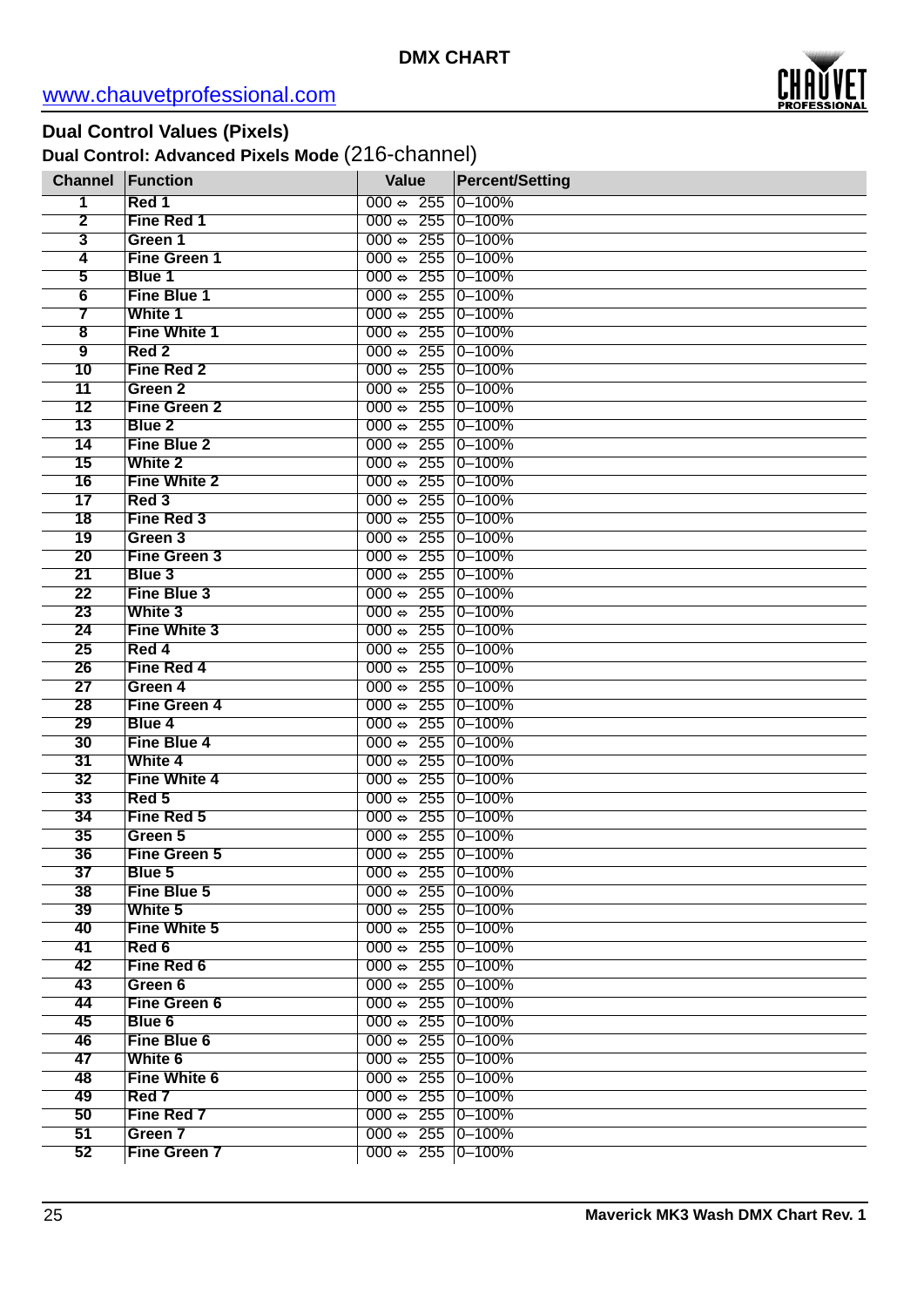

| <b>Channel</b>  | Function                        | Value                                                                                | <b>Percent/Setting</b> |
|-----------------|---------------------------------|--------------------------------------------------------------------------------------|------------------------|
| $\overline{53}$ | <b>Blue 7</b>                   | $000 \Leftrightarrow 255$                                                            | $0 - 100%$             |
| 54              | <b>Fine Blue 7</b>              | $000 \Leftrightarrow 255 \mid 0-100\%$                                               |                        |
| 55              | White 7                         | $000 \Leftrightarrow 255 \mid 0 - 100\%$                                             |                        |
| 56              | <b>Fine White 7</b>             | $000 \Leftrightarrow 255 \mid 0 - 100\%$                                             |                        |
| 57              | Red 8                           | $000 \Leftrightarrow 255 \mid 0 - 100\%$                                             |                        |
| 58              | Fine Red 8                      | $000 \Leftrightarrow 255 \mid 0 - 100\%$                                             |                        |
| 59              | Green 8                         | $000 \Leftrightarrow 255 \mid 0 - 100\%$                                             |                        |
| 60              | <b>Fine Green 8</b>             | $000 \Leftrightarrow 255 \mid 0 - 100\%$                                             |                        |
| 61              | Blue 8                          | $000 \Leftrightarrow 255 \mid 0 - 100\%$                                             |                        |
| 62              | <b>Fine Blue 8</b>              | $000 \Leftrightarrow 255 \mid 0 - 100\%$                                             |                        |
| 63              | <b>White 8</b>                  | $000 \Leftrightarrow 255 \mid 0 - 100\%$                                             |                        |
| 64              | <b>Fine White 8</b>             | $000 \Leftrightarrow 255$ 0-100%                                                     |                        |
| 65              | Red 9                           | $000 \Leftrightarrow 255 \mid 0 - 100\%$                                             |                        |
| 66              | Fine Red 9                      | $000 \Leftrightarrow 255$ 0-100%                                                     |                        |
| 67              | Green 9                         | $000 \Leftrightarrow 255$ 0-100%                                                     |                        |
| 68              | <b>Fine Green 9</b>             | $000 \Leftrightarrow 255$ 0-100%                                                     |                        |
| 69              | Blue 9                          | $000 \Leftrightarrow 255$ 0-100%                                                     |                        |
| 70              | Fine Blue 9                     | $000 \Leftrightarrow 255$ 0-100%                                                     |                        |
| 71              | <b>White 9</b>                  | $000 \Leftrightarrow 255$ 0-100%                                                     |                        |
| 72              | <b>Fine White 9</b>             | $000 \Leftrightarrow 255$ 0-100%                                                     |                        |
| 73              | <b>Red 10</b>                   | $000 \Leftrightarrow 255 \mid 0 - 100\%$                                             |                        |
| 74              | Fine Red 10                     | $000 \Leftrightarrow 255 \mid 0 - 100\%$                                             |                        |
| 75              | Green 10                        | $000 \Leftrightarrow 255 \mid 0 - 100\%$                                             |                        |
| 76              | <b>Fine Green 10</b><br>Blue 10 | $000 \Leftrightarrow 255 \mid 0 - 100\%$<br>$000 \Leftrightarrow 255 \mid 0 - 100\%$ |                        |
| 77<br>78        | Fine Blue 10                    | $000 \Leftrightarrow 255 \mid 0 - 100\%$                                             |                        |
| 79              | White 10                        | $000 \Leftrightarrow 255 \mid 0 - 100\%$                                             |                        |
| 80              | <b>Fine White 10</b>            | $000 \Leftrightarrow 255 \mid 0 - 100\%$                                             |                        |
| 81              | Red 11                          | $000 \Leftrightarrow 255$ 0-100%                                                     |                        |
| 82              | Fine Red 11                     | $000 \Leftrightarrow 255$ 0-100%                                                     |                        |
| 83              | Green 11                        | $000 \Leftrightarrow 255$ 0-100%                                                     |                        |
| 84              | Fine Green 11                   | $000 \Leftrightarrow 255 \mid 0-100\%$                                               |                        |
| 85              | Blue 11                         | $000 \Leftrightarrow 255$ 0-100%                                                     |                        |
| 86              | Fine Blue 11                    | 000 $\Leftrightarrow$                                                                | $255$ 0-100%           |
| 87              | <b>White 11</b>                 | $000 \Leftrightarrow 255 \mid 0-100\%$                                               |                        |
| 88              | <b>Fine White 11</b>            | $000 \Leftrightarrow 255 \mid 0-100\%$                                               |                        |
| 89              | <b>Red 12</b>                   | 000 $\Leftrightarrow$ 255 0-100%                                                     |                        |
| 90              | Fine Red 12                     | 000 $\Leftrightarrow$ 255 0-100%                                                     |                        |
| 91              | Green 12                        | 000 $\Leftrightarrow$ 255 0-100%                                                     |                        |
| 92              | <b>Fine Green 12</b>            | $000 \Leftrightarrow 255 \mid 0-100\%$                                               |                        |
| 93              | Blue 12                         | $000 \Leftrightarrow 255$ 0-100%                                                     |                        |
| 94              | Fine Blue 12                    | $000 \Leftrightarrow 255$ 0-100%                                                     |                        |
| 95              | White 12                        | $000 \Leftrightarrow 255$ 0-100%                                                     |                        |
| 96              | <b>Fine White 12</b>            | 000 $\Leftrightarrow$ 255 0-100%                                                     |                        |
| 97              | <b>Red 13</b>                   | $000 \Leftrightarrow 255$ 0-100%                                                     |                        |
| 98              | Fine Red 13                     | $000 \Leftrightarrow 255$ 0-100%                                                     |                        |
| 99              | Green 13                        | $000 \Leftrightarrow 255 \mid 0-100\%$                                               |                        |
| 100             | Fine Green 13                   | 000 $\Leftrightarrow$ 255 0-100%                                                     |                        |
| 101             | Blue 13                         | $000 \Leftrightarrow 255$ 0-100%                                                     |                        |
| 102             | Fine Blue 13<br>White 13        | $000 \Leftrightarrow 255$ 0-100%                                                     |                        |
| 103<br>104      | <b>Fine White 13</b>            | $000 \Leftrightarrow 255$ 0-100%<br>$000 \Leftrightarrow 255$ 0-100%                 |                        |
| 105             | <b>Red 14</b>                   | 000 $\Leftrightarrow$ 255 0-100%                                                     |                        |
| 106             | Fine Red 14                     | $000 \Leftrightarrow 255$ 0-100%                                                     |                        |
| 107             | Green 14                        | 000 $\Leftrightarrow$ 255 0-100%                                                     |                        |
|                 |                                 |                                                                                      |                        |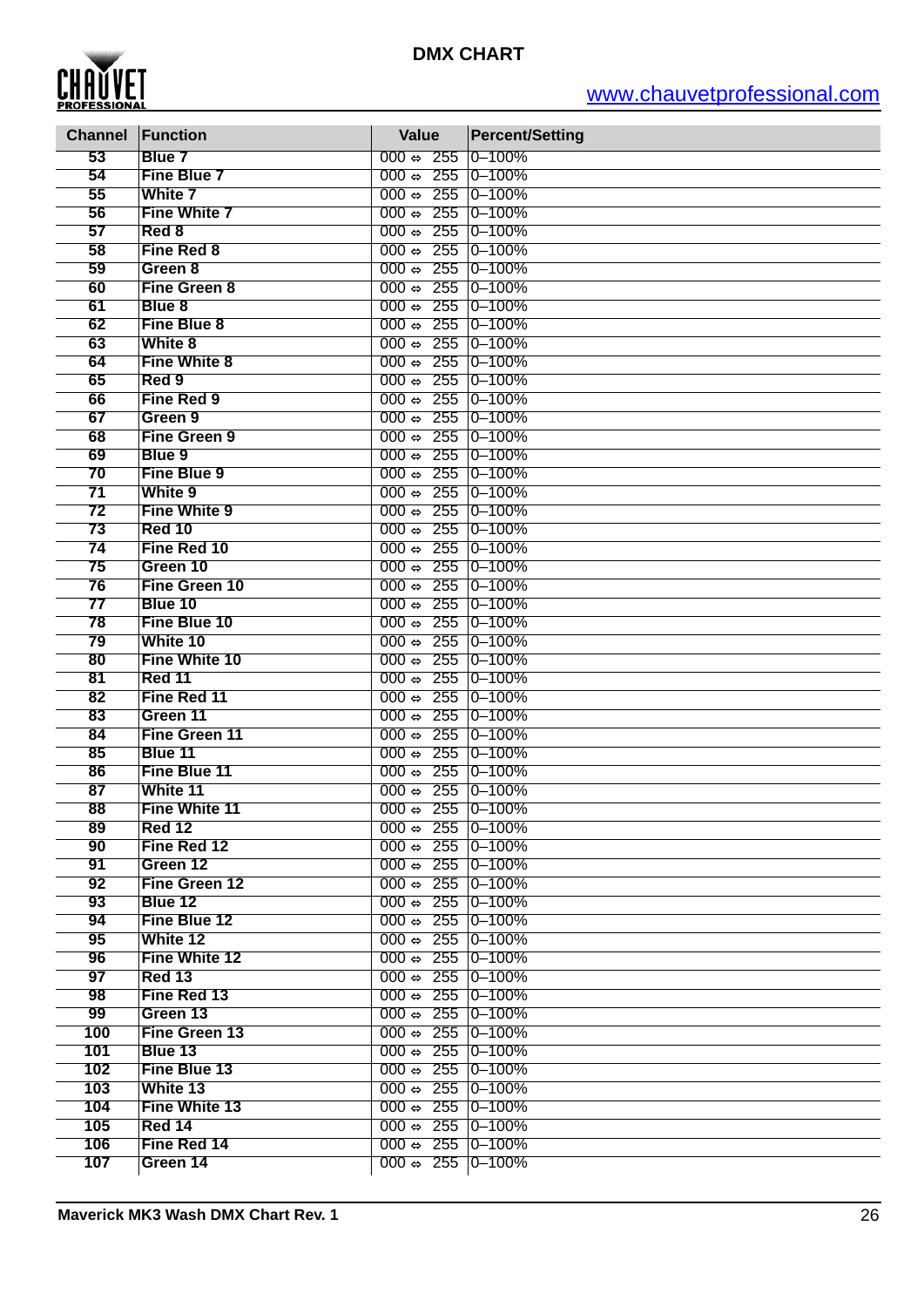

| <b>Channel</b> | Function             | <b>Value</b>                     | <b>Percent/Setting</b> |
|----------------|----------------------|----------------------------------|------------------------|
| 108            | Fine Green 14        | $000 \Leftrightarrow 255$        | $0 - 100%$             |
| 109            | Blue 14              | $000 \Leftrightarrow 255$        | $ 0 - 100\%$           |
| 110            | Fine Blue 14         | $000 \Leftrightarrow 255$        | $0 - 100%$             |
| 111            | White 14             | $000 \Leftrightarrow 255$        | $0 - 100%$             |
| 112            | <b>Fine White 14</b> | $000 \Leftrightarrow 255$        | $0 - 100%$             |
| 113            | <b>Red 15</b>        | $000 \Leftrightarrow 255$        | $0 - 100%$             |
| 114            | Fine Red 15          | $000 \Leftrightarrow 255$        | $0 - 100%$             |
| 115            | Green 15             | 255<br>000 ⇔                     | $0 - 100%$             |
| 116            | Fine Green 15        | 255<br>000 $\Leftrightarrow$     | $0 - 100%$             |
| 117            | Blue 15              | $000 \Leftrightarrow 255$        | $ 0 - 100\%$           |
| 118            | Fine Blue 15         | $000 \div 255$                   | $ 0 - 100\%$           |
| 119            | White 15             | $000 \div 255$                   | $ 0 - 100\%$           |
| 120            | <b>Fine White 15</b> | 255<br>000 $\Leftrightarrow$     | $ 0 - 100\%$           |
| 121            | <b>Red 16</b>        | 255<br>000 $\Leftrightarrow$     | $0 - 100%$             |
| 122            | Fine Red 16          | $000 \Leftrightarrow 255$        | $ 0 - 100\%$           |
| 123            |                      | $000 \div 255$                   | $ 0 - 100\%$           |
|                | Green 16             |                                  |                        |
| 124            | <b>Fine Green 16</b> | $000 \div 255$                   | $ 0 - 100\%$           |
| 125            | Blue 16              | 255<br>000 ⇔                     | $ 0 - 100\%$           |
| 126            | Fine Blue 16         | 255<br>000 ⇔                     | $0 - 100%$             |
| 127            | White 16             | $000 \Leftrightarrow 255$        | $ 0 - 100\%$           |
| 128            | <b>Fine White 16</b> | $000 \div 255$                   | $ 0 - 100\%$           |
| 129            | <b>Red 17</b>        | $000 \div 255$                   | $ 0 - 100\%$           |
| 130            | Fine Red 17          | 255<br>000 ⇔                     | $ 0 - 100\%$           |
| 131            | Green 17             | 255<br>000 $\Leftrightarrow$     | $0 - 100%$             |
| 132            | Fine Green 17        | $000 \Leftrightarrow 255$        | $ 0 - 100\%$           |
| 133            | Blue 17              | $000 \div 255$                   | $ 0 - 100\%$           |
| 134            | Fine Blue 17         | $000 \div 255$                   | $ 0 - 100\%$           |
| 135            | White 17             | 255<br>000 ⇔                     | $0 - 100%$             |
| 136            | <b>Fine White 17</b> | 255<br>000 ⇔                     | $0 - 100%$             |
| 137            | <b>Red 18</b>        | $000 \Leftrightarrow 255$        | $0 - 100%$             |
| 138            | Fine Red 18          | $000 \div 255$                   | $ 0 - 100\%$           |
| 139            | Green 18             | $000 \div 255$                   | $ 0 - 100\%$           |
| 140            | <b>Fine Green 18</b> | $000 \Leftrightarrow 255$        | $ 0 - 100\%$           |
| 141            | Blue 18              | 255<br>000 $\Leftrightarrow$     | $ 0 - 100\%$           |
| 142            | Fine Blue 18         | $000 \Leftrightarrow 255$        | $ 0 - 100\%$           |
| 143            | White 18             | 000 $\Leftrightarrow$ 255 0-100% |                        |
| 144            | Fine White 18        | 000 $\Leftrightarrow$ 255 0-100% |                        |
| 145            | <b>Red 19</b>        | 000 $\Leftrightarrow$ 255 0-100% |                        |
| 146            | Fine Red 19          | 000 $\Leftrightarrow$ 255 0-100% |                        |
| 147            | Green 19             | 000 $\Leftrightarrow$ 255 0-100% |                        |
| 148            | Fine Green 19        | 000 $\Leftrightarrow$ 255 0-100% |                        |
| 149            | Blue 19              | 000 $\Leftrightarrow$ 255 0-100% |                        |
| 150            | Fine Blue 19         | 000 $\Leftrightarrow$ 255 0-100% |                        |
| 151            | White 19             | 000 $\Leftrightarrow$ 255 0-100% |                        |
| 152            | Fine White 19        | 000 $\Leftrightarrow$ 255 0-100% |                        |
| 153            | <b>Red 20</b>        | 000 $\Leftrightarrow$ 255 0-100% |                        |
| 154            | Fine Red 20          | 000 $\Leftrightarrow$ 255 0-100% |                        |
| 155            | Green 20             | 000 $\Leftrightarrow$ 255 0-100% |                        |
| 156            | <b>Fine Green 20</b> | 000 $\Leftrightarrow$ 255 0-100% |                        |
| 157            | Blue 20              | 000 $\Leftrightarrow$ 255 0-100% |                        |
| 158            | Fine Blue 20         | 000 $\Leftrightarrow$ 255 0-100% |                        |
| 159            | <b>White 20</b>      | 000 $\Leftrightarrow$ 255 0-100% |                        |
| 160            | <b>Fine White 20</b> | 000 $\Leftrightarrow$ 255 0-100% |                        |
| 161            | <b>Red 21</b>        | 000 $\Leftrightarrow$ 255 0-100% |                        |
| 162            | Fine Red 21          | 000 $\Leftrightarrow$ 255 0-100% |                        |
|                |                      |                                  |                        |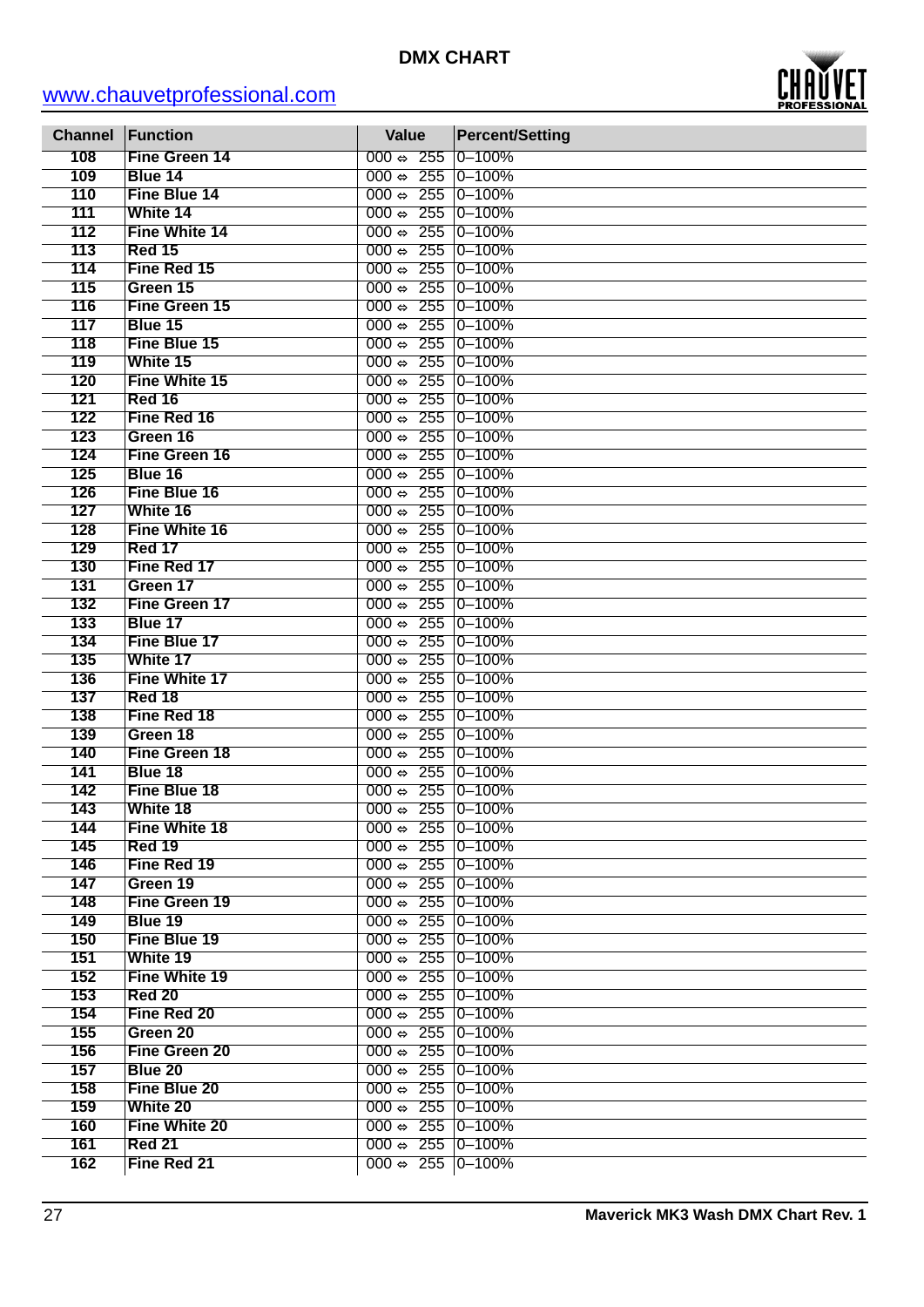

| <b>Channel</b> | Function                              | <b>Value</b>                                           | <b>Percent/Setting</b> |
|----------------|---------------------------------------|--------------------------------------------------------|------------------------|
| 163            | Green 21                              | $000 \Leftrightarrow 255$                              | $0 - 100%$             |
| 164            | <b>Fine Green 21</b>                  | $000 \Leftrightarrow 255$                              | $0 - 100%$             |
| 165            | Blue 21                               | $000 \Leftrightarrow 255$                              | $0 - 100%$             |
| 166            | Fine Blue 21                          | $000 \Leftrightarrow 255$                              | $0 - 100%$             |
| 167            | White 21                              | $000 \Leftrightarrow 255$                              | $0 - 100%$             |
| 168            | <b>Fine White 21</b>                  | $000 \Leftrightarrow 255$                              | $0 - 100%$             |
| 169            | <b>Red 22</b>                         | $000 \Leftrightarrow 255$                              | $0 - 100%$             |
| 170            | Fine Red 22                           | $000 \Leftrightarrow 255$                              | $0 - 100%$             |
| 171            | Green 22                              | $000 \Leftrightarrow 255$                              | $0 - 100%$             |
| 172            | <b>Fine Green 22</b>                  | $000 \Leftrightarrow 255$                              | $0 - 100%$             |
| 173            | Blue 22                               | $000 \Leftrightarrow 255$                              | $0 - 100%$             |
| 174            | Fine Blue 22                          | $000 \Leftrightarrow 255$                              | $0 - 100%$             |
| 175            | White 22                              | $000 \Leftrightarrow 255$                              | $0 - 100%$             |
| 176            | <b>Fine White 22</b>                  | $000 \Leftrightarrow 255$                              | $0 - 100%$             |
| 177            | <b>Red 23</b>                         | $000 \Leftrightarrow 255$                              | $0 - 100%$             |
| 178            | Fine Red 23                           | $000 \Leftrightarrow 255$                              | $0 - 100%$             |
| 179            | Green 23                              | $000 \Leftrightarrow 255$                              | $0 - 100%$             |
| 180            | <b>Fine Green 23</b>                  | $000 \Leftrightarrow 255$                              | $0 - 100%$             |
| 181            | Blue 23                               | $000 \Leftrightarrow 255$                              | $0 - 100%$             |
| 182            | Fine Blue 23                          | $000 \Leftrightarrow 255$                              | $0 - 100%$             |
| 183            | White 23                              | $000 \Leftrightarrow 255$                              | $0 - 100%$             |
| 184            | <b>Fine White 23</b>                  | $000 \Leftrightarrow 255$                              | $0 - 100%$             |
| 185            | <b>Red 24</b>                         | $000 \Leftrightarrow 255$                              | $0 - 100%$             |
| 186            | Fine Red 24                           | $000 \Leftrightarrow 255$                              | $0 - 100%$             |
| 187            | Green 24                              | $000 \Leftrightarrow 255$                              | $0 - 100%$             |
| 188            | <b>Fine Green 24</b>                  | $000 \Leftrightarrow 255$                              | $0 - 100%$             |
| 189            | Blue 24                               | $000 \Leftrightarrow 255$                              | $0 - 100%$             |
| 190            | Fine Blue 24                          | $000 \Leftrightarrow 255$                              | $0 - 100%$             |
| 191            | White 24                              | $000 \Leftrightarrow 255$                              | $0 - 100%$             |
| 192            | <b>Fine White 24</b>                  | $000 \Leftrightarrow 255$                              | $0 - 100%$             |
| 193            | <b>Red 25</b>                         | $000 \Leftrightarrow 255$                              | $0 - 100%$             |
| 194            | Fine Red 25                           | $000 \Leftrightarrow 255$                              | $0 - 100%$             |
| 195            | Green <sub>25</sub>                   | $000 \Leftrightarrow 255$                              | $0 - 100%$             |
| 196            | <b>Fine Green 25</b>                  | $000 \Leftrightarrow 255$                              | $0 - 100%$             |
| 197            | Blue 25                               | $000 \Leftrightarrow 255$                              | $0 - 100%$             |
| 198            | <b>Fine Blue 25</b>                   | $000 \Leftrightarrow 255$                              | $0 - 100%$             |
| 199            | White 25                              | 000 $\Leftrightarrow$ 255 0-100%                       |                        |
| 200<br>201     | <b>Fine White 25</b><br><b>Red 26</b> | $000 \Leftrightarrow 255$<br>$000 \Leftrightarrow 255$ | $0 - 100%$<br>0-100%   |
| 202            | Fine Red 26                           | $000 \Leftrightarrow 255$                              | $0 - 100%$             |
| 203            | Green 26                              | $000 \Leftrightarrow 255$                              | $0 - 100%$             |
| 204            | <b>Fine Green 26</b>                  | $000 \Leftrightarrow 255$                              | $0 - 100%$             |
| 205            | Blue 26                               | $000 \Leftrightarrow 255$                              | $0 - 100%$             |
| 206            | Fine Blue 26                          | $000 \Leftrightarrow 255$                              | 0-100%                 |
| 207            | White 26                              | $000 \Leftrightarrow 255$                              | $0 - 100%$             |
| 208            | <b>Fine White 26</b>                  | $000 \Leftrightarrow 255$                              | $0 - 100%$             |
| 209            | <b>Red 27</b>                         | $000 \Leftrightarrow 255$                              | $0 - 100%$             |
| 210            | Fine Red 27                           | $000 \Leftrightarrow 255$                              | $0 - 100%$             |
| 211            | Green 27                              | $000 \Leftrightarrow 255$                              | $0 - 100%$             |
| 212            | <b>Fine Green 27</b>                  | $000 \Leftrightarrow 255$                              | $0 - 100%$             |
| 213            | Blue 27                               | $000 \Leftrightarrow 255$                              | $0 - 100%$             |
| 214            | <b>Fine Blue 27</b>                   | $000 \Leftrightarrow 255$                              | 0-100%                 |
| 215            | White 27                              | $000 \Leftrightarrow 255$                              | $0 - 100%$             |
| 216            | <b>Fine White 27</b>                  | $000 \div 255$                                         | $0 - 100%$             |
|                |                                       |                                                        |                        |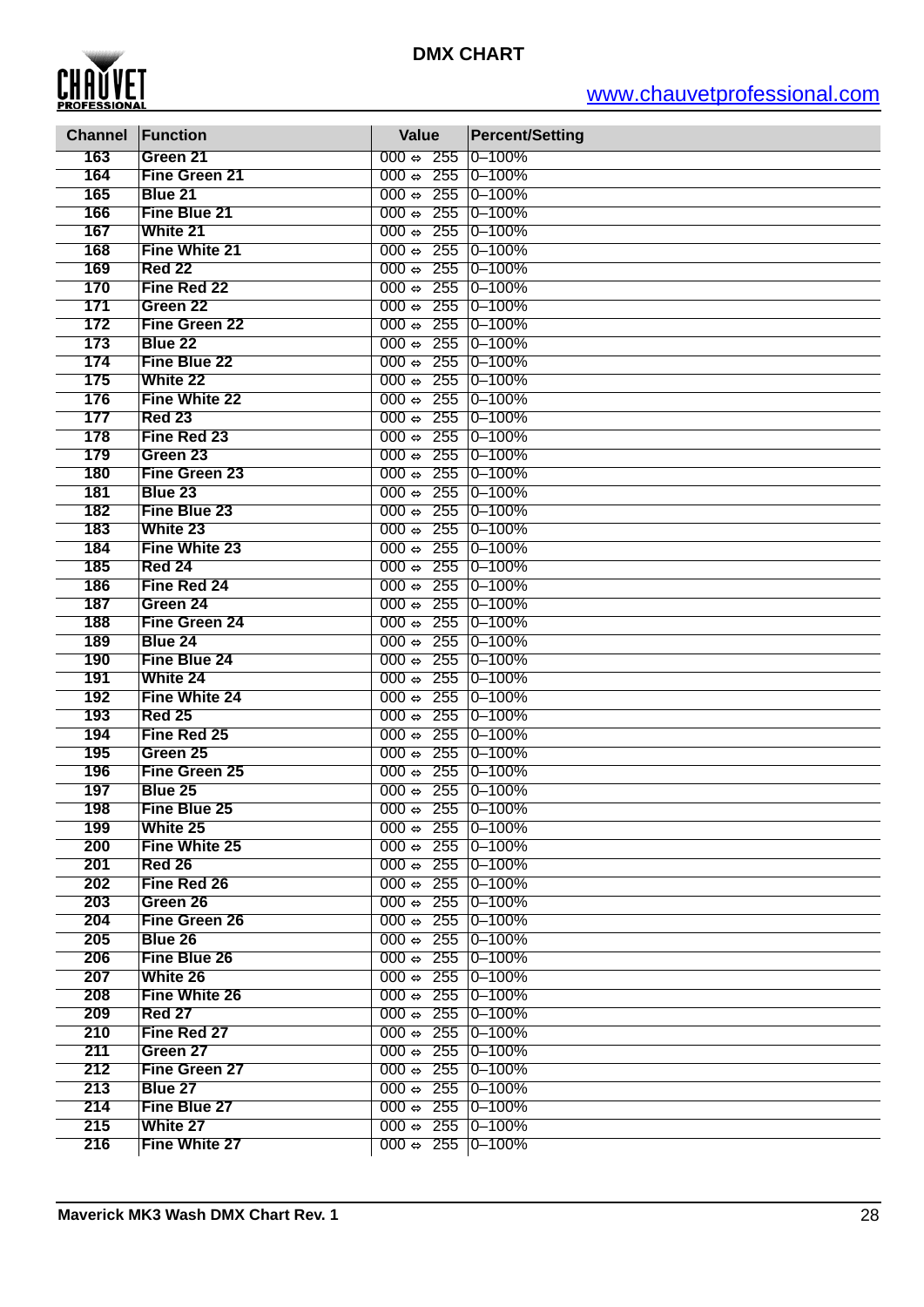

| Function<br><b>Value</b><br><b>Channel</b><br><b>Percent/Setting</b><br>$000 \Leftrightarrow 255$<br>Red 1<br>$0 - 100%$<br>1<br>$\overline{2}$<br>$000 \Leftrightarrow 255$<br>$0 - 100%$<br>Green 1<br>3<br>$000 \Leftrightarrow 255$<br><b>Blue 1</b><br>$0 - 100%$<br><b>White 1</b><br>$000 \Leftrightarrow 255$<br>$0 - 100%$<br>$\overline{\mathbf{4}}$<br>$000 \Leftrightarrow 255$<br>$0 - 100%$<br>$\overline{\mathbf{5}}$<br>Red <sub>2</sub><br>Green <sub>2</sub><br>255<br>$0 - 100%$<br>6<br>$000 \Leftrightarrow$<br>255<br><b>Blue 2</b><br>000 $\Leftrightarrow$<br>$0 - 100%$<br>7<br><b>White 2</b><br>255<br>000 $\Leftrightarrow$<br>$0 - 100%$<br>8<br>255<br>$0 - 100%$<br>$\overline{9}$<br>Red <sub>3</sub><br>000 $\Leftrightarrow$<br>Green 3<br>255<br>$0 - 100%$<br>10<br>$000 \Leftrightarrow$<br>Blue 3<br>255<br>11<br>$000 \Leftrightarrow$<br>$0 - 100%$<br>White 3<br>$000 \Leftrightarrow 255$<br>12<br>$0 - 100%$<br>$\overline{13}$<br>$000 \Leftrightarrow 255$<br>Red 4<br>$0 - 100%$<br>$000 \Leftrightarrow 255$<br>$0 - 100%$<br>14<br>Green 4<br>$\overline{15}$<br>Blue 4<br>$000 \Leftrightarrow 255$<br>$0 - 100%$<br><b>White 4</b><br>$000 \Leftrightarrow 255$<br>$0 - 100%$<br>16<br>255<br>$0 - 100%$<br>17<br>Red 5<br>$000 \Leftrightarrow$<br>255<br>18<br>Green 5<br>$000 \Leftrightarrow$<br>$0 - 100%$<br>255<br>$0 - 100%$<br>19<br><b>Blue 5</b><br>$000 \Leftrightarrow$<br>255<br>$0 - 100%$<br>20<br>White 5<br>$000 \Leftrightarrow$<br>255<br>$0 - 100%$<br>21<br>Red 6<br>$000 \Leftrightarrow$<br>$000 \Leftrightarrow 255$<br>22<br>Green 6<br>$0 - 100%$<br>$000 \Leftrightarrow 255$<br>23<br>Blue 6<br>$0 - 100%$<br>$000 \Leftrightarrow 255$<br>24<br>White 6<br>$0 - 100%$<br>$000 \Leftrightarrow 255$<br>25<br>Red <sub>7</sub><br>$0 - 100%$<br>Green 7<br>$000 \Leftrightarrow 255$<br>26<br>$0 - 100%$<br>Blue 7<br>$000 \Leftrightarrow 255$<br>27<br>$0 - 100%$<br>255<br>28<br><b>White 7</b><br>$000 \Leftrightarrow$<br>$0 - 100%$<br>255<br>29<br>Red 8<br>000 $\Leftrightarrow$<br>$0 - 100%$<br>255<br>30<br>Green 8<br>000 $\Leftrightarrow$<br>$0 - 100%$<br>255<br>31<br>Blue 8<br>$000 \Leftrightarrow$<br>$0 - 100%$<br>255<br>32<br>White 8<br>$000 \Leftrightarrow$<br>$0 - 100%$<br>$000 \Leftrightarrow 255$<br>33<br>Red 9<br>$0 - 100%$<br>34<br>000 $\Leftrightarrow$ 255 0-100%<br>Green 9<br>35<br>Blue 9<br>000 $\Leftrightarrow$ 255 0-100%<br><b>White 9</b><br>000 $\Leftrightarrow$ 255 0-100%<br>36<br>$000 \Leftrightarrow 255 \mid 0-100\%$<br>37<br><b>Red 10</b><br>Green 10<br>$000 \div 255$<br>$0 - 100%$<br>38<br>Blue 10<br>$000 \Leftrightarrow 255$<br>$0 - 100%$<br>39<br>40<br>White 10<br>$000 \Leftrightarrow 255$<br>$0 - 100%$<br>41<br><b>Red 11</b><br>$000 \Leftrightarrow 255$<br>$0 - 100%$<br>42<br>Green 11<br>$000 \Leftrightarrow 255$<br>$0 - 100%$<br>43<br>Blue 11<br>$000 \Leftrightarrow 255$<br>$0 - 100%$<br>44<br>White 11<br>$000 \Leftrightarrow 255$<br>$0 - 100%$<br>45<br><b>Red 12</b><br>$000 \Leftrightarrow 255$<br>$0 - 100%$<br>Green 12<br>$000 \Leftrightarrow 255$<br>$0 - 100%$<br>46<br>Blue 12<br>$000 \Leftrightarrow 255$<br>$0 - 100%$<br>47<br>White 12<br>$000 \Leftrightarrow 255$<br>$0 - 100%$<br>48<br><b>Red 13</b><br>$000 \Leftrightarrow 255$<br>$0 - 100%$<br>49<br>Green 13<br>$000 \Leftrightarrow 255$<br>$0 - 100%$<br>50<br>51<br>Blue 13<br>$000 \Leftrightarrow 255$<br>$0 - 100%$<br>52<br>White 13<br>$000 \Leftrightarrow 255$<br>$0 - 100%$<br>53<br>Red 14<br>$000 \Leftrightarrow 255$<br>$0 - 100%$<br>000 $\Leftrightarrow$ 255 0-100% |    | Dual Control: Standard Pixels Mode (108-channel) |  |
|------------------------------------------------------------------------------------------------------------------------------------------------------------------------------------------------------------------------------------------------------------------------------------------------------------------------------------------------------------------------------------------------------------------------------------------------------------------------------------------------------------------------------------------------------------------------------------------------------------------------------------------------------------------------------------------------------------------------------------------------------------------------------------------------------------------------------------------------------------------------------------------------------------------------------------------------------------------------------------------------------------------------------------------------------------------------------------------------------------------------------------------------------------------------------------------------------------------------------------------------------------------------------------------------------------------------------------------------------------------------------------------------------------------------------------------------------------------------------------------------------------------------------------------------------------------------------------------------------------------------------------------------------------------------------------------------------------------------------------------------------------------------------------------------------------------------------------------------------------------------------------------------------------------------------------------------------------------------------------------------------------------------------------------------------------------------------------------------------------------------------------------------------------------------------------------------------------------------------------------------------------------------------------------------------------------------------------------------------------------------------------------------------------------------------------------------------------------------------------------------------------------------------------------------------------------------------------------------------------------------------------------------------------------------------------------------------------------------------------------------------------------------------------------------------------------------------------------------------------------------------------------------------------------------------------------------------------------------------------------------------------------------------------------------------------------------------------------------------------------------------------------------------------------------------------------------------------------------------------------------------------------------------------------------------------------------------------------------------------------------------------------------------------------------------------------------------------------------------------------------------------------------------------------------------------------------------------------------------------------------------------|----|--------------------------------------------------|--|
|                                                                                                                                                                                                                                                                                                                                                                                                                                                                                                                                                                                                                                                                                                                                                                                                                                                                                                                                                                                                                                                                                                                                                                                                                                                                                                                                                                                                                                                                                                                                                                                                                                                                                                                                                                                                                                                                                                                                                                                                                                                                                                                                                                                                                                                                                                                                                                                                                                                                                                                                                                                                                                                                                                                                                                                                                                                                                                                                                                                                                                                                                                                                                                                                                                                                                                                                                                                                                                                                                                                                                                                                                                    |    |                                                  |  |
|                                                                                                                                                                                                                                                                                                                                                                                                                                                                                                                                                                                                                                                                                                                                                                                                                                                                                                                                                                                                                                                                                                                                                                                                                                                                                                                                                                                                                                                                                                                                                                                                                                                                                                                                                                                                                                                                                                                                                                                                                                                                                                                                                                                                                                                                                                                                                                                                                                                                                                                                                                                                                                                                                                                                                                                                                                                                                                                                                                                                                                                                                                                                                                                                                                                                                                                                                                                                                                                                                                                                                                                                                                    |    |                                                  |  |
|                                                                                                                                                                                                                                                                                                                                                                                                                                                                                                                                                                                                                                                                                                                                                                                                                                                                                                                                                                                                                                                                                                                                                                                                                                                                                                                                                                                                                                                                                                                                                                                                                                                                                                                                                                                                                                                                                                                                                                                                                                                                                                                                                                                                                                                                                                                                                                                                                                                                                                                                                                                                                                                                                                                                                                                                                                                                                                                                                                                                                                                                                                                                                                                                                                                                                                                                                                                                                                                                                                                                                                                                                                    |    |                                                  |  |
|                                                                                                                                                                                                                                                                                                                                                                                                                                                                                                                                                                                                                                                                                                                                                                                                                                                                                                                                                                                                                                                                                                                                                                                                                                                                                                                                                                                                                                                                                                                                                                                                                                                                                                                                                                                                                                                                                                                                                                                                                                                                                                                                                                                                                                                                                                                                                                                                                                                                                                                                                                                                                                                                                                                                                                                                                                                                                                                                                                                                                                                                                                                                                                                                                                                                                                                                                                                                                                                                                                                                                                                                                                    |    |                                                  |  |
|                                                                                                                                                                                                                                                                                                                                                                                                                                                                                                                                                                                                                                                                                                                                                                                                                                                                                                                                                                                                                                                                                                                                                                                                                                                                                                                                                                                                                                                                                                                                                                                                                                                                                                                                                                                                                                                                                                                                                                                                                                                                                                                                                                                                                                                                                                                                                                                                                                                                                                                                                                                                                                                                                                                                                                                                                                                                                                                                                                                                                                                                                                                                                                                                                                                                                                                                                                                                                                                                                                                                                                                                                                    |    |                                                  |  |
|                                                                                                                                                                                                                                                                                                                                                                                                                                                                                                                                                                                                                                                                                                                                                                                                                                                                                                                                                                                                                                                                                                                                                                                                                                                                                                                                                                                                                                                                                                                                                                                                                                                                                                                                                                                                                                                                                                                                                                                                                                                                                                                                                                                                                                                                                                                                                                                                                                                                                                                                                                                                                                                                                                                                                                                                                                                                                                                                                                                                                                                                                                                                                                                                                                                                                                                                                                                                                                                                                                                                                                                                                                    |    |                                                  |  |
|                                                                                                                                                                                                                                                                                                                                                                                                                                                                                                                                                                                                                                                                                                                                                                                                                                                                                                                                                                                                                                                                                                                                                                                                                                                                                                                                                                                                                                                                                                                                                                                                                                                                                                                                                                                                                                                                                                                                                                                                                                                                                                                                                                                                                                                                                                                                                                                                                                                                                                                                                                                                                                                                                                                                                                                                                                                                                                                                                                                                                                                                                                                                                                                                                                                                                                                                                                                                                                                                                                                                                                                                                                    |    |                                                  |  |
|                                                                                                                                                                                                                                                                                                                                                                                                                                                                                                                                                                                                                                                                                                                                                                                                                                                                                                                                                                                                                                                                                                                                                                                                                                                                                                                                                                                                                                                                                                                                                                                                                                                                                                                                                                                                                                                                                                                                                                                                                                                                                                                                                                                                                                                                                                                                                                                                                                                                                                                                                                                                                                                                                                                                                                                                                                                                                                                                                                                                                                                                                                                                                                                                                                                                                                                                                                                                                                                                                                                                                                                                                                    |    |                                                  |  |
|                                                                                                                                                                                                                                                                                                                                                                                                                                                                                                                                                                                                                                                                                                                                                                                                                                                                                                                                                                                                                                                                                                                                                                                                                                                                                                                                                                                                                                                                                                                                                                                                                                                                                                                                                                                                                                                                                                                                                                                                                                                                                                                                                                                                                                                                                                                                                                                                                                                                                                                                                                                                                                                                                                                                                                                                                                                                                                                                                                                                                                                                                                                                                                                                                                                                                                                                                                                                                                                                                                                                                                                                                                    |    |                                                  |  |
|                                                                                                                                                                                                                                                                                                                                                                                                                                                                                                                                                                                                                                                                                                                                                                                                                                                                                                                                                                                                                                                                                                                                                                                                                                                                                                                                                                                                                                                                                                                                                                                                                                                                                                                                                                                                                                                                                                                                                                                                                                                                                                                                                                                                                                                                                                                                                                                                                                                                                                                                                                                                                                                                                                                                                                                                                                                                                                                                                                                                                                                                                                                                                                                                                                                                                                                                                                                                                                                                                                                                                                                                                                    |    |                                                  |  |
|                                                                                                                                                                                                                                                                                                                                                                                                                                                                                                                                                                                                                                                                                                                                                                                                                                                                                                                                                                                                                                                                                                                                                                                                                                                                                                                                                                                                                                                                                                                                                                                                                                                                                                                                                                                                                                                                                                                                                                                                                                                                                                                                                                                                                                                                                                                                                                                                                                                                                                                                                                                                                                                                                                                                                                                                                                                                                                                                                                                                                                                                                                                                                                                                                                                                                                                                                                                                                                                                                                                                                                                                                                    |    |                                                  |  |
|                                                                                                                                                                                                                                                                                                                                                                                                                                                                                                                                                                                                                                                                                                                                                                                                                                                                                                                                                                                                                                                                                                                                                                                                                                                                                                                                                                                                                                                                                                                                                                                                                                                                                                                                                                                                                                                                                                                                                                                                                                                                                                                                                                                                                                                                                                                                                                                                                                                                                                                                                                                                                                                                                                                                                                                                                                                                                                                                                                                                                                                                                                                                                                                                                                                                                                                                                                                                                                                                                                                                                                                                                                    |    |                                                  |  |
|                                                                                                                                                                                                                                                                                                                                                                                                                                                                                                                                                                                                                                                                                                                                                                                                                                                                                                                                                                                                                                                                                                                                                                                                                                                                                                                                                                                                                                                                                                                                                                                                                                                                                                                                                                                                                                                                                                                                                                                                                                                                                                                                                                                                                                                                                                                                                                                                                                                                                                                                                                                                                                                                                                                                                                                                                                                                                                                                                                                                                                                                                                                                                                                                                                                                                                                                                                                                                                                                                                                                                                                                                                    |    |                                                  |  |
|                                                                                                                                                                                                                                                                                                                                                                                                                                                                                                                                                                                                                                                                                                                                                                                                                                                                                                                                                                                                                                                                                                                                                                                                                                                                                                                                                                                                                                                                                                                                                                                                                                                                                                                                                                                                                                                                                                                                                                                                                                                                                                                                                                                                                                                                                                                                                                                                                                                                                                                                                                                                                                                                                                                                                                                                                                                                                                                                                                                                                                                                                                                                                                                                                                                                                                                                                                                                                                                                                                                                                                                                                                    |    |                                                  |  |
|                                                                                                                                                                                                                                                                                                                                                                                                                                                                                                                                                                                                                                                                                                                                                                                                                                                                                                                                                                                                                                                                                                                                                                                                                                                                                                                                                                                                                                                                                                                                                                                                                                                                                                                                                                                                                                                                                                                                                                                                                                                                                                                                                                                                                                                                                                                                                                                                                                                                                                                                                                                                                                                                                                                                                                                                                                                                                                                                                                                                                                                                                                                                                                                                                                                                                                                                                                                                                                                                                                                                                                                                                                    |    |                                                  |  |
|                                                                                                                                                                                                                                                                                                                                                                                                                                                                                                                                                                                                                                                                                                                                                                                                                                                                                                                                                                                                                                                                                                                                                                                                                                                                                                                                                                                                                                                                                                                                                                                                                                                                                                                                                                                                                                                                                                                                                                                                                                                                                                                                                                                                                                                                                                                                                                                                                                                                                                                                                                                                                                                                                                                                                                                                                                                                                                                                                                                                                                                                                                                                                                                                                                                                                                                                                                                                                                                                                                                                                                                                                                    |    |                                                  |  |
|                                                                                                                                                                                                                                                                                                                                                                                                                                                                                                                                                                                                                                                                                                                                                                                                                                                                                                                                                                                                                                                                                                                                                                                                                                                                                                                                                                                                                                                                                                                                                                                                                                                                                                                                                                                                                                                                                                                                                                                                                                                                                                                                                                                                                                                                                                                                                                                                                                                                                                                                                                                                                                                                                                                                                                                                                                                                                                                                                                                                                                                                                                                                                                                                                                                                                                                                                                                                                                                                                                                                                                                                                                    |    |                                                  |  |
|                                                                                                                                                                                                                                                                                                                                                                                                                                                                                                                                                                                                                                                                                                                                                                                                                                                                                                                                                                                                                                                                                                                                                                                                                                                                                                                                                                                                                                                                                                                                                                                                                                                                                                                                                                                                                                                                                                                                                                                                                                                                                                                                                                                                                                                                                                                                                                                                                                                                                                                                                                                                                                                                                                                                                                                                                                                                                                                                                                                                                                                                                                                                                                                                                                                                                                                                                                                                                                                                                                                                                                                                                                    |    |                                                  |  |
|                                                                                                                                                                                                                                                                                                                                                                                                                                                                                                                                                                                                                                                                                                                                                                                                                                                                                                                                                                                                                                                                                                                                                                                                                                                                                                                                                                                                                                                                                                                                                                                                                                                                                                                                                                                                                                                                                                                                                                                                                                                                                                                                                                                                                                                                                                                                                                                                                                                                                                                                                                                                                                                                                                                                                                                                                                                                                                                                                                                                                                                                                                                                                                                                                                                                                                                                                                                                                                                                                                                                                                                                                                    |    |                                                  |  |
|                                                                                                                                                                                                                                                                                                                                                                                                                                                                                                                                                                                                                                                                                                                                                                                                                                                                                                                                                                                                                                                                                                                                                                                                                                                                                                                                                                                                                                                                                                                                                                                                                                                                                                                                                                                                                                                                                                                                                                                                                                                                                                                                                                                                                                                                                                                                                                                                                                                                                                                                                                                                                                                                                                                                                                                                                                                                                                                                                                                                                                                                                                                                                                                                                                                                                                                                                                                                                                                                                                                                                                                                                                    |    |                                                  |  |
|                                                                                                                                                                                                                                                                                                                                                                                                                                                                                                                                                                                                                                                                                                                                                                                                                                                                                                                                                                                                                                                                                                                                                                                                                                                                                                                                                                                                                                                                                                                                                                                                                                                                                                                                                                                                                                                                                                                                                                                                                                                                                                                                                                                                                                                                                                                                                                                                                                                                                                                                                                                                                                                                                                                                                                                                                                                                                                                                                                                                                                                                                                                                                                                                                                                                                                                                                                                                                                                                                                                                                                                                                                    |    |                                                  |  |
|                                                                                                                                                                                                                                                                                                                                                                                                                                                                                                                                                                                                                                                                                                                                                                                                                                                                                                                                                                                                                                                                                                                                                                                                                                                                                                                                                                                                                                                                                                                                                                                                                                                                                                                                                                                                                                                                                                                                                                                                                                                                                                                                                                                                                                                                                                                                                                                                                                                                                                                                                                                                                                                                                                                                                                                                                                                                                                                                                                                                                                                                                                                                                                                                                                                                                                                                                                                                                                                                                                                                                                                                                                    |    |                                                  |  |
|                                                                                                                                                                                                                                                                                                                                                                                                                                                                                                                                                                                                                                                                                                                                                                                                                                                                                                                                                                                                                                                                                                                                                                                                                                                                                                                                                                                                                                                                                                                                                                                                                                                                                                                                                                                                                                                                                                                                                                                                                                                                                                                                                                                                                                                                                                                                                                                                                                                                                                                                                                                                                                                                                                                                                                                                                                                                                                                                                                                                                                                                                                                                                                                                                                                                                                                                                                                                                                                                                                                                                                                                                                    |    |                                                  |  |
|                                                                                                                                                                                                                                                                                                                                                                                                                                                                                                                                                                                                                                                                                                                                                                                                                                                                                                                                                                                                                                                                                                                                                                                                                                                                                                                                                                                                                                                                                                                                                                                                                                                                                                                                                                                                                                                                                                                                                                                                                                                                                                                                                                                                                                                                                                                                                                                                                                                                                                                                                                                                                                                                                                                                                                                                                                                                                                                                                                                                                                                                                                                                                                                                                                                                                                                                                                                                                                                                                                                                                                                                                                    |    |                                                  |  |
|                                                                                                                                                                                                                                                                                                                                                                                                                                                                                                                                                                                                                                                                                                                                                                                                                                                                                                                                                                                                                                                                                                                                                                                                                                                                                                                                                                                                                                                                                                                                                                                                                                                                                                                                                                                                                                                                                                                                                                                                                                                                                                                                                                                                                                                                                                                                                                                                                                                                                                                                                                                                                                                                                                                                                                                                                                                                                                                                                                                                                                                                                                                                                                                                                                                                                                                                                                                                                                                                                                                                                                                                                                    |    |                                                  |  |
|                                                                                                                                                                                                                                                                                                                                                                                                                                                                                                                                                                                                                                                                                                                                                                                                                                                                                                                                                                                                                                                                                                                                                                                                                                                                                                                                                                                                                                                                                                                                                                                                                                                                                                                                                                                                                                                                                                                                                                                                                                                                                                                                                                                                                                                                                                                                                                                                                                                                                                                                                                                                                                                                                                                                                                                                                                                                                                                                                                                                                                                                                                                                                                                                                                                                                                                                                                                                                                                                                                                                                                                                                                    |    |                                                  |  |
|                                                                                                                                                                                                                                                                                                                                                                                                                                                                                                                                                                                                                                                                                                                                                                                                                                                                                                                                                                                                                                                                                                                                                                                                                                                                                                                                                                                                                                                                                                                                                                                                                                                                                                                                                                                                                                                                                                                                                                                                                                                                                                                                                                                                                                                                                                                                                                                                                                                                                                                                                                                                                                                                                                                                                                                                                                                                                                                                                                                                                                                                                                                                                                                                                                                                                                                                                                                                                                                                                                                                                                                                                                    |    |                                                  |  |
|                                                                                                                                                                                                                                                                                                                                                                                                                                                                                                                                                                                                                                                                                                                                                                                                                                                                                                                                                                                                                                                                                                                                                                                                                                                                                                                                                                                                                                                                                                                                                                                                                                                                                                                                                                                                                                                                                                                                                                                                                                                                                                                                                                                                                                                                                                                                                                                                                                                                                                                                                                                                                                                                                                                                                                                                                                                                                                                                                                                                                                                                                                                                                                                                                                                                                                                                                                                                                                                                                                                                                                                                                                    |    |                                                  |  |
|                                                                                                                                                                                                                                                                                                                                                                                                                                                                                                                                                                                                                                                                                                                                                                                                                                                                                                                                                                                                                                                                                                                                                                                                                                                                                                                                                                                                                                                                                                                                                                                                                                                                                                                                                                                                                                                                                                                                                                                                                                                                                                                                                                                                                                                                                                                                                                                                                                                                                                                                                                                                                                                                                                                                                                                                                                                                                                                                                                                                                                                                                                                                                                                                                                                                                                                                                                                                                                                                                                                                                                                                                                    |    |                                                  |  |
|                                                                                                                                                                                                                                                                                                                                                                                                                                                                                                                                                                                                                                                                                                                                                                                                                                                                                                                                                                                                                                                                                                                                                                                                                                                                                                                                                                                                                                                                                                                                                                                                                                                                                                                                                                                                                                                                                                                                                                                                                                                                                                                                                                                                                                                                                                                                                                                                                                                                                                                                                                                                                                                                                                                                                                                                                                                                                                                                                                                                                                                                                                                                                                                                                                                                                                                                                                                                                                                                                                                                                                                                                                    |    |                                                  |  |
|                                                                                                                                                                                                                                                                                                                                                                                                                                                                                                                                                                                                                                                                                                                                                                                                                                                                                                                                                                                                                                                                                                                                                                                                                                                                                                                                                                                                                                                                                                                                                                                                                                                                                                                                                                                                                                                                                                                                                                                                                                                                                                                                                                                                                                                                                                                                                                                                                                                                                                                                                                                                                                                                                                                                                                                                                                                                                                                                                                                                                                                                                                                                                                                                                                                                                                                                                                                                                                                                                                                                                                                                                                    |    |                                                  |  |
|                                                                                                                                                                                                                                                                                                                                                                                                                                                                                                                                                                                                                                                                                                                                                                                                                                                                                                                                                                                                                                                                                                                                                                                                                                                                                                                                                                                                                                                                                                                                                                                                                                                                                                                                                                                                                                                                                                                                                                                                                                                                                                                                                                                                                                                                                                                                                                                                                                                                                                                                                                                                                                                                                                                                                                                                                                                                                                                                                                                                                                                                                                                                                                                                                                                                                                                                                                                                                                                                                                                                                                                                                                    |    |                                                  |  |
|                                                                                                                                                                                                                                                                                                                                                                                                                                                                                                                                                                                                                                                                                                                                                                                                                                                                                                                                                                                                                                                                                                                                                                                                                                                                                                                                                                                                                                                                                                                                                                                                                                                                                                                                                                                                                                                                                                                                                                                                                                                                                                                                                                                                                                                                                                                                                                                                                                                                                                                                                                                                                                                                                                                                                                                                                                                                                                                                                                                                                                                                                                                                                                                                                                                                                                                                                                                                                                                                                                                                                                                                                                    |    |                                                  |  |
|                                                                                                                                                                                                                                                                                                                                                                                                                                                                                                                                                                                                                                                                                                                                                                                                                                                                                                                                                                                                                                                                                                                                                                                                                                                                                                                                                                                                                                                                                                                                                                                                                                                                                                                                                                                                                                                                                                                                                                                                                                                                                                                                                                                                                                                                                                                                                                                                                                                                                                                                                                                                                                                                                                                                                                                                                                                                                                                                                                                                                                                                                                                                                                                                                                                                                                                                                                                                                                                                                                                                                                                                                                    |    |                                                  |  |
|                                                                                                                                                                                                                                                                                                                                                                                                                                                                                                                                                                                                                                                                                                                                                                                                                                                                                                                                                                                                                                                                                                                                                                                                                                                                                                                                                                                                                                                                                                                                                                                                                                                                                                                                                                                                                                                                                                                                                                                                                                                                                                                                                                                                                                                                                                                                                                                                                                                                                                                                                                                                                                                                                                                                                                                                                                                                                                                                                                                                                                                                                                                                                                                                                                                                                                                                                                                                                                                                                                                                                                                                                                    |    |                                                  |  |
|                                                                                                                                                                                                                                                                                                                                                                                                                                                                                                                                                                                                                                                                                                                                                                                                                                                                                                                                                                                                                                                                                                                                                                                                                                                                                                                                                                                                                                                                                                                                                                                                                                                                                                                                                                                                                                                                                                                                                                                                                                                                                                                                                                                                                                                                                                                                                                                                                                                                                                                                                                                                                                                                                                                                                                                                                                                                                                                                                                                                                                                                                                                                                                                                                                                                                                                                                                                                                                                                                                                                                                                                                                    |    |                                                  |  |
|                                                                                                                                                                                                                                                                                                                                                                                                                                                                                                                                                                                                                                                                                                                                                                                                                                                                                                                                                                                                                                                                                                                                                                                                                                                                                                                                                                                                                                                                                                                                                                                                                                                                                                                                                                                                                                                                                                                                                                                                                                                                                                                                                                                                                                                                                                                                                                                                                                                                                                                                                                                                                                                                                                                                                                                                                                                                                                                                                                                                                                                                                                                                                                                                                                                                                                                                                                                                                                                                                                                                                                                                                                    |    |                                                  |  |
|                                                                                                                                                                                                                                                                                                                                                                                                                                                                                                                                                                                                                                                                                                                                                                                                                                                                                                                                                                                                                                                                                                                                                                                                                                                                                                                                                                                                                                                                                                                                                                                                                                                                                                                                                                                                                                                                                                                                                                                                                                                                                                                                                                                                                                                                                                                                                                                                                                                                                                                                                                                                                                                                                                                                                                                                                                                                                                                                                                                                                                                                                                                                                                                                                                                                                                                                                                                                                                                                                                                                                                                                                                    |    |                                                  |  |
|                                                                                                                                                                                                                                                                                                                                                                                                                                                                                                                                                                                                                                                                                                                                                                                                                                                                                                                                                                                                                                                                                                                                                                                                                                                                                                                                                                                                                                                                                                                                                                                                                                                                                                                                                                                                                                                                                                                                                                                                                                                                                                                                                                                                                                                                                                                                                                                                                                                                                                                                                                                                                                                                                                                                                                                                                                                                                                                                                                                                                                                                                                                                                                                                                                                                                                                                                                                                                                                                                                                                                                                                                                    |    |                                                  |  |
|                                                                                                                                                                                                                                                                                                                                                                                                                                                                                                                                                                                                                                                                                                                                                                                                                                                                                                                                                                                                                                                                                                                                                                                                                                                                                                                                                                                                                                                                                                                                                                                                                                                                                                                                                                                                                                                                                                                                                                                                                                                                                                                                                                                                                                                                                                                                                                                                                                                                                                                                                                                                                                                                                                                                                                                                                                                                                                                                                                                                                                                                                                                                                                                                                                                                                                                                                                                                                                                                                                                                                                                                                                    |    |                                                  |  |
|                                                                                                                                                                                                                                                                                                                                                                                                                                                                                                                                                                                                                                                                                                                                                                                                                                                                                                                                                                                                                                                                                                                                                                                                                                                                                                                                                                                                                                                                                                                                                                                                                                                                                                                                                                                                                                                                                                                                                                                                                                                                                                                                                                                                                                                                                                                                                                                                                                                                                                                                                                                                                                                                                                                                                                                                                                                                                                                                                                                                                                                                                                                                                                                                                                                                                                                                                                                                                                                                                                                                                                                                                                    |    |                                                  |  |
|                                                                                                                                                                                                                                                                                                                                                                                                                                                                                                                                                                                                                                                                                                                                                                                                                                                                                                                                                                                                                                                                                                                                                                                                                                                                                                                                                                                                                                                                                                                                                                                                                                                                                                                                                                                                                                                                                                                                                                                                                                                                                                                                                                                                                                                                                                                                                                                                                                                                                                                                                                                                                                                                                                                                                                                                                                                                                                                                                                                                                                                                                                                                                                                                                                                                                                                                                                                                                                                                                                                                                                                                                                    |    |                                                  |  |
|                                                                                                                                                                                                                                                                                                                                                                                                                                                                                                                                                                                                                                                                                                                                                                                                                                                                                                                                                                                                                                                                                                                                                                                                                                                                                                                                                                                                                                                                                                                                                                                                                                                                                                                                                                                                                                                                                                                                                                                                                                                                                                                                                                                                                                                                                                                                                                                                                                                                                                                                                                                                                                                                                                                                                                                                                                                                                                                                                                                                                                                                                                                                                                                                                                                                                                                                                                                                                                                                                                                                                                                                                                    |    |                                                  |  |
|                                                                                                                                                                                                                                                                                                                                                                                                                                                                                                                                                                                                                                                                                                                                                                                                                                                                                                                                                                                                                                                                                                                                                                                                                                                                                                                                                                                                                                                                                                                                                                                                                                                                                                                                                                                                                                                                                                                                                                                                                                                                                                                                                                                                                                                                                                                                                                                                                                                                                                                                                                                                                                                                                                                                                                                                                                                                                                                                                                                                                                                                                                                                                                                                                                                                                                                                                                                                                                                                                                                                                                                                                                    |    |                                                  |  |
|                                                                                                                                                                                                                                                                                                                                                                                                                                                                                                                                                                                                                                                                                                                                                                                                                                                                                                                                                                                                                                                                                                                                                                                                                                                                                                                                                                                                                                                                                                                                                                                                                                                                                                                                                                                                                                                                                                                                                                                                                                                                                                                                                                                                                                                                                                                                                                                                                                                                                                                                                                                                                                                                                                                                                                                                                                                                                                                                                                                                                                                                                                                                                                                                                                                                                                                                                                                                                                                                                                                                                                                                                                    |    |                                                  |  |
|                                                                                                                                                                                                                                                                                                                                                                                                                                                                                                                                                                                                                                                                                                                                                                                                                                                                                                                                                                                                                                                                                                                                                                                                                                                                                                                                                                                                                                                                                                                                                                                                                                                                                                                                                                                                                                                                                                                                                                                                                                                                                                                                                                                                                                                                                                                                                                                                                                                                                                                                                                                                                                                                                                                                                                                                                                                                                                                                                                                                                                                                                                                                                                                                                                                                                                                                                                                                                                                                                                                                                                                                                                    |    |                                                  |  |
|                                                                                                                                                                                                                                                                                                                                                                                                                                                                                                                                                                                                                                                                                                                                                                                                                                                                                                                                                                                                                                                                                                                                                                                                                                                                                                                                                                                                                                                                                                                                                                                                                                                                                                                                                                                                                                                                                                                                                                                                                                                                                                                                                                                                                                                                                                                                                                                                                                                                                                                                                                                                                                                                                                                                                                                                                                                                                                                                                                                                                                                                                                                                                                                                                                                                                                                                                                                                                                                                                                                                                                                                                                    |    |                                                  |  |
|                                                                                                                                                                                                                                                                                                                                                                                                                                                                                                                                                                                                                                                                                                                                                                                                                                                                                                                                                                                                                                                                                                                                                                                                                                                                                                                                                                                                                                                                                                                                                                                                                                                                                                                                                                                                                                                                                                                                                                                                                                                                                                                                                                                                                                                                                                                                                                                                                                                                                                                                                                                                                                                                                                                                                                                                                                                                                                                                                                                                                                                                                                                                                                                                                                                                                                                                                                                                                                                                                                                                                                                                                                    |    |                                                  |  |
|                                                                                                                                                                                                                                                                                                                                                                                                                                                                                                                                                                                                                                                                                                                                                                                                                                                                                                                                                                                                                                                                                                                                                                                                                                                                                                                                                                                                                                                                                                                                                                                                                                                                                                                                                                                                                                                                                                                                                                                                                                                                                                                                                                                                                                                                                                                                                                                                                                                                                                                                                                                                                                                                                                                                                                                                                                                                                                                                                                                                                                                                                                                                                                                                                                                                                                                                                                                                                                                                                                                                                                                                                                    |    |                                                  |  |
|                                                                                                                                                                                                                                                                                                                                                                                                                                                                                                                                                                                                                                                                                                                                                                                                                                                                                                                                                                                                                                                                                                                                                                                                                                                                                                                                                                                                                                                                                                                                                                                                                                                                                                                                                                                                                                                                                                                                                                                                                                                                                                                                                                                                                                                                                                                                                                                                                                                                                                                                                                                                                                                                                                                                                                                                                                                                                                                                                                                                                                                                                                                                                                                                                                                                                                                                                                                                                                                                                                                                                                                                                                    |    |                                                  |  |
|                                                                                                                                                                                                                                                                                                                                                                                                                                                                                                                                                                                                                                                                                                                                                                                                                                                                                                                                                                                                                                                                                                                                                                                                                                                                                                                                                                                                                                                                                                                                                                                                                                                                                                                                                                                                                                                                                                                                                                                                                                                                                                                                                                                                                                                                                                                                                                                                                                                                                                                                                                                                                                                                                                                                                                                                                                                                                                                                                                                                                                                                                                                                                                                                                                                                                                                                                                                                                                                                                                                                                                                                                                    |    |                                                  |  |
|                                                                                                                                                                                                                                                                                                                                                                                                                                                                                                                                                                                                                                                                                                                                                                                                                                                                                                                                                                                                                                                                                                                                                                                                                                                                                                                                                                                                                                                                                                                                                                                                                                                                                                                                                                                                                                                                                                                                                                                                                                                                                                                                                                                                                                                                                                                                                                                                                                                                                                                                                                                                                                                                                                                                                                                                                                                                                                                                                                                                                                                                                                                                                                                                                                                                                                                                                                                                                                                                                                                                                                                                                                    |    |                                                  |  |
|                                                                                                                                                                                                                                                                                                                                                                                                                                                                                                                                                                                                                                                                                                                                                                                                                                                                                                                                                                                                                                                                                                                                                                                                                                                                                                                                                                                                                                                                                                                                                                                                                                                                                                                                                                                                                                                                                                                                                                                                                                                                                                                                                                                                                                                                                                                                                                                                                                                                                                                                                                                                                                                                                                                                                                                                                                                                                                                                                                                                                                                                                                                                                                                                                                                                                                                                                                                                                                                                                                                                                                                                                                    |    |                                                  |  |
|                                                                                                                                                                                                                                                                                                                                                                                                                                                                                                                                                                                                                                                                                                                                                                                                                                                                                                                                                                                                                                                                                                                                                                                                                                                                                                                                                                                                                                                                                                                                                                                                                                                                                                                                                                                                                                                                                                                                                                                                                                                                                                                                                                                                                                                                                                                                                                                                                                                                                                                                                                                                                                                                                                                                                                                                                                                                                                                                                                                                                                                                                                                                                                                                                                                                                                                                                                                                                                                                                                                                                                                                                                    |    |                                                  |  |
|                                                                                                                                                                                                                                                                                                                                                                                                                                                                                                                                                                                                                                                                                                                                                                                                                                                                                                                                                                                                                                                                                                                                                                                                                                                                                                                                                                                                                                                                                                                                                                                                                                                                                                                                                                                                                                                                                                                                                                                                                                                                                                                                                                                                                                                                                                                                                                                                                                                                                                                                                                                                                                                                                                                                                                                                                                                                                                                                                                                                                                                                                                                                                                                                                                                                                                                                                                                                                                                                                                                                                                                                                                    | 54 | Green 14                                         |  |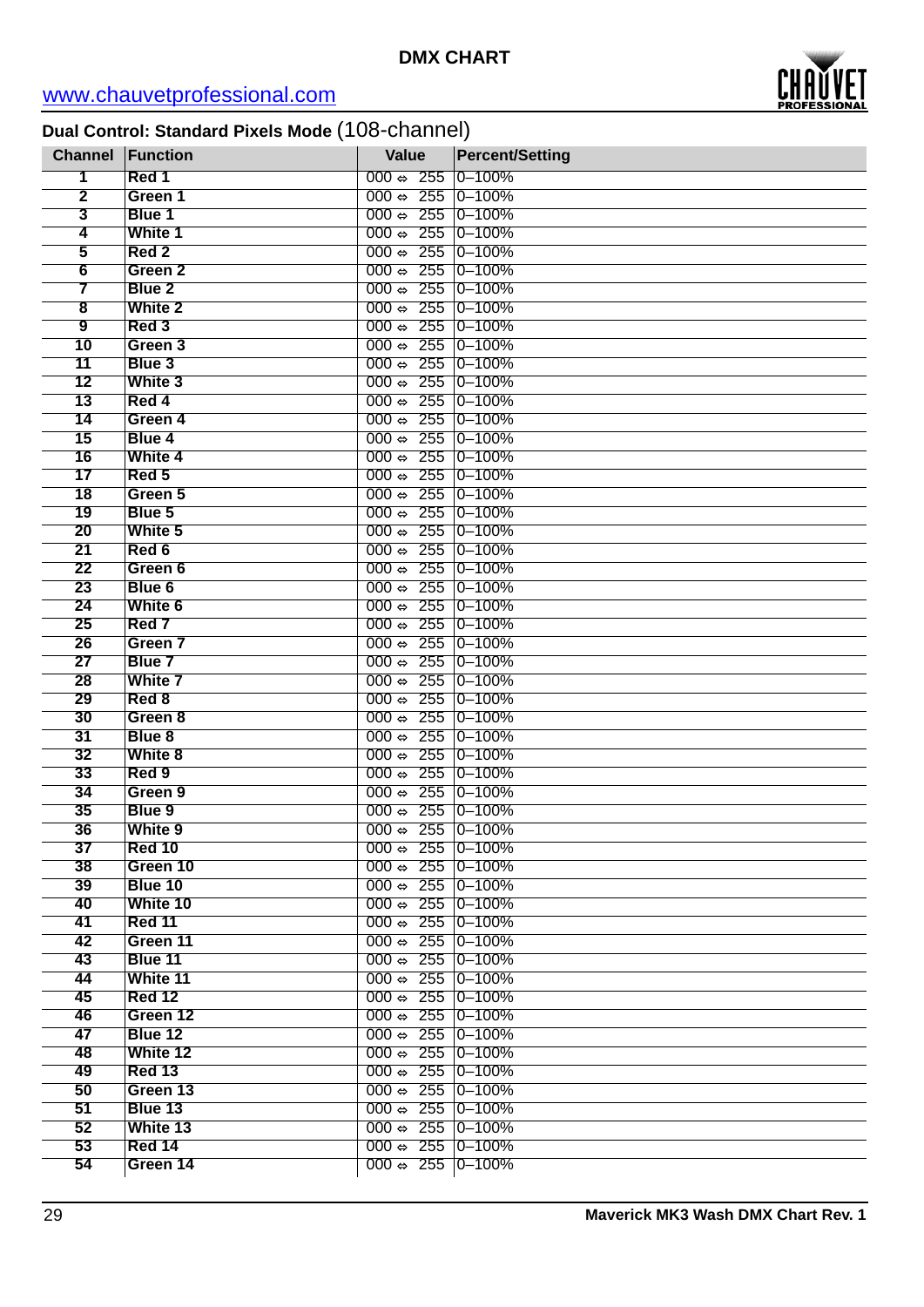

| <b>Channel</b> | Function      | <b>Value</b>                     | <b>Percent/Setting</b> |
|----------------|---------------|----------------------------------|------------------------|
| 55             | Blue 14       | $000 \Leftrightarrow 255$        | $0 - 100%$             |
| 56             | White 14      | 255<br>000 $\Leftrightarrow$     | $0 - 100%$             |
| 57             | <b>Red 15</b> | $000 \Leftrightarrow 255$        | $0 - 100%$             |
| 58             | Green 15      | $000 \Leftrightarrow 255$        | $0 - 100%$             |
| 59             | Blue 15       | $000 \Leftrightarrow 255$        | $0 - 100%$             |
| 60             | White 15      | $000 \Leftrightarrow 255$        | $0 - 100%$             |
| 61             | <b>Red 16</b> | $000 \Leftrightarrow 255$        | $0 - 100%$             |
| 62             | Green 16      | 255<br>$000 \Leftrightarrow$     | $0 - 100%$             |
| 63             | Blue 16       | $000 \Leftrightarrow$<br>255     | $0 - 100%$             |
| 64             | White 16      | 255<br>$000 \Leftrightarrow$     | $0 - 100%$             |
| 65             | Red 17        | 255<br>$000 \Leftrightarrow$     | $0 - 100%$             |
| 66             | Green 17      | $000 \Leftrightarrow 255$        | $0 - 100%$             |
| 67             | Blue 17       | $000 \Leftrightarrow 255$        | $0 - 100%$             |
| 68             | White 17      | $000 \Leftrightarrow 255$        | $0 - 100%$             |
|                |               |                                  |                        |
| 69             | Red 18        | $000 \Leftrightarrow 255$        | $0 - 100%$             |
| 70             | Green 18      | 255<br>$000 \Leftrightarrow$     | $0 - 100%$             |
| 71             | Blue 18       | $000 \Leftrightarrow$<br>255     | $0 - 100%$             |
| 72             | White 18      | $000 \Leftrightarrow$<br>255     | $0 - 100%$             |
| 73             | <b>Red 19</b> | 255<br>$000 \Leftrightarrow$     | $0 - 100%$             |
| 74             | Green 19      | $000 \Leftrightarrow 255$        | $0 - 100%$             |
| 75             | Blue 19       | $000 \Leftrightarrow 255$        | $0 - 100%$             |
| 76             | White 19      | $000 \Leftrightarrow 255$        | $0 - 100%$             |
| 77             | <b>Red 20</b> | $000 \Leftrightarrow 255$        | $0 - 100%$             |
| 78             | Green 20      | 255<br>$000 \Leftrightarrow$     | $0 - 100%$             |
| 79             | Blue 20       | $000 \Leftrightarrow$<br>255     | $0 - 100%$             |
| 80             | White 20      | $000 \Leftrightarrow$<br>255     | $0 - 100%$             |
| 81             | <b>Red 21</b> | 255<br>$000 \Leftrightarrow$     | $0 - 100%$             |
| 82             | Green 21      | 255<br>$000 \Leftrightarrow$     | $0 - 100%$             |
| 83             | Blue 21       | $000 \Leftrightarrow 255$        | $0 - 100%$             |
| 84             | White 21      | $000 \Leftrightarrow 255$        | $0 - 100%$             |
| 85             | <b>Red 22</b> | $000 \Leftrightarrow 255$        | $0 - 100%$             |
| 86             | Green 22      | 255<br>$000 \Leftrightarrow$     | $0 - 100%$             |
| 87             | Blue 22       | $000 \Leftrightarrow$<br>255     | $0 - 100%$             |
| 88             | White 22      | $000 \Leftrightarrow$<br>255     | $0 - 100%$             |
| 89             | <b>Red 23</b> | $000 \Leftrightarrow$<br>255     | $0 - 100%$             |
| 90             | Green 23      | $000 \Leftrightarrow 255$        | $0 - 100%$             |
| 91             | Blue 23       | $000 \Leftrightarrow 255$ 0-100% |                        |
| 92             | White 23      | $000 \Leftrightarrow 255$        | $0 - 100%$             |
| 93             | <b>Red 24</b> | $000 \Leftrightarrow 255$        | $0 - 100%$             |
| 94             | Green 24      | $000 \Leftrightarrow 255$        | $0 - 100%$             |
| 95             | Blue 24       | $000 \div 255$                   | $0 - 100%$             |
| 96             | White 24      | $000 \div 255$                   | $0 - 100%$             |
| 97             | <b>Red 25</b> | $000 \div 255$                   | $0 - 100%$             |
| 98             | Green 25      | $000 \Leftrightarrow 255$        | $0 - 100%$             |
| 99             | Blue 25       | $000 \div 255$                   | $0 - 100%$             |
| 100            | White 25      | $000 \div 255$                   | $0 - 100%$             |
| 101            | <b>Red 26</b> | $000 \div 255$                   | $0 - 100%$             |
| 102            | Green 26      | $000 \div 255$                   | $0 - 100%$             |
| 103            | Blue 26       | $000 \div 255$                   | $0 - 100%$             |
| 104            | White 26      | $000 \div 255$                   | $0 - 100%$             |
| 105            | <b>Red 27</b> | $000 \div 255$                   | $0 - 100%$             |
| 106            | Green 27      | $000 \div 255$                   | $0 - 100%$             |
|                | Blue 27       | $000 \div 255$                   | $0 - 100%$             |
| 107            |               |                                  |                        |
| 108            | White 27      | $000 \div 255$                   | $0 - 100%$             |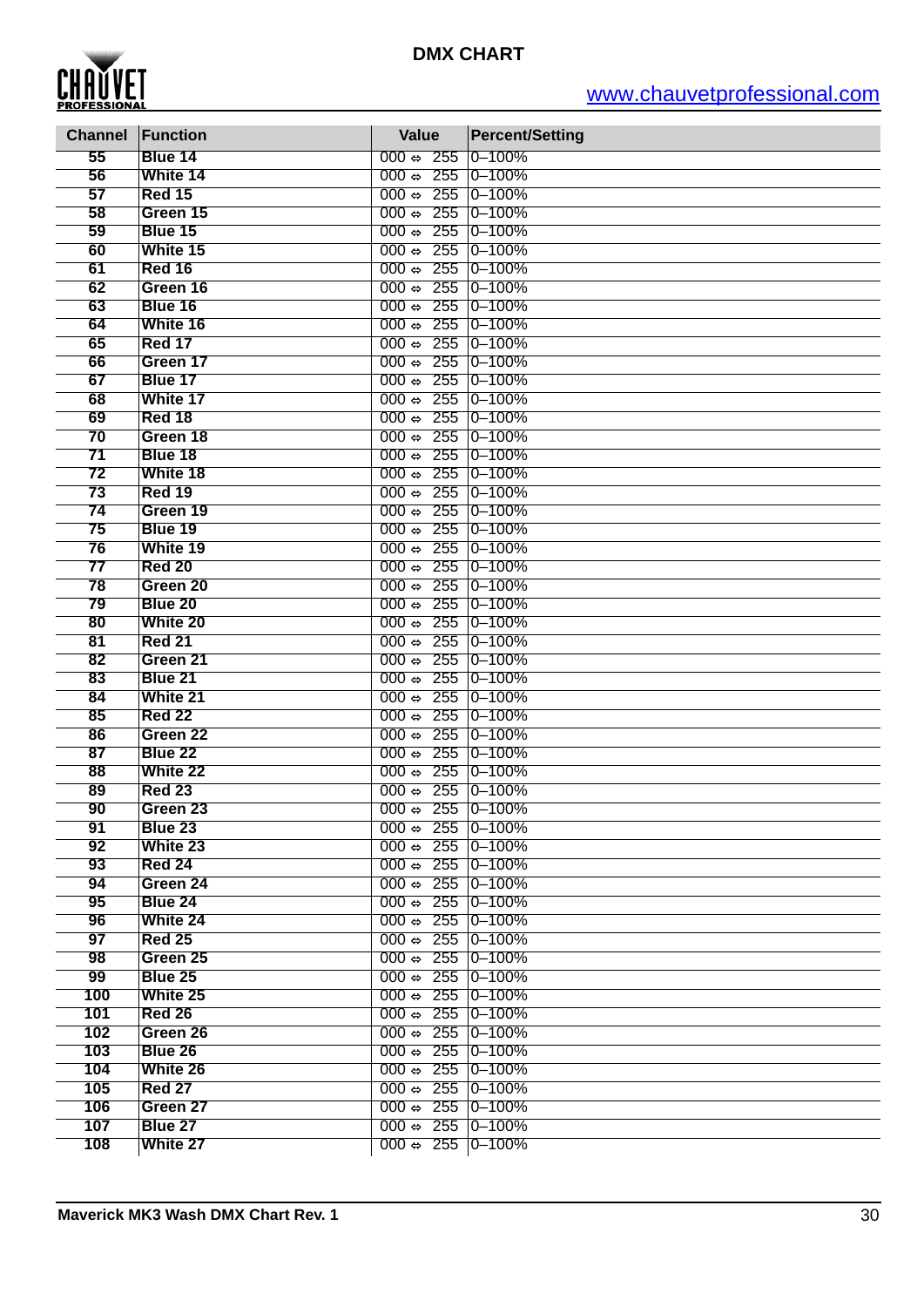

# **Dual Control: Basic Pixels Mode** (81-channel)

| <b>Channel</b>          | Function          | <b>Value</b>                           | <b>Percent/Setting</b> |
|-------------------------|-------------------|----------------------------------------|------------------------|
| 1                       | Red 1             | $000 \Leftrightarrow 255$              | $0 - 100%$             |
| $\overline{2}$          | Green 1           | $000 \Leftrightarrow 255$              | $0 - 100%$             |
| 3                       | Blue 1            | $000 \Leftrightarrow 255$              | $0 - 100%$             |
| 4                       | Red 2             | $000 \Leftrightarrow 255$              | $0 - 100%$             |
| $\overline{\mathbf{5}}$ | Green 2           | $000 \Leftrightarrow 255$              | $0 - 100%$             |
| 6                       | Blue <sub>2</sub> | $000 \Leftrightarrow 255$              | $0 - 100%$             |
| 7                       | Red <sub>3</sub>  | $000 \Leftrightarrow 255$              | $0 - 100%$             |
| $\overline{\mathbf{8}}$ | Green 3           | $000 \Leftrightarrow 255$              | $0 - 100%$             |
| $\overline{9}$          | Blue 3            | $000 \Leftrightarrow 255$              | $0 - 100%$             |
| 10                      | Red 4             | $000 \Leftrightarrow 255$              | $0 - 100%$             |
| 11                      | Green 4           | $000 \Leftrightarrow 255$              | $0 - 100%$             |
| $\overline{12}$         | Blue 4            | $000 \Leftrightarrow 255$              | $0 - 100%$             |
| 13                      | Red <sub>5</sub>  | $000 \Leftrightarrow 255$              | $0 - 100%$             |
| 14                      | Green 5           | $000 \Leftrightarrow 255$              | $0 - 100%$             |
| 15                      | Blue 5            | $000 \Leftrightarrow 255$              | $0 - 100%$             |
| 16                      | Red 6             | $000 \Leftrightarrow 255$              | $0 - 100%$             |
| $\overline{17}$         | Green 6           | $000 \Leftrightarrow 255$              | $0 - 100%$             |
| 18                      | Blue <sub>6</sub> | $000 \Leftrightarrow 255$              | $0 - 100%$             |
| 19                      | Red <sub>7</sub>  | $000 \Leftrightarrow 255$              | $0 - 100%$             |
| 20                      | Green 7           | $000 \Leftrightarrow 255$              | $0 - 100%$             |
| $\overline{21}$         | Blue 7            | $000 \Leftrightarrow 255$              | $0 - 100%$             |
| $\overline{22}$         | Red 8             | $000 \Leftrightarrow 255$              | $0 - 100%$             |
| 23                      | Green 8           | $000 \Leftrightarrow 255$              | $0 - 100%$             |
| $\overline{24}$         | Blue 8            | $000 \Leftrightarrow 255$              | $0 - 100%$             |
| 25                      | Red 9             | $000 \Leftrightarrow 255$              | $0 - 100%$             |
| 26                      | Green 9           | $000 \Leftrightarrow 255$              | $0 - 100%$             |
| 27                      | Blue 9            | $000 \Leftrightarrow 255$              | $0 - 100%$             |
| 28                      | <b>Red 10</b>     | $000 \Leftrightarrow 255$              | $0 - 100%$             |
| 29                      | Green 10          | $000 \Leftrightarrow 255$              | $0 - 100%$             |
| 30                      | Blue 10           | $000 \Leftrightarrow 255$              | $0 - 100%$             |
| 31                      | Red 11            | $000 \Leftrightarrow 255$              | $0 - 100%$             |
| 32                      | Green 11          | $000 \Leftrightarrow 255$              | $0 - 100%$             |
| 33                      | Blue 11           | $000 \Leftrightarrow 255$              | $0 - 100%$             |
| 34                      | <b>Red 12</b>     | $000 \Leftrightarrow$<br>255           | $0 - 100%$             |
| 35                      | Green 12          | 255<br>000 ⇔                           | $0 - 100%$             |
| 36                      | Blue 12           | 000 $\Leftrightarrow$ 255 0-100%       |                        |
| 37                      | Red 13            | 000 $\Leftrightarrow$ 255 0-100%       |                        |
| 38                      | Green 13          | $000 \Leftrightarrow 255 \mid 0-100\%$ |                        |
| 39                      | Blue 13           | $000 \Leftrightarrow 255 \mid 0-100\%$ |                        |
| 40                      | Red 14            | $000 \Leftrightarrow 255 \mid 0-100\%$ |                        |
| 41                      | Green 14          | $000 \Leftrightarrow 255 \mid 0-100\%$ |                        |
| 42                      | Blue 14           | 000 $\Leftrightarrow$ 255 0-100%       |                        |
| 43                      | <b>Red 15</b>     | 000 $\Leftrightarrow$ 255 0-100%       |                        |
| 44                      | Green 15          | 000 $\Leftrightarrow$ 255 0-100%       |                        |
| 45                      | Blue 15           | 000 $\Leftrightarrow$ 255 0-100%       |                        |
| 46                      | Red 16            | 000 $\Leftrightarrow$ 255 0-100%       |                        |
| 47                      | Green 16          | 000 $\Leftrightarrow$ 255 0-100%       |                        |
| 48                      | Blue 16           | 000 $\Leftrightarrow$ 255 0-100%       |                        |
| 49                      | <b>Red 17</b>     | 000 $\Leftrightarrow$ 255 0-100%       |                        |
| 50                      | Green 17          | 000 $\Leftrightarrow$ 255 0-100%       |                        |
| 51                      | Blue 17           | 000 $\Leftrightarrow$ 255 0-100%       |                        |
| 52                      | Red 18            | 000 $\Leftrightarrow$ 255 0-100%       |                        |
| 53                      | Green 18          | 000 $\Leftrightarrow$ 255 0-100%       |                        |
| 54                      | Blue 18           | 000 $\Leftrightarrow$ 255 0-100%       |                        |